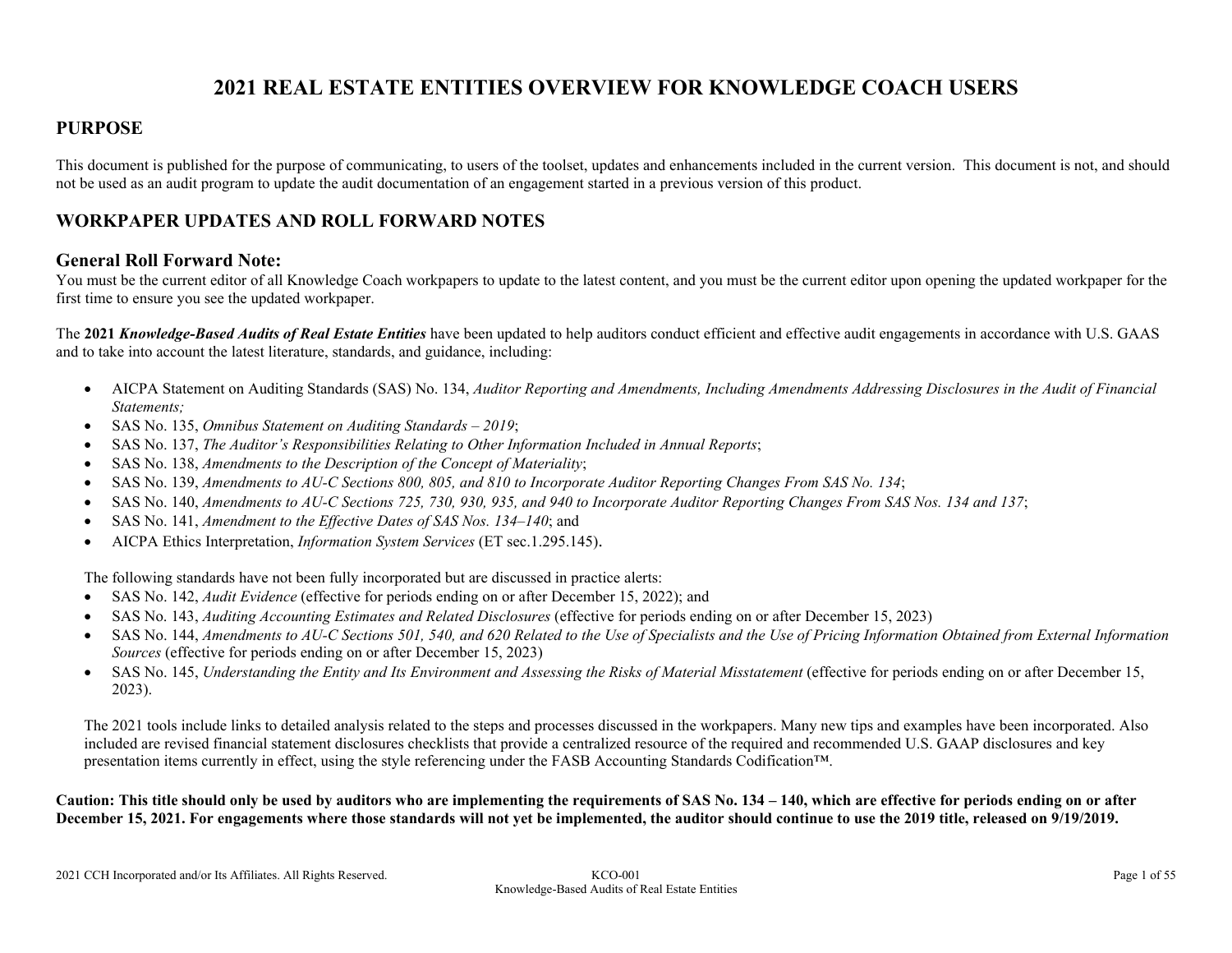#### **KBA-901 Financial Statement Disclosure Checklist**

If you are not an early adopter, you still must install this title to obtain the updated KBA-901 Financial Statement Disclosure Checklist. The disclosure checklist is an independent workpaper and can be added to a binder without updating the other content for the new standards.

After installing, if you choose not to release the title, there are three options for inserting the updated disclosure checklist into a binder:

**Note:** Each of these options requires a staff member or group to have the right "Insert Workpapers from Unreleased Titles," which can be assigned in the ADMIN module. The staff with this right are noted as "select staff members" in the options below.

- Select staff members can insert the updated checklist and delete the existing checklist from the binder. The new checklist will not include any of the prior responses. However, the user can refer to the checklist in the prior year binder and copy/paste any relevant information.
- Select staff members can use the Update Knowledge Coach Content feature to update to the 2021 checklist. To do this, first check in all workpapers except KBA-901 Financial Statement Disclosures Checklists to avoid accidentally updating other workpapers. Then, right-click on KBA-901 in the binder and select **Update Knowledge Coach Content > Update Selected Knowledge Coach Workpapers** to update only the disclosure checklist to the 2021 version. This option retains responses from the prior year other than the tailoring questions (table of contents).

**Note**: If other forms are accidently updated, the changes cannot be undone.

 Select staff members can create a binder template with just the updated disclosure checklist. Then, other staff members can copy and paste the disclosure checklist from the template into the client engagement binders. The new checklist will not include any of the prior responses. However, the user can refer to the checklist in the prior year binder and copy/paste any relevant information.

The 2021 edition of *Knowledge-Based Audits of Real Estate Entities* includes the following updates:

| Type of<br>Change | Description of Change                                                                                                                                                                                           | Location     | Based on<br>Standard Y/N      | Standard<br>Reference                                                                                 | Roll Forward and Update Content<br>Considerations |
|-------------------|-----------------------------------------------------------------------------------------------------------------------------------------------------------------------------------------------------------------|--------------|-------------------------------|-------------------------------------------------------------------------------------------------------|---------------------------------------------------|
|                   | <b>KBA-101 Overall Audit Strategy</b>                                                                                                                                                                           |              |                               |                                                                                                       |                                                   |
| Modify            | Added practice alert regarding SAS No. 142, Audit Evidence                                                                                                                                                      | Procedures   | New or<br>Revised<br>Guidance | SAS No.<br>$142$ , <i>Audit</i><br>Evidence                                                           |                                                   |
| Modify            | Added practice alert regarding SAS No. 143, Auditing Accounting<br><b>Estimates and Related Disclosures</b>                                                                                                     | Instructions | New or<br>Revised<br>Guidance | SAS No.<br>143,<br><i>Auditing</i><br>Accounting<br>Estimates<br>and<br>Related<br><i>Disclosures</i> |                                                   |
| Modify            | Added practice alert regarding SAS No. 144, Amendments to AU-C<br>Sections 501, 540, and 620 Related to the Use of Specialists and the Use<br>of Pricing Information Obtained From External Information Sources | Instructions | New or<br>Revised<br>Guidance | SAS No.<br>144,<br>Amendment<br>s to $AU-C$<br><b>Sections</b>                                        |                                                   |

# **Knowledge-Based Audit Documents (KBAs)**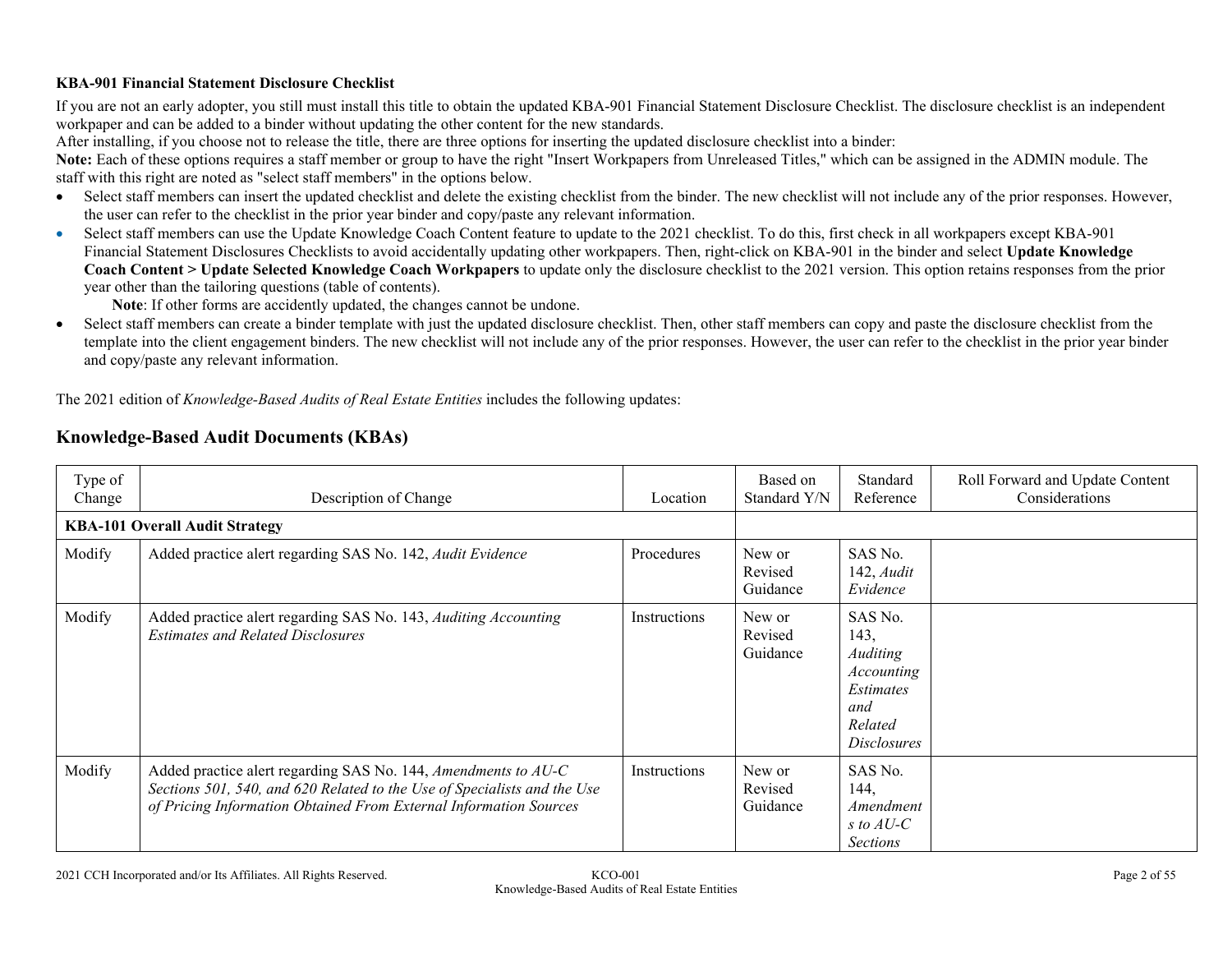| Type of<br>Change                                                  | Description of Change                                                                                                                                                                                 | Location               | Based on<br>Standard Y/N      | Standard<br>Reference                                                                                                                                                        | Roll Forward and Update Content<br>Considerations |
|--------------------------------------------------------------------|-------------------------------------------------------------------------------------------------------------------------------------------------------------------------------------------------------|------------------------|-------------------------------|------------------------------------------------------------------------------------------------------------------------------------------------------------------------------|---------------------------------------------------|
|                                                                    |                                                                                                                                                                                                       |                        |                               | 501, 540,<br>and $620$<br>Related to<br>the Use of<br>Specialists<br>and the<br>Use of<br>Pricing<br>Informatio<br>n Obtained<br>From<br>External<br>Informatio<br>n Sources |                                                   |
|                                                                    | <b>KBA-102 Engagement Completion Document</b>                                                                                                                                                         |                        |                               |                                                                                                                                                                              |                                                   |
| Modify                                                             | Added practice alert regarding SAS No. 143, Auditing Accounting<br><b>Estimates and Related Disclosures</b>                                                                                           | Instructions           | New or<br>Revised<br>Guidance | SAS No.<br>143,<br><b>Auditing</b><br>Accounting<br>Estimates<br>and<br>Related<br><b>Disclosures</b>                                                                        |                                                   |
| Modify                                                             | Added practice alert regarding SAS No. 143, Auditing Accounting<br><b>Estimates and Related Disclosures</b>                                                                                           | Instructions           | New or<br>Revised<br>Guidance | SAS No.<br>143,<br>Auditing<br>Accounting<br>Estimates<br>and<br>Related<br><b>Disclosures</b>                                                                               |                                                   |
| KBA-103 Evaluating and Communicating Internal Control Deficiencies |                                                                                                                                                                                                       |                        |                               |                                                                                                                                                                              |                                                   |
| Modify                                                             | Minor wording changes                                                                                                                                                                                 | Instructions,<br>Table |                               |                                                                                                                                                                              |                                                   |
| Modify                                                             | Added Column 12, "Describe Any Compensating Control(s) that Limit the<br>Severity of the Deficiency" to table "Evaluation of Internal Control<br>Deficiencies" for documenting compensating controls. | Instructions,<br>Table | Improved<br>Workflow          |                                                                                                                                                                              |                                                   |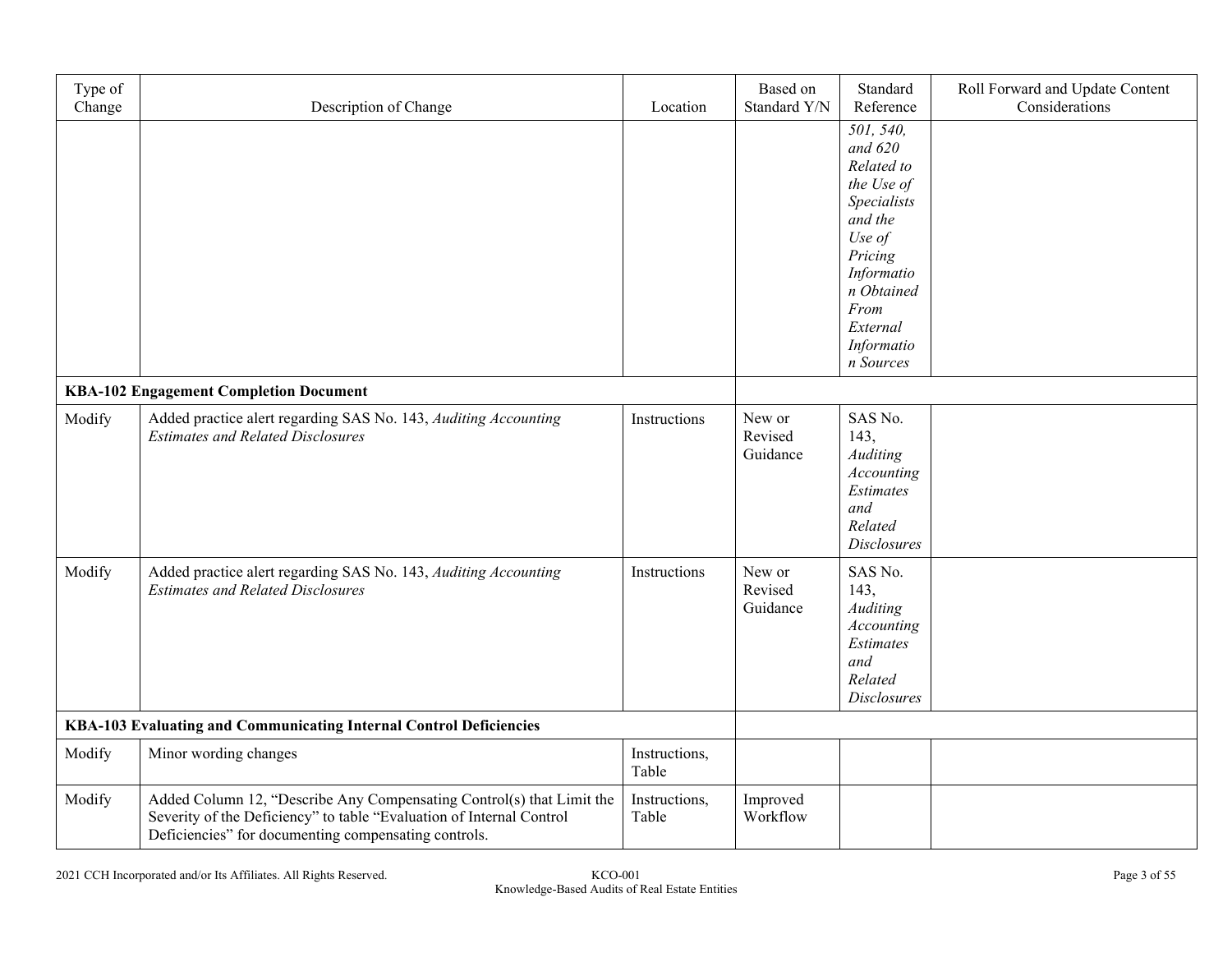| Type of<br>Change  | Description of Change                                                                                                                                                            | Location     | Based on<br>Standard Y/N      | Standard<br>Reference                                                                          | Roll Forward and Update Content<br>Considerations |
|--------------------|----------------------------------------------------------------------------------------------------------------------------------------------------------------------------------|--------------|-------------------------------|------------------------------------------------------------------------------------------------|---------------------------------------------------|
|                    | This will be a user entry column with no unanswered question diagnostic.                                                                                                         |              |                               |                                                                                                |                                                   |
|                    | KBA-105 Review of Significant Accounting Estimates                                                                                                                               |              |                               |                                                                                                |                                                   |
| Modify             | Added practice alert regarding SAS No. 143, Auditing Accounting<br><b>Estimates and Related Disclosures</b>                                                                      | Instructions | New or<br>Revised<br>Guidance | SAS No.<br>143,<br>Auditing<br>Accounting<br>Estimates<br>and<br>Related<br><b>Disclosures</b> |                                                   |
|                    | KBA-201 Client/Engagement Acceptance and Continuance Form                                                                                                                        |              |                               |                                                                                                |                                                   |
| Modify             | Added practice alert regarding the AICPA's Proposed Quality<br>Management Standards                                                                                              | Instructions | Proposed<br>Guidance          |                                                                                                |                                                   |
| Modify             | Added practice alert regarding proposed Statement on Auditing Standards,<br>Inquiries of the Predecessor Auditor Regarding Fraud and<br>Noncompliance with Laws and Regulations. | Instructions | Proposed<br>Guidance          |                                                                                                |                                                   |
| Modify             | Added practice alert regarding SAS No. 142, Audit Evidence                                                                                                                       | Procedures   | New or<br>Revised<br>Guidance | SAS No.<br>$142$ , $Audit$<br>Evidence                                                         |                                                   |
|                    | KBA-302 Understanding the Entity and Its Environment                                                                                                                             |              |                               |                                                                                                |                                                   |
| Modify             | Added practice alert regarding proposed Statement on Auditing Standards,<br>Understanding the Entity and Its Environment and Assessing the Risks of<br>Material Misstatement.    | Instructions | Proposed<br>Guidance          |                                                                                                |                                                   |
| Modify             | Added practice alert regarding SAS No. 143, Auditing Accounting<br><b>Estimates and Related Disclosures</b>                                                                      | Instructions | New or<br>Revised<br>Guidance | SAS No.<br>143,<br>Auditing<br>Accounting<br>Estimates<br>and<br>Related<br><b>Disclosures</b> |                                                   |
| <b>Disclosures</b> | KBA-400 Scoping and Mapping of Significant Account Balances, Classes of Transactions, and                                                                                        |              |                               |                                                                                                |                                                   |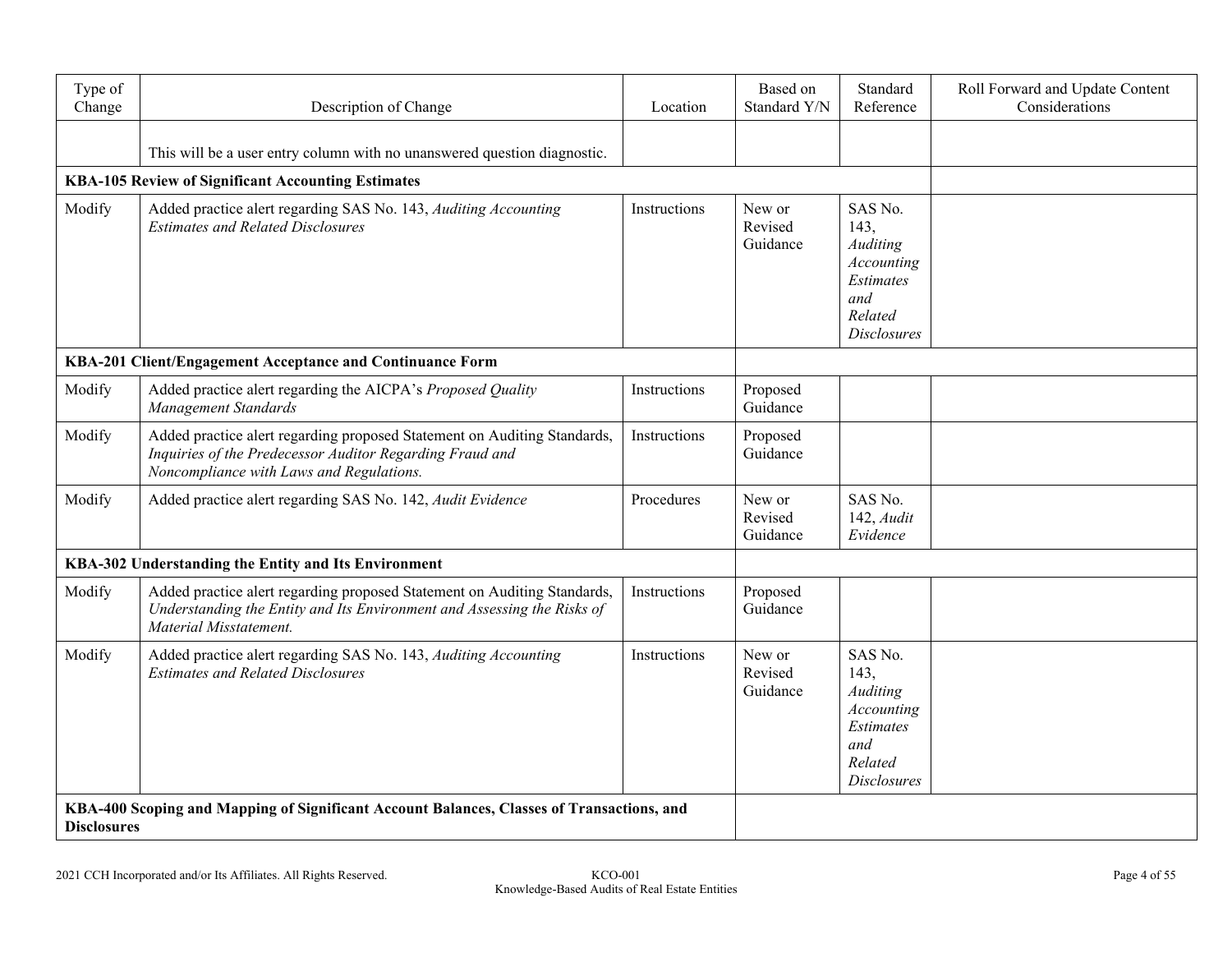| Type of<br>Change | Description of Change                                                                                                                                                                                                                                                                           | Location                       | Based on<br>Standard Y/N      | Standard<br>Reference                  | Roll Forward and Update Content<br>Considerations                                                                                                                       |
|-------------------|-------------------------------------------------------------------------------------------------------------------------------------------------------------------------------------------------------------------------------------------------------------------------------------------------|--------------------------------|-------------------------------|----------------------------------------|-------------------------------------------------------------------------------------------------------------------------------------------------------------------------|
| Modify            | Added practice alert regarding proposed Statement on Auditing Standards,<br>Understanding the Entity and Its Environment and Assessing the Risks of<br>Material Misstatement.                                                                                                                   | Instructions                   | Proposed<br>Guidance          |                                        |                                                                                                                                                                         |
| Modify            | Added practice alert regarding SAS No. 142, Audit Evidence                                                                                                                                                                                                                                      | Instructions                   | New or<br>Revised<br>Guidance | SAS No.<br>142, Audit<br>Evidence      |                                                                                                                                                                         |
| Modify            | Modified Table 1: Scoping and Mapping as follows:<br>Moved column 6 "Significant Disclosure" to column 4 and<br>$\bullet$<br>moved other columns over;<br>Modified options for Column 7 "Type of Further Understanding<br>$\bullet$<br>of Activity-Level Controls to be Gained" for ease of use | Instructions,<br>Tables        | Improved<br>Workflow          |                                        | All columns will retain on roll forward.                                                                                                                                |
| Modify            | Modified Table 2: Understand and Document the Entity's Reconciliation<br>Process and Controls as follows:<br>Removed Columns 8-10 regarding compensating controls (now<br>$\bullet$<br>documented in KBA-103)<br>Minor wording changes<br>$\bullet$                                             | Instructions,<br>Tables        | Improved<br>Workflow          |                                        | Any columns defaulted prior to<br>removal of these columns will still<br>default to the old response so users<br>should always recheck any defaults on<br>roll forward. |
| Modify            | Modified Table 3 as follows:<br>Removed Columns 9-11 regarding compensating controls (now<br>$\bullet$<br>documented in KBA-103)<br>Minor wording changes                                                                                                                                       | Instructions,<br><b>Tables</b> | Improved<br>Workflow          |                                        | Any columns defaulted prior to<br>removal of these columns will still<br>default to the old response so users<br>should always recheck any defaults on<br>roll forward. |
|                   | KBA-401 Understanding Entity-Level Controls                                                                                                                                                                                                                                                     |                                |                               |                                        |                                                                                                                                                                         |
| Modify            | Added practice alert regarding proposed Statement on Auditing Standards,<br>Understanding the Entity and Its Environment and Assessing the Risks of<br>Material Misstatement.                                                                                                                   | Instructions                   | Proposed<br>Guidance          |                                        |                                                                                                                                                                         |
| Modify            | Added practice alert regarding SAS No. 142, Audit Evidence                                                                                                                                                                                                                                      | Instructions                   | New or<br>Revised<br>Guidance | SAS No.<br>$142$ , $Audit$<br>Evidence |                                                                                                                                                                         |
| Modify            | Modified detailed tables as follows:<br>Removed Columns 6-7 regarding compensating controls (now<br>$\bullet$<br>documented in KBA-103)<br>Minor wording changes<br>$\bullet$<br>KBA-402 Understanding General Controls for Information Technology                                              | Instructions,<br>Tables        | Improved<br>Workflow          |                                        | Any columns defaulted prior to<br>removal of these columns will still<br>default to the old response so users<br>should always recheck any defaults on<br>roll forward. |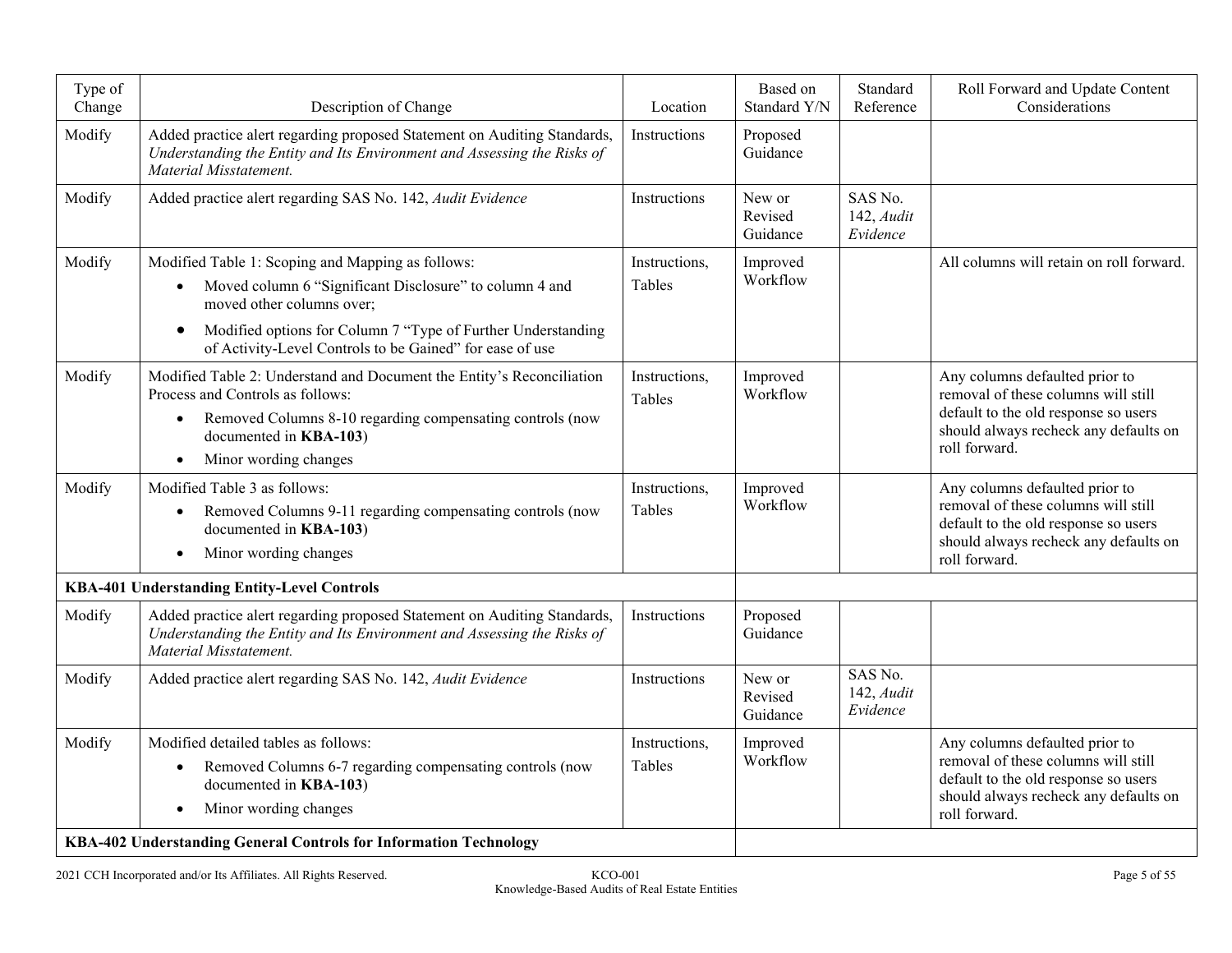| Type of<br>Change      | Description of Change                                                                                                                                                                                                                                                                                                                                                             | Location                | Based on<br>Standard Y/N      | Standard<br>Reference                | Roll Forward and Update Content<br>Considerations                                                                                                                                                                                                                                                                                                    |
|------------------------|-----------------------------------------------------------------------------------------------------------------------------------------------------------------------------------------------------------------------------------------------------------------------------------------------------------------------------------------------------------------------------------|-------------------------|-------------------------------|--------------------------------------|------------------------------------------------------------------------------------------------------------------------------------------------------------------------------------------------------------------------------------------------------------------------------------------------------------------------------------------------------|
| Modify                 | Added practice alert regarding proposed Statement on Auditing Standards,<br>Understanding the Entity and Its Environment and Assessing the Risks of<br>Material Misstatement.                                                                                                                                                                                                     | Instructions            | Proposed<br>Guidance          |                                      |                                                                                                                                                                                                                                                                                                                                                      |
| Modify                 | Added practice alert regarding SAS No. 142, Audit Evidence                                                                                                                                                                                                                                                                                                                        | Instructions            | New or<br>Revised<br>Guidance | SAS No.<br>$142$ , Audit<br>Evidence |                                                                                                                                                                                                                                                                                                                                                      |
| Modify                 | Modified Section III tables "Understanding of IT General Controls for<br>Entities with a More Complex IT Structure" as follows:<br>Removed Columns 8-10 regarding compensating controls (now<br>$\bullet$<br>documented in KBA-103)                                                                                                                                               | Instructions,<br>Tables | Improved<br>Workflow          |                                      | Any columns defaulted prior to<br>removal of these columns will still<br>default to the old response so users<br>should always recheck any defaults on                                                                                                                                                                                               |
|                        | Minor wording changes                                                                                                                                                                                                                                                                                                                                                             |                         |                               |                                      | roll forward.                                                                                                                                                                                                                                                                                                                                        |
| <b>Closing Process</b> | KBA-403 Understanding Activity-Level Controls: Rental Revenue, Accounts Receivable, and Cash<br>Receipts through KBA-410 Understanding Activity-Level Controls: Financial Reporting and                                                                                                                                                                                           |                         |                               |                                      |                                                                                                                                                                                                                                                                                                                                                      |
| Modify                 | Added practice alert regarding proposed Statement on Auditing Standards,<br>Understanding the Entity and Its Environment and Assessing the Risks of<br>Material Misstatement.                                                                                                                                                                                                     | Instructions            | Proposed<br>Guidance          |                                      |                                                                                                                                                                                                                                                                                                                                                      |
| Modify                 | Added practice alert regarding SAS No. 142, Audit Evidence                                                                                                                                                                                                                                                                                                                        | Instructions            | New or<br>Revised<br>Guidance | SAS No.<br>$142$ , Audit<br>Evidence |                                                                                                                                                                                                                                                                                                                                                      |
| Modify                 | Added discussion of complementary controls to Step 5 and Step 6<br>instructions                                                                                                                                                                                                                                                                                                   | Instructions            | Improved<br>Workflow          |                                      |                                                                                                                                                                                                                                                                                                                                                      |
| Modify                 | Modified Step 4, 5, and 6 subprocess table as follows:<br>Removed Column 4 for documentation of control type<br>Added Column 5, "Identify Any Complementary Control(s)<br>Necessary to Meet the Control Objective" for documentation of<br>complementary controls<br>Removed Columns 9-11 regarding compensating controls (now<br>documented in KBA-103)<br>Minor wording changes | Instructions,<br>Tables | Improved<br>Workflow          |                                      | Column 5 is a new column for<br>documenting any complementary<br>controls necessary to meet the control<br>objective(s).<br>Other columns will retain on roll<br>forward.<br>Any columns defaulted prior to<br>removal of these columns will still<br>default to the old response so users<br>should always recheck any defaults on<br>roll forward. |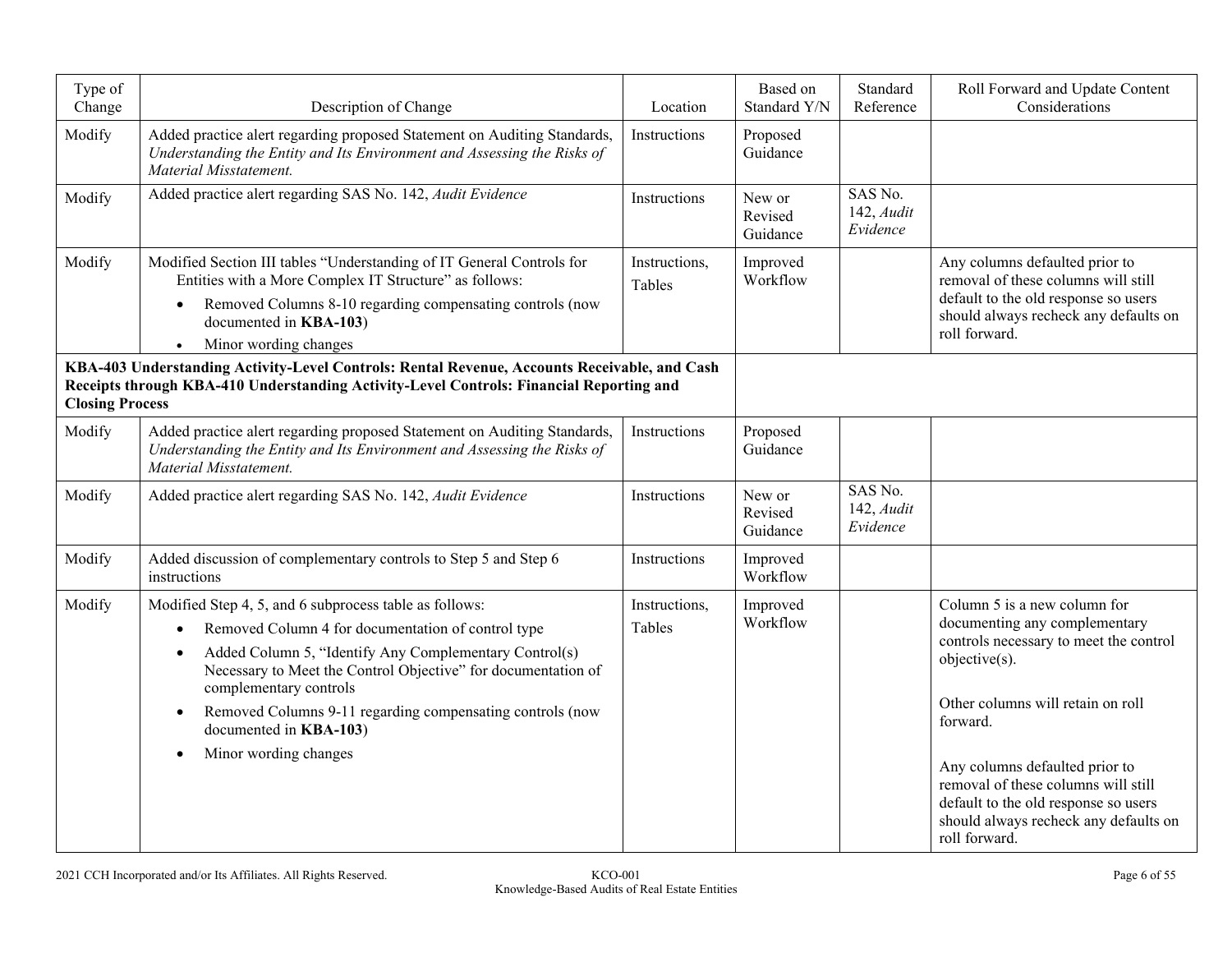| Type of<br>Change                                 | Description of Change                                                                                                                                                                                                                                                                                                                                                       | Location              | Based on<br>Standard Y/N      | Standard<br>Reference                | Roll Forward and Update Content<br>Considerations                                                                                                                                                                                                                                      |
|---------------------------------------------------|-----------------------------------------------------------------------------------------------------------------------------------------------------------------------------------------------------------------------------------------------------------------------------------------------------------------------------------------------------------------------------|-----------------------|-------------------------------|--------------------------------------|----------------------------------------------------------------------------------------------------------------------------------------------------------------------------------------------------------------------------------------------------------------------------------------|
|                                                   | KBA-411 Understanding Controls Maintained by a Service Organization                                                                                                                                                                                                                                                                                                         |                       |                               |                                      |                                                                                                                                                                                                                                                                                        |
| Modify                                            | Added practice alert regarding proposed Statement on Auditing Standards,<br>Understanding the Entity and Its Environment and Assessing the Risks of<br>Material Misstatement.                                                                                                                                                                                               | Instructions          | Proposed<br>Guidance          |                                      |                                                                                                                                                                                                                                                                                        |
|                                                   | KBA-501 Team Discussion and Consideration of the Risks of Material Misstatement                                                                                                                                                                                                                                                                                             |                       |                               |                                      |                                                                                                                                                                                                                                                                                        |
| Modify                                            | Added practice alert regarding proposed Statement on Auditing Standards,<br>Understanding the Entity and Its Environment and Assessing the Risks of<br>Material Misstatement.                                                                                                                                                                                               | Instructions          | Proposed<br>Guidance          |                                      |                                                                                                                                                                                                                                                                                        |
|                                                   | <b>KBA-502 Summary of Risk Assessments</b>                                                                                                                                                                                                                                                                                                                                  |                       |                               |                                      |                                                                                                                                                                                                                                                                                        |
| Modify                                            | Added practice alert regarding proposed Statement on Auditing Standards,<br>Understanding the Entity and Its Environment and Assessing the Risks of<br>Material Misstatement.                                                                                                                                                                                               | Instructions          | Proposed<br>Guidance          |                                      |                                                                                                                                                                                                                                                                                        |
| Modify                                            | Added practice alert regarding SAS No. 142, Audit Evidence                                                                                                                                                                                                                                                                                                                  | Instructions          | New or<br>Revised<br>Guidance | SAS No.<br>$142$ , Audit<br>Evidence |                                                                                                                                                                                                                                                                                        |
| Modify                                            | Added further discussion of remaining relevant assertions                                                                                                                                                                                                                                                                                                                   | Instructions          | Clarification                 |                                      |                                                                                                                                                                                                                                                                                        |
| Modify                                            | Added risk type "Other" for risks that are not a significant risk, not a fraud<br>risk, and do not require tests of controls.<br>This new risk, if noted, in the risk pane as "Other" will flow out just like<br>any other prior risks and will need to be linked in the applicable audit<br>program.                                                                       | Instructions<br>Table |                               |                                      | No roll forward considerations noted. If<br>the user changes a risk in the risk pane<br>(Type of risk) from one of the prior<br>options to "Other" everything will stay<br>linked in the audit programs and risk<br>information documenting in KBA-102<br>will retain on roll forward. |
| Modify                                            | If a user selects a risk as only "Fraud" or has only selected it to be "Fraud"<br>in the past, now the "Significant" will also be defaulted as "Fraud" is<br>considered to be a type of "Significant" risk.<br>AS 2110.71b states that a fraud risk is a significant risk. Accordingly, the<br>requirement for responding to significant risks also applies to fraud risks. | <b>Risk Pane</b>      | Y                             | <b>AS</b><br>2110.71b                | No roll forward considerations noted.                                                                                                                                                                                                                                                  |
| <b>KBA-503 Basis for Inherent Risk Assessment</b> |                                                                                                                                                                                                                                                                                                                                                                             |                       |                               |                                      |                                                                                                                                                                                                                                                                                        |
| Modify                                            | Added practice alert regarding proposed Statement on Auditing Standards,<br>Understanding the Entity and Its Environment and Assessing the Risks of<br>Material Misstatement.                                                                                                                                                                                               | Instructions          | Proposed<br>Guidance          |                                      |                                                                                                                                                                                                                                                                                        |
|                                                   | KBA-901 Financial Statement Disclosures Checklist                                                                                                                                                                                                                                                                                                                           |                       |                               |                                      |                                                                                                                                                                                                                                                                                        |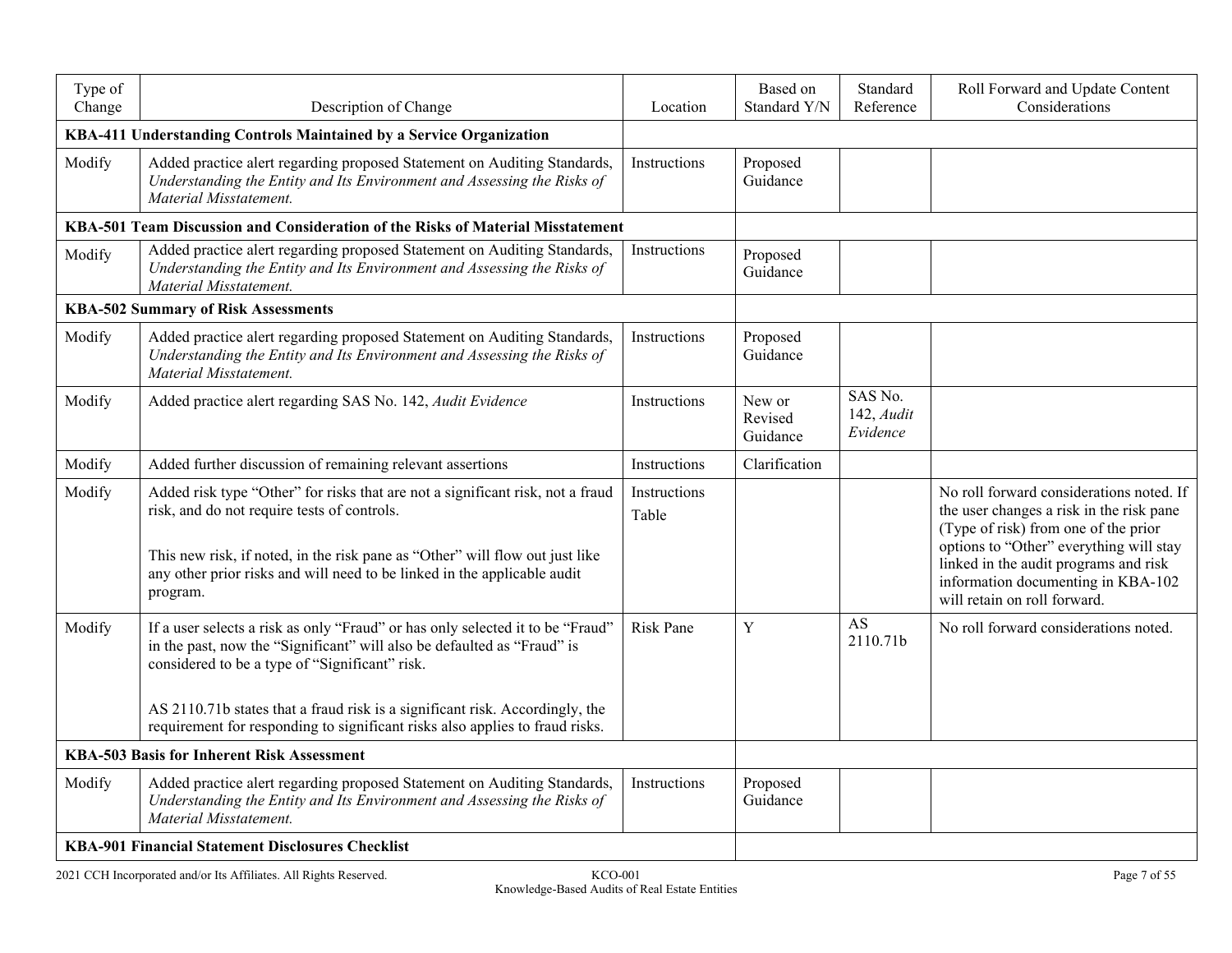| Type of<br>Change | Description of Change                                                                                                                                                         | Location                    | Based on<br>Standard Y/N       | Standard<br>Reference                       | Roll Forward and Update Content<br>Considerations |
|-------------------|-------------------------------------------------------------------------------------------------------------------------------------------------------------------------------|-----------------------------|--------------------------------|---------------------------------------------|---------------------------------------------------|
| Modify            | Current through ASU No. 2021-10                                                                                                                                               | Instructions,<br>Procedures | New and<br>Revised<br>Guidance |                                             |                                                   |
|                   | <b>KBA-902 Audit Review and Approval Checklist</b>                                                                                                                            |                             |                                |                                             |                                                   |
| Modify            | Added practice alert regarding proposed Statement on Auditing Standards,<br>Understanding the Entity and Its Environment and Assessing the Risks of<br>Material Misstatement. | Instructions                | Proposed<br>Guidance           |                                             |                                                   |
| Modify            | Added practice alert regarding SAS No. 142, Audit Evidence                                                                                                                    | Instructions                | New or<br>Revised<br>Guidance  | SAS No.<br>$142$ , <i>Audit</i><br>Evidence |                                                   |

## **KBA-901 Financial Statement Disclosures Checklist**

Note: Footnote examples can be found on CCH ARM Accounting Research Manager as follows:

- 1. GAAP Financial Statement Disclosures Manual
- 2. Best Practices in Presentation and Disclosure
- 3. 10-K Lookup

| Type of<br>Change        | Description of Change                                                                                                                                                                                                                                                                                                                                                                                                                                                                                                                                                                                                                                                                                                                                                                                                            | Roll Forward and Update Content Considerations |
|--------------------------|----------------------------------------------------------------------------------------------------------------------------------------------------------------------------------------------------------------------------------------------------------------------------------------------------------------------------------------------------------------------------------------------------------------------------------------------------------------------------------------------------------------------------------------------------------------------------------------------------------------------------------------------------------------------------------------------------------------------------------------------------------------------------------------------------------------------------------|------------------------------------------------|
| <b>Table of Contents</b> |                                                                                                                                                                                                                                                                                                                                                                                                                                                                                                                                                                                                                                                                                                                                                                                                                                  |                                                |
| Updated                  | Updated Section 320 to remove "and Equity" from Investments – Debt and Equity Securities                                                                                                                                                                                                                                                                                                                                                                                                                                                                                                                                                                                                                                                                                                                                         |                                                |
| Removed                  | Removed Section "Cost Method Investments" from ASC 325 Investments – Other                                                                                                                                                                                                                                                                                                                                                                                                                                                                                                                                                                                                                                                                                                                                                       |                                                |
| <b>Overall</b>           | <b>Generally Accepted Accounting Principles (ASC 105)</b>                                                                                                                                                                                                                                                                                                                                                                                                                                                                                                                                                                                                                                                                                                                                                                        |                                                |
| New                      | Note: The presentation and disclosure requirements in item 1 below are prescribed by ASU No.<br>2020-10, <i>Codification Improvements</i> , which is effective for (a) public business entities, (b) not-for-<br>profit entities that have issued, or are conduit bond obligors for, securities that are traded, listed, or<br>quoted on an exchange or an over-the-counter market, and (c) employee benefit plans that file or<br>furnish financial statements with or to the Securities and Exchange Commission for annual periods<br>beginning after December 15, 2020, including interim periods within those annual periods. For all<br>other entities, the requirements are effective for annual periods beginning after December 15, 2021<br>and interim periods within annual periods beginning after December 15, 2022. |                                                |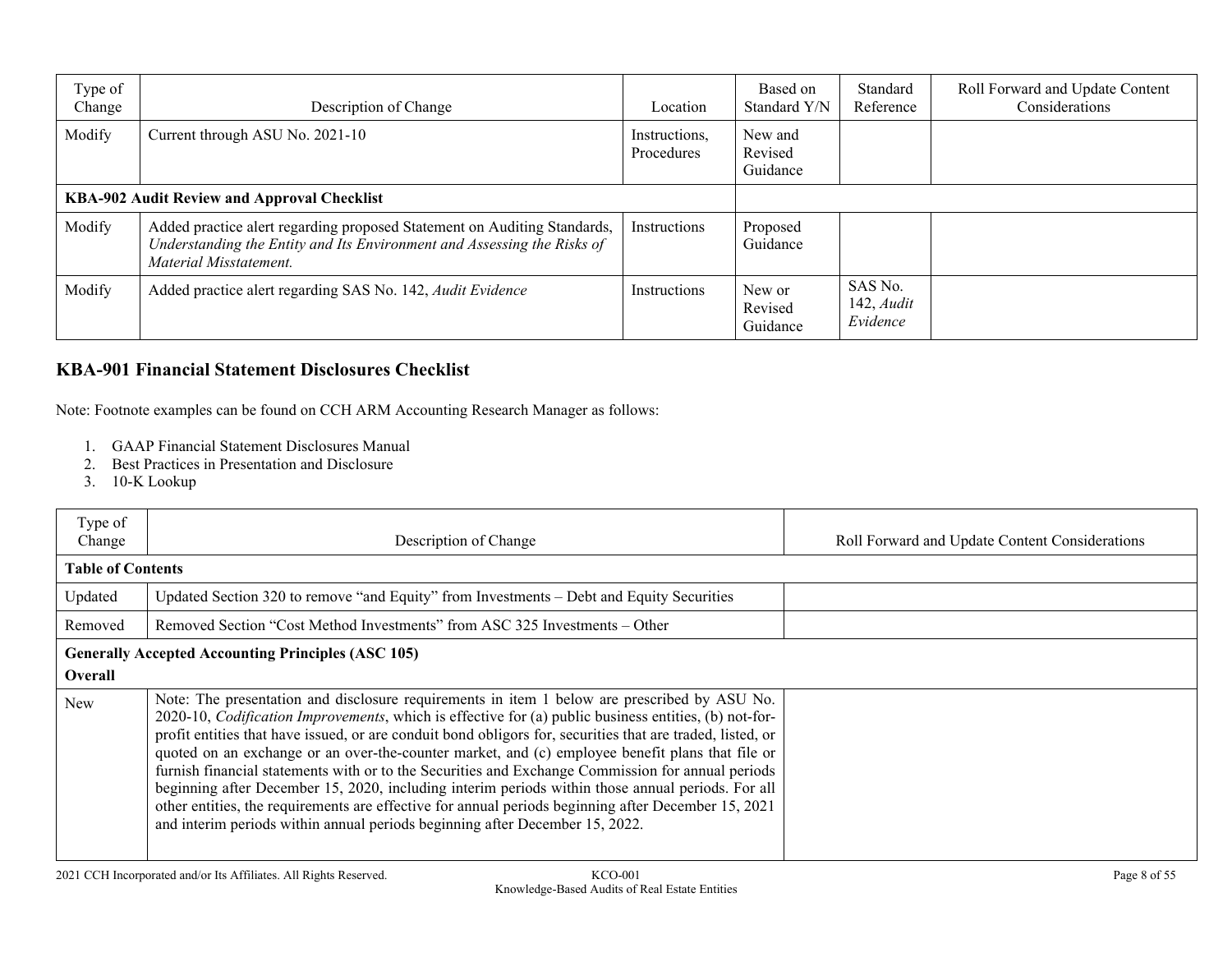| Type of<br>Change | Description of Change                                                                                                                                                                                                                                                                                                                                                                                                                                                                                                                                                                                                                                                                                                                                                                                                                                                                                                                                                             | Roll Forward and Update Content Considerations |
|-------------------|-----------------------------------------------------------------------------------------------------------------------------------------------------------------------------------------------------------------------------------------------------------------------------------------------------------------------------------------------------------------------------------------------------------------------------------------------------------------------------------------------------------------------------------------------------------------------------------------------------------------------------------------------------------------------------------------------------------------------------------------------------------------------------------------------------------------------------------------------------------------------------------------------------------------------------------------------------------------------------------|------------------------------------------------|
|                   | An entity should recognize and present separately the cumulative effect of the change in<br>accounting principle of ASU No. 2020-10 as an adjustment to the opening balance of retained<br>earnings (or other appropriate components of equity or net assets in the balance sheet) as of the<br>beginning of the period in which it is first applied. The cumulative-effect adjustment is the<br>difference between the amounts recognized in the balance sheet before initial application of ASU<br>No. 2020-10 and the amounts recognized in the balance sheet at initial application of ASU No.<br>2020-10.                                                                                                                                                                                                                                                                                                                                                                    |                                                |
|                   | Early application of ASU No. 2020-10 is permitted for any annual or interim period for which the<br>entity's financial statements have not yet been issued (public business entities) or for which<br>financial statements are available to be issued (all other entities).                                                                                                                                                                                                                                                                                                                                                                                                                                                                                                                                                                                                                                                                                                       |                                                |
|                   | An entity may elect to apply ASU No. 2020-10 retrospectively. (ASC 105-10-65-6)                                                                                                                                                                                                                                                                                                                                                                                                                                                                                                                                                                                                                                                                                                                                                                                                                                                                                                   |                                                |
| New               | Have the following transitional disclosures related to the adoption of ASU No. 2020-10 been made<br>in each interim and annual periods of adoption (ASC 105-10-65-6):<br>1. The nature of a change in accounting principle to ASU No. 2020-10?<br>The reason for the change?<br>2.                                                                                                                                                                                                                                                                                                                                                                                                                                                                                                                                                                                                                                                                                                |                                                |
|                   | <b>Statement of Shareholder Equity (ASC 215)</b>                                                                                                                                                                                                                                                                                                                                                                                                                                                                                                                                                                                                                                                                                                                                                                                                                                                                                                                                  |                                                |
| Overall           |                                                                                                                                                                                                                                                                                                                                                                                                                                                                                                                                                                                                                                                                                                                                                                                                                                                                                                                                                                                   |                                                |
| Removed           | Note: The presentation and disclosure requirements in item 10 below have been superseded by the<br>amendments in ASU No. 2017-07, Compensation - Retirement Benefits (Topic 715): Improving the<br>Presentation of Net Periodic Pension Cost and Net Periodic Postretirement Benefit Cost, which is<br>effective for public business entities, for annual periods beginning after December 15, 2017,<br>including interim periods within those annual periods. For all other entities, the requirements are<br>effective for annual periods beginning after December 15, 2018, and interim periods within annual<br>periods beginning after December 15, 2019. Thereafter, the presentation and disclosure requirements<br>in item 11 below should be followed. Early adoption is permitted as of the beginning of an annual<br>period for which financial statements (interim or annual) have not been issued or have not been made<br>available for issuance. (ASC 715-20-65-3) |                                                |
| Removed           | For the information required in item 9 above that is presented on the face of the statement where net<br>income is presented, have the following disclosures been made parenthetically (ASC 220-10-45-<br>$17A)$ :<br>1. The effect of significant reclassification amounts on the respective line items of net income,<br>by component of other comprehensive income?<br>The aggregate tax effect of all significant reclassifications on the line item for income tax<br>2.<br>benefit or expense?<br><i>Note:</i> For items 10a. and 10b. above, if an entity is unable to identify the line item of net income<br>affected by any significant amount reclassified out of accumulated other comprehensive income in                                                                                                                                                                                                                                                            |                                                |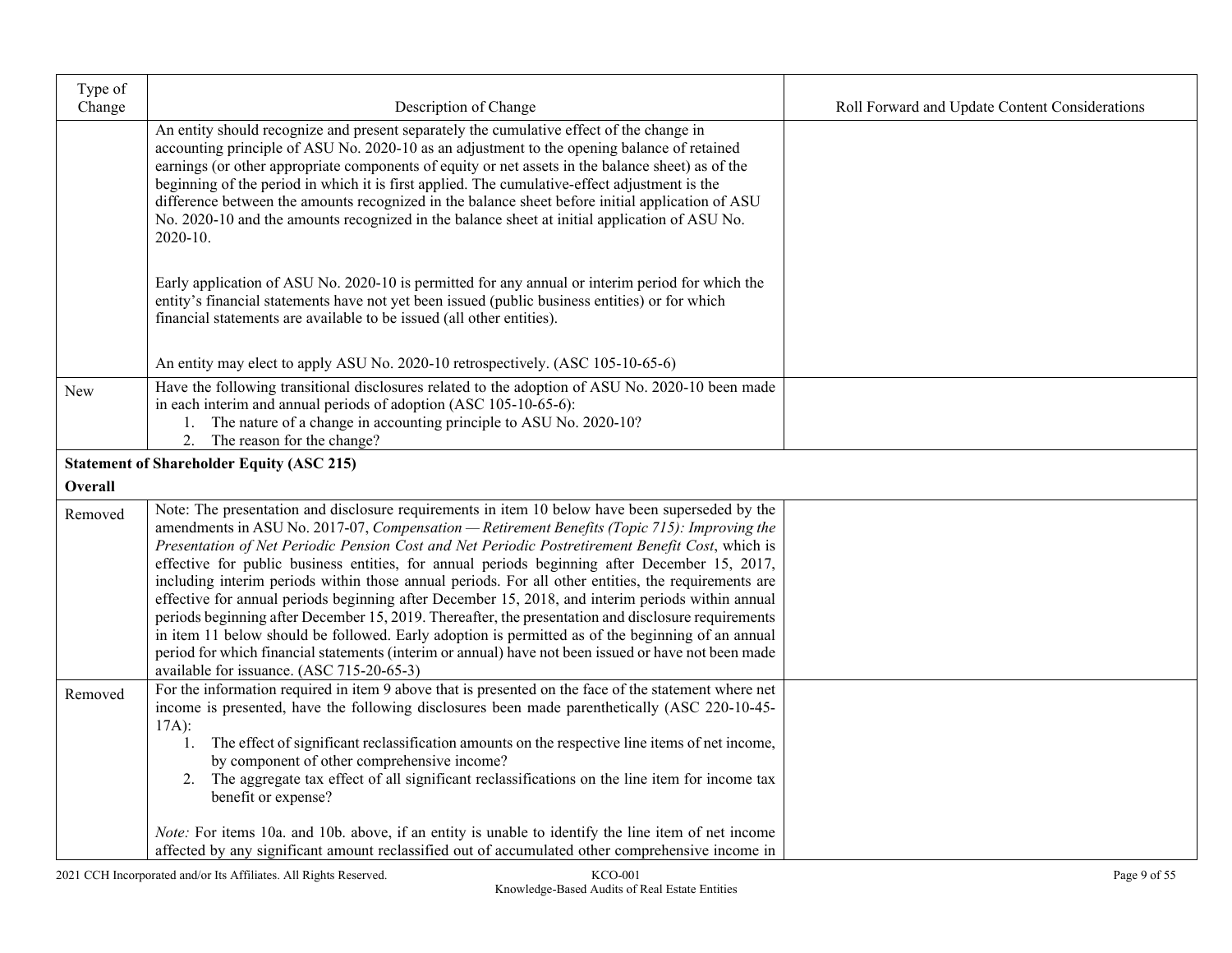| Type of |                                                                                                                                                                                                      |                                                |
|---------|------------------------------------------------------------------------------------------------------------------------------------------------------------------------------------------------------|------------------------------------------------|
| Change  | Description of Change                                                                                                                                                                                | Roll Forward and Update Content Considerations |
|         | a reporting period, including when all reclassifications for the period are not to net income in their                                                                                               |                                                |
|         | entirety, the entity must disclose the information for that amount as required in item 12 below.                                                                                                     |                                                |
| Removed | Note: The presentation and disclosure requirements in item 10 above have been superseded by the                                                                                                      |                                                |
|         | amendments in ASU No. 2017-07, Compensation - Retirement Benefits (Topic 715): Improving the                                                                                                         |                                                |
|         | Presentation of Net Periodic Pension Cost and Net Periodic Postretirement Benefit Cost, which is                                                                                                     |                                                |
|         | effective for public business entities, for annual periods beginning after December 15, 2017,<br>including interim periods within those annual periods. For all other entities, the requirements are |                                                |
|         | effective for annual periods beginning after December 15, 2018, and interim periods within annual                                                                                                    |                                                |
|         | periods beginning after December 15, 2019. Thereafter, the presentation and disclosure requirements                                                                                                  |                                                |
|         | in item 11 below should be followed. Early adoption is permitted as of the beginning of an annual                                                                                                    |                                                |
|         | period for which financial statements (interim or annual) have not been issued or have not been made                                                                                                 |                                                |
|         | available for issuance. (ASC 715-20-65-3)                                                                                                                                                            |                                                |
| Removed | Note: The presentation and disclosure requirements in items 16 through 20 below are prescribed by                                                                                                    |                                                |
|         | ASU No. 2018-02, Income Statement-Reporting Comprehensive Income (Topic 220):                                                                                                                        |                                                |
|         | Reclassification of Certain Tax Effects from Accumulated Other Comprehensive Income, which is                                                                                                        |                                                |
|         | effective for fiscal years, and interim periods within those fiscal years, beginning after December 15,                                                                                              |                                                |
|         | 2018. (ASC 220-10-65-4) [ASU No. 2018-02 addresses presentation and disclosure of certain                                                                                                            |                                                |
|         | income tax effects resulting from the "Tax Cuts and Jobs Act."]                                                                                                                                      |                                                |
|         | Early adoption is permitted, including adoption in any interim period for:                                                                                                                           |                                                |
|         | 1. Public business entities for periods for which financial statements have not yet been                                                                                                             |                                                |
|         | issued; and                                                                                                                                                                                          |                                                |
|         | 2. All other entities for periods for which financial statements have not yet been made                                                                                                              |                                                |
|         | available for issuance.                                                                                                                                                                              |                                                |
|         |                                                                                                                                                                                                      |                                                |
|         | An entity should apply ASU No. 2018-02 using one of the following two methods:                                                                                                                       |                                                |
|         | 1. At the beginning of the period (annual or interim) of adoption; or                                                                                                                                |                                                |
|         | 2. Retrospectively to each period (or periods) in which the income tax effects of H.R.1, An<br>Act to Provide for Reconciliation Pursuant to Titles II and V of the Concurrent Resolution            |                                                |
|         | on the Budget for Fiscal Year 2018 (Tax Cuts and Jobs Act), related to items remaining in                                                                                                            |                                                |
|         | accumulated other comprehensive income are recognized.                                                                                                                                               |                                                |
| Removed | Have the following been disclosed in the first interim and annual period of adoption for entities that                                                                                               |                                                |
|         | elect to apply ASU No. 2018-02 at the beginning of the period (annual or interim) of adoption (ASC                                                                                                   |                                                |
|         | $220-10-65-4$ :                                                                                                                                                                                      |                                                |
|         | 1. The nature of and reason for the change in accounting principle?                                                                                                                                  |                                                |
|         | 2. The effect of the change on the affected financial statement line items?                                                                                                                          |                                                |
| Removed | Have the following been disclosed in the first interim and annual period of adoption for entities that                                                                                               |                                                |
|         | elect to apply ASU No. 2018-02 retrospectively (ASC 220-10-65-4):                                                                                                                                    |                                                |
|         | 1. The nature of and reason for the change in accounting principle?                                                                                                                                  |                                                |
|         | 2. A description of the prior-period information that has been retrospectively adjusted?                                                                                                             |                                                |
|         | 3. The effect of the change on the affected financial statement line items?                                                                                                                          |                                                |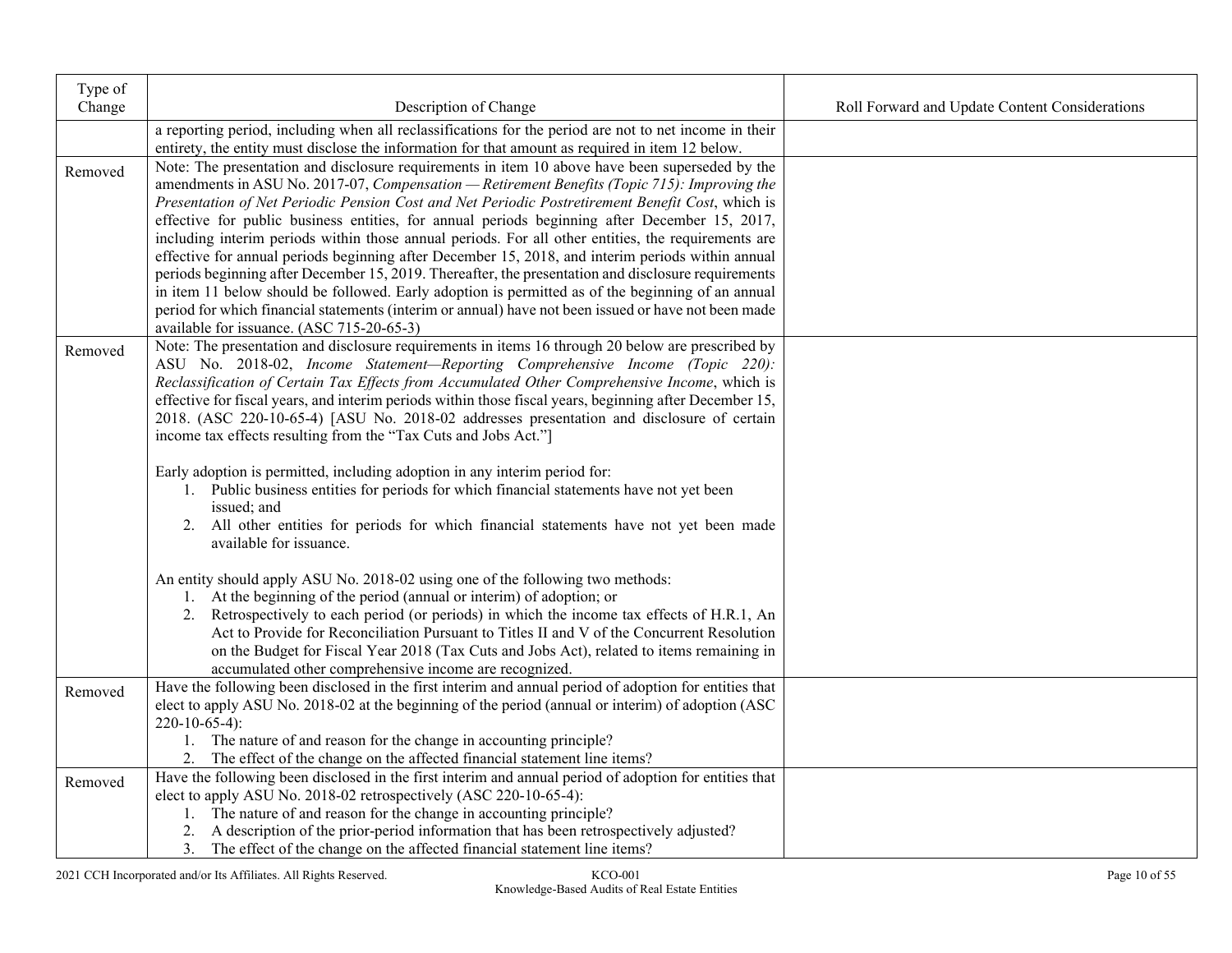| Type of<br>Change | Description of Change                                                                                                                                                                                 | Roll Forward and Update Content Considerations |
|-------------------|-------------------------------------------------------------------------------------------------------------------------------------------------------------------------------------------------------|------------------------------------------------|
|                   | <b>Statement of Cash Flows (ASC 230)</b>                                                                                                                                                              |                                                |
|                   |                                                                                                                                                                                                       |                                                |
| Removed           | Note: The presentation and disclosure requirements in items 1 and 2 below have been superseded by<br>the amendments in ASU No. 2016-18, Statement of Cash Flows (Topic 230): Restricted Cash, which   |                                                |
|                   | is effective on a retrospective basis for public business entities for fiscal years beginning after                                                                                                   |                                                |
|                   | December 15, 2017, and interim periods within those fiscal years. For all other entities, the                                                                                                         |                                                |
|                   | requirements are effective on a retrospective basis for fiscal years beginning after December 15,                                                                                                     |                                                |
|                   | 2018, and interim periods within fiscal years beginning after December 15, 2019. Thereafter, the                                                                                                      |                                                |
|                   | presentation and disclosure requirements in items 3 through 6 below should be followed. Early                                                                                                         |                                                |
|                   | adoption is permitted, including adoption in an interim period. If an entity early adopts ASU No.                                                                                                     |                                                |
|                   | 2016-18 in an interim period, any adjustments should be reflected as of the beginning of the fiscal                                                                                                   |                                                |
|                   | year that includes that interim period. (ASC 230-10-65-3)                                                                                                                                             |                                                |
| Removed           | Are the beginning and ending balances of cash and cash equivalents as shown in the statement of                                                                                                       |                                                |
|                   | cash flows the same amounts as similarly titled line items or subtotals shown in the balance sheet?                                                                                                   |                                                |
|                   | (ASC 230-10-45-4) (Note: The statement of cash flows should use descriptive terms such as cash or<br>cash and cash equivalents, rather than ambiguous terms such as funds.)                           |                                                |
|                   | Does the statement of cash flows report net cash provided or used by operating, investing, and                                                                                                        |                                                |
| Removed           | financing activities and the net effect of those cash flows on cash and cash equivalents during the                                                                                                   |                                                |
|                   | period in a manner that reconciles beginning and ending cash and cash equivalents? (ASC 230-10-                                                                                                       |                                                |
|                   | 45-1; 230-10-45-10; 230-10-45-24; 205-20-50-5B(c)) (Note: Separate disclosure of cash flows                                                                                                           |                                                |
|                   | pertaining to discontinued operations reflected in those categories is not required.)                                                                                                                 |                                                |
| Removed           | Note: The presentation and disclosure requirements in items 1 and 2 above have been superseded by                                                                                                     |                                                |
|                   | the amendments in ASU No. 2016-18, Statement of Cash Flows (Topic 230): Restricted Cash, which                                                                                                        |                                                |
|                   | is effective on a retrospective basis for public business entities for fiscal years beginning after                                                                                                   |                                                |
|                   | December 15, 2017, and interim periods within those fiscal years. For all other entities, the                                                                                                         |                                                |
|                   | requirements are effective on a retrospective basis for fiscal years beginning after December 15,                                                                                                     |                                                |
|                   | 2018, and interim periods within fiscal years beginning after December 15, 2019. Thereafter, the                                                                                                      |                                                |
|                   | presentation and disclosure requirements in items 3 through 6 below should be followed. Early<br>adoption is permitted, including adoption in an interim period. If an entity early adopts ASU No.    |                                                |
|                   | 2016-18 in an interim period, any adjustments should be reflected as of the beginning of the fiscal                                                                                                   |                                                |
|                   | year that includes the interim period. (ASC 230-10-65-3)                                                                                                                                              |                                                |
| Removed           | Have the disclosures required in ASC paragraphs $250-10-50-1$ (a) and $(b)(1)$ and $250-10-50-2$ (as                                                                                                  |                                                |
|                   | applicable) been made in the first interim and annual period of adoption of ASU No. 2016-18? (See                                                                                                     |                                                |
|                   | ASC Topic 250, Accounting Changes and Error Corrections)                                                                                                                                              |                                                |
| Removed           | Note: The presentation and disclosure requirements in item 10b below have been superseded by the                                                                                                      |                                                |
|                   | amendments in ASU No. 2016-15, Statement of Cash Flows (Topic 230): Classification of Certain                                                                                                         |                                                |
|                   | Cash Receipts and Cash Payments, which is effective on a retrospective basis for public business                                                                                                      |                                                |
|                   | entities for fiscal years beginning after December 15, 2017, and interim periods within those fiscal                                                                                                  |                                                |
|                   | years. For all other entities, the requirements are effective on a retrospective basis for fiscal years<br>beginning after December 15, 2018, and interim periods within fiscal years beginning after |                                                |
|                   | December 15, 2019. Thereafter, the presentation and disclosure requirements in items 10c and 11                                                                                                       |                                                |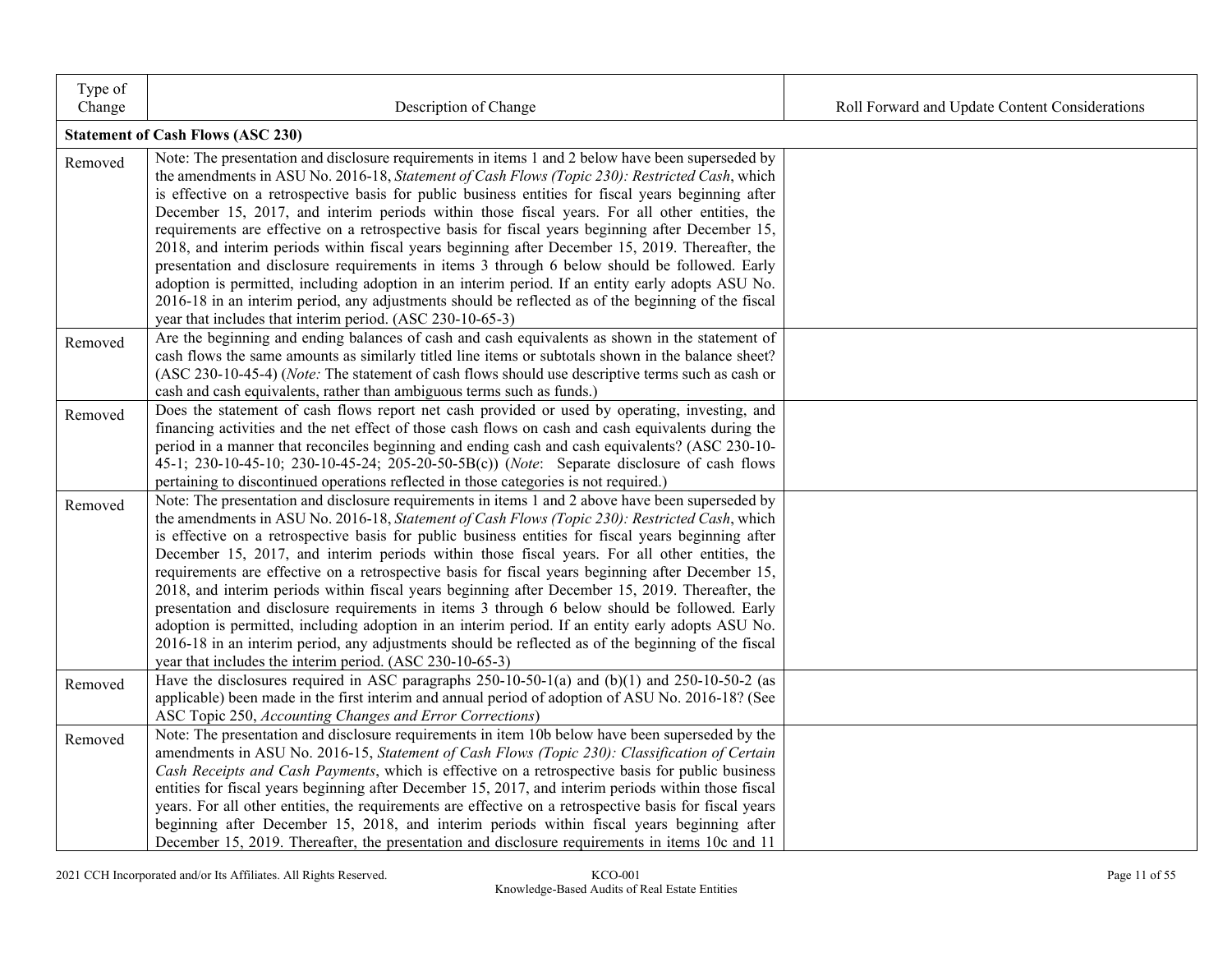| Type of |                                                                                                                                                                                                    |                                                |
|---------|----------------------------------------------------------------------------------------------------------------------------------------------------------------------------------------------------|------------------------------------------------|
| Change  | Description of Change                                                                                                                                                                              | Roll Forward and Update Content Considerations |
|         | below should be followed. Early adoption is permitted, including adoption in an interim period. (ASC                                                                                               |                                                |
|         | $230-10-65-2$                                                                                                                                                                                      |                                                |
|         | If it is impracticable to apply ASU No. 2016-15 retrospectively to any prior period presented, the<br>amendments should be applied as if the change was made prospectively as of the earliest date |                                                |
|         | practicable.                                                                                                                                                                                       |                                                |
|         | If an entity early adopts ASU No. 2016-15 in an interim period, any adjustments should be reflected                                                                                                |                                                |
|         | as of the beginning of the fiscal year that includes the interim period. In addition, an entity that elects                                                                                        |                                                |
|         | early adoption must adopt all of the amendments in ASU No. 2016-15 in the same period.                                                                                                             |                                                |
|         | 1. Are amounts of interest paid (net of amounts capitalized) and income taxes paid during the                                                                                                      |                                                |
|         | period disclosed? (ASC 230-10-50-2)                                                                                                                                                                |                                                |
|         | The presentation and disclosure requirements in item 10b above have been superseded by the                                                                                                         |                                                |
|         | amendments in ASU No. 2016-15, Statement of Cash Flows (Topic 230): Classification of Certain                                                                                                      |                                                |
|         | Cash Receipts and Cash Payments, which is effective on a retrospective basis for public business                                                                                                   |                                                |
|         | entities for fiscal years beginning after December 15, 2017, and interim periods within those fiscal                                                                                               |                                                |
|         | years. For all other entities, the requirements are effective on a retrospective basis for fiscal years                                                                                            |                                                |
|         | beginning after December 15, 2018, and interim periods within fiscal years beginning after<br>December 15, 2019. Thereafter, the presentation and disclosure requirements in items 10c and 11      |                                                |
|         | below should be followed. Early adoption is permitted, including adoption in an interim period. (ASC                                                                                               |                                                |
|         | $230-10-65-2$                                                                                                                                                                                      |                                                |
| Removed | Have the following transitional disclosures related to the adoption of ASU No. 2016-15 been made                                                                                                   |                                                |
|         | in the first interim and annual period of adoption (ASC 230-10-65-2):                                                                                                                              |                                                |
|         | 2. The nature of and reason for the change in accounting principle, including an explanation                                                                                                       |                                                |
|         | of why the newly adopted accounting principle is preferable? (ASC 250-10-50-1(a))                                                                                                                  |                                                |
|         | 3. The method of applying the change, including a description of the prior-period information                                                                                                      |                                                |
|         | that has been retrospectively adjusted, if any? (ASC 250-10-50-1(b)(1))                                                                                                                            |                                                |
|         | 4. If retrospective application to any prior period is impracticable, disclosure of the reasons                                                                                                    |                                                |
|         | therefore, and a description of the alternative method used to report the change? (ASC 250-                                                                                                        |                                                |
|         | $10-50-1(b)(4)$                                                                                                                                                                                    |                                                |
| Removed | Note: The presentation and disclosure requirements in item 15 below have been superseded by the<br>amendments in ASU No. 2016-18, Statement of Cash Flows (Topic 230): Restricted Cash, which is   |                                                |
|         | effective on a retrospective basis for public business entities for fiscal years beginning after                                                                                                   |                                                |
|         | December 15, 2017, and interim periods within those fiscal years. For all other entities, the                                                                                                      |                                                |
|         | requirements are effective on a retrospective basis for fiscal years beginning after December 15,                                                                                                  |                                                |
|         | 2018, and interim periods within fiscal years beginning after December 15, 2019. Thereafter, the                                                                                                   |                                                |
|         | presentation and disclosure requirements in item 16 below should be followed. Early adoption is                                                                                                    |                                                |
|         | permitted, including adoption in an interim period. If an entity early adopts ASU No. 2016-18 in an                                                                                                |                                                |
|         | interim period, any adjustments should be reflected as of the beginning of the fiscal year that includes                                                                                           |                                                |
|         | the interim period. (ASC 230-10-65-3)                                                                                                                                                              |                                                |
| Removed | Has the effect of exchange rate changes on cash balances held in foreign currencies been reported as                                                                                               |                                                |
|         | a separate part of the reconciliation of the change in cash and cash equivalents? (ASC 830-230-45-                                                                                                 |                                                |
|         | 1)                                                                                                                                                                                                 |                                                |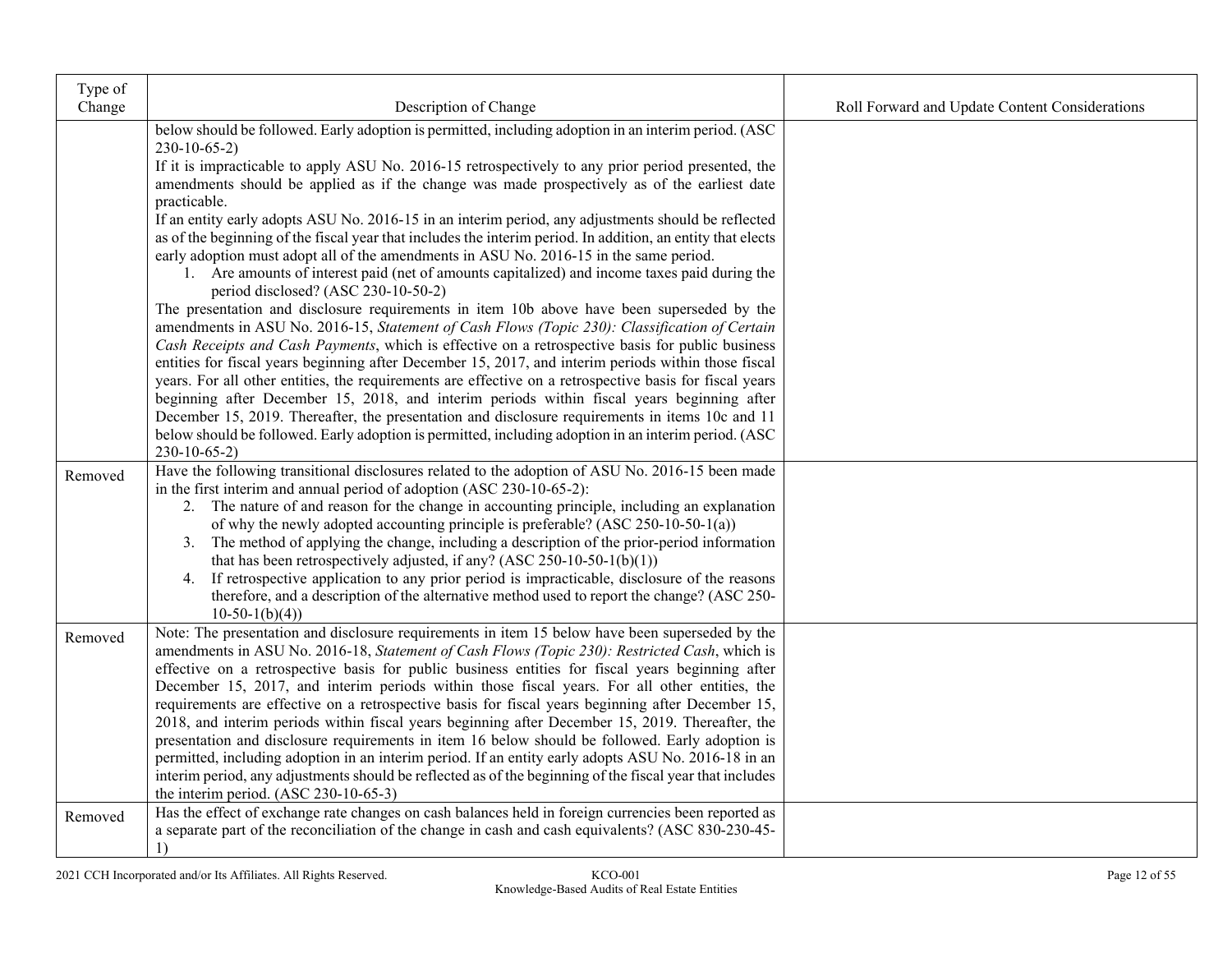| Type of                      |                                                                                                                                                                                                                                                                                                                                                                                                                                                                                                                                                                                                                                                                                                                                                                                                                                                                                                                                                                                                                             |                                                |
|------------------------------|-----------------------------------------------------------------------------------------------------------------------------------------------------------------------------------------------------------------------------------------------------------------------------------------------------------------------------------------------------------------------------------------------------------------------------------------------------------------------------------------------------------------------------------------------------------------------------------------------------------------------------------------------------------------------------------------------------------------------------------------------------------------------------------------------------------------------------------------------------------------------------------------------------------------------------------------------------------------------------------------------------------------------------|------------------------------------------------|
| Change<br>Removed            | Description of Change<br>Note: The presentation and disclosure requirements in item 15 above have been superseded by the<br>amendments in ASU No. 2016-18, Statement of Cash Flows (Topic 230): Restricted Cash, which is<br>effective on a retrospective basis for public business entities for fiscal years beginning after<br>December 15, 2017, and interim periods within those fiscal years. For all other entities, the<br>requirements are effective on a retrospective basis for fiscal years beginning after December 15,<br>2018, and interim periods within fiscal years beginning after December 15, 2019. Thereafter, the<br>presentation and disclosure requirements in item 16 below should be followed. Early adoption is<br>permitted, including adoption in an interim period. If an entity early adopts ASU No. 2016-18 in an<br>interim period, any adjustments should be reflected as of the beginning of the fiscal year that includes<br>the interim period. (ASC 230-10-65-3)                      | Roll Forward and Update Content Considerations |
| <b>Error Corrections</b>     | <b>Accounting Changes and Error Corrections (ASC 250)</b>                                                                                                                                                                                                                                                                                                                                                                                                                                                                                                                                                                                                                                                                                                                                                                                                                                                                                                                                                                   |                                                |
| Updated                      | Have error corrections that are material to an interim period, but not material to the estimated<br>income for the full fiscal year, or to the trend of earnings, been disclosed separately in the interim<br>period? (ASC 250-10-45-27 and 250-10-50-12) (Note: In considering materiality for the purpose of<br>reporting the correction of an error, amounts should be related to the estimated income for the full<br>fiscal year and also to the effect on the trend of earnings.)                                                                                                                                                                                                                                                                                                                                                                                                                                                                                                                                     | Disclosure will retain on roll forward         |
|                              | <b>Interim Reporting (ASC 270)</b>                                                                                                                                                                                                                                                                                                                                                                                                                                                                                                                                                                                                                                                                                                                                                                                                                                                                                                                                                                                          |                                                |
| <b>Overall</b>               |                                                                                                                                                                                                                                                                                                                                                                                                                                                                                                                                                                                                                                                                                                                                                                                                                                                                                                                                                                                                                             |                                                |
| Updated                      | When costs and expenses incurred in an interim period cannot be readily identified with the<br>activities or benefits of other interim periods, have such costs and expenses been charged to the<br>interim period in which incurred and have disclosures been made in the notes to financial<br>statements about the nature and amount of such costs and expenses? (ASC 270-10-45-7, 45-8, and<br>270-10-50-1B) (Note: Disclosure is not required if items of a comparable nature are included in<br>both the current interim period and the corresponding interim period of the preceding year.)                                                                                                                                                                                                                                                                                                                                                                                                                          | Disclosure will retain on roll forward         |
| <b>Receivables (ASC 310)</b> |                                                                                                                                                                                                                                                                                                                                                                                                                                                                                                                                                                                                                                                                                                                                                                                                                                                                                                                                                                                                                             |                                                |
|                              | <b>Nonrefundable Fees and Other Costs</b>                                                                                                                                                                                                                                                                                                                                                                                                                                                                                                                                                                                                                                                                                                                                                                                                                                                                                                                                                                                   |                                                |
| New                          | Note: The presentation and disclosure requirements in item 9 below are prescribed by ASU No.<br>2020-08, Codification Improvements to Subtopic 310-20, Receivables-Nonrefundable Fees and<br>Other Costs, which is effective for public business entities, for fiscal years, and interim periods<br>within those fiscal years, beginning after December 15, 2020. Early application is not permitted for<br>public business entities. For all other entities, the requirements are effective for fiscal years<br>beginning after December 15, 2021, and interim periods within fiscal years beginning after<br>December 15, 2022. Early application of ASU No. 2020-08 is permitted for all other entities for<br>fiscal years beginning after December 15, 2020, including interim periods within those fiscal years.<br>An entity should apply ASU No. 2020-08 prospectively by resetting the effective yield to the<br>extent that the amortized cost basis of an existing individual callable debt security exceeds the |                                                |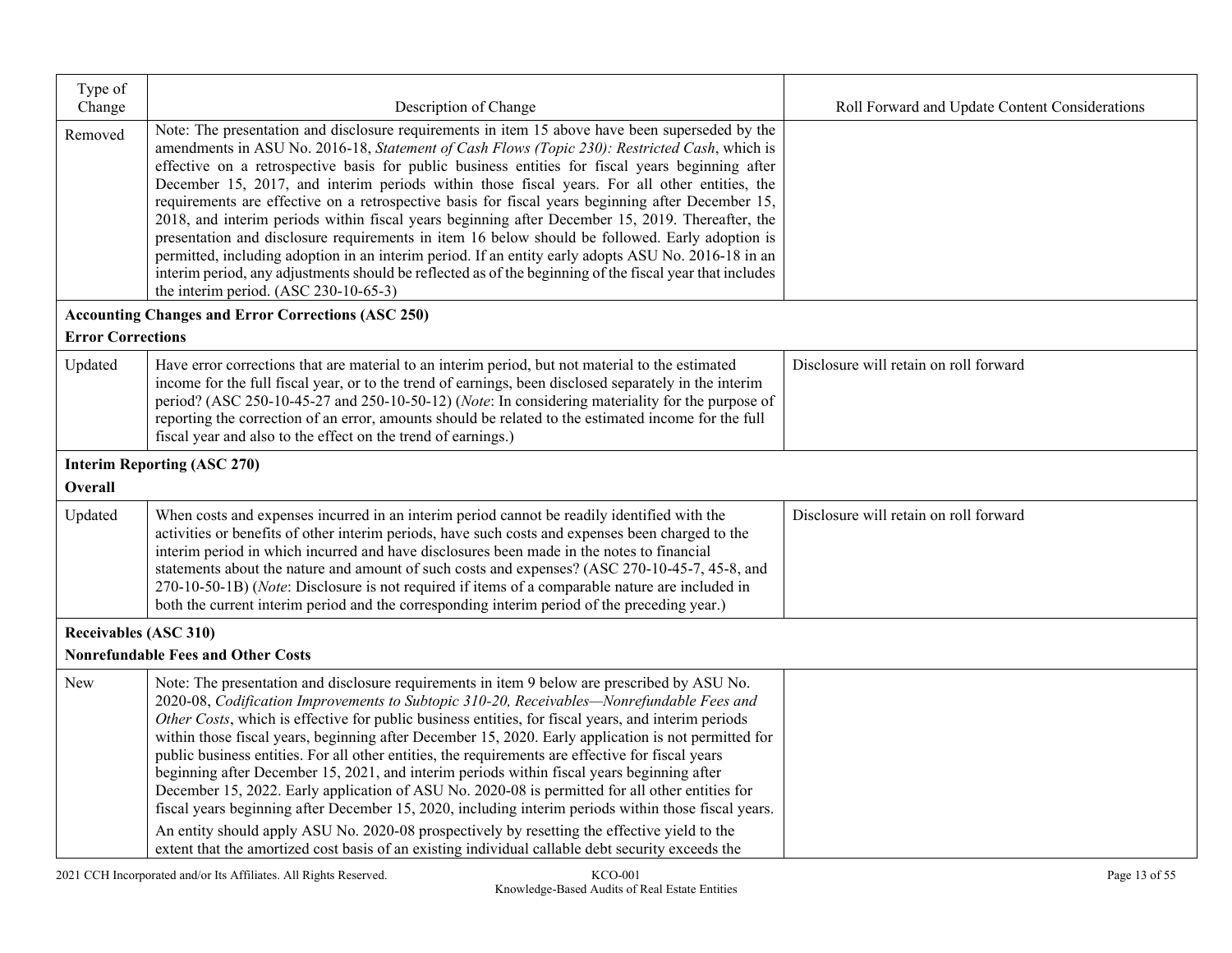| Type of |                                                                                                                                                                                                                                                                                                                                                                                                                                                                                                                                                                                                                                                                                                                                                                                                     |                                                |
|---------|-----------------------------------------------------------------------------------------------------------------------------------------------------------------------------------------------------------------------------------------------------------------------------------------------------------------------------------------------------------------------------------------------------------------------------------------------------------------------------------------------------------------------------------------------------------------------------------------------------------------------------------------------------------------------------------------------------------------------------------------------------------------------------------------------------|------------------------------------------------|
| Change  | Description of Change<br>amount repayable by the issuer at the next earliest call date, unless the guidance in ASC paragraph<br>310-20-35-26 is applied to consider estimated prepayments. (ASC 310-20-65-2)                                                                                                                                                                                                                                                                                                                                                                                                                                                                                                                                                                                        | Roll Forward and Update Content Considerations |
| New     | Have the following transitional disclosures related to the adoption of ASU No. 2020-08 been made<br>in each interim and annual periods of adoption (ASC 310-20-65-2):                                                                                                                                                                                                                                                                                                                                                                                                                                                                                                                                                                                                                               |                                                |
|         | 1. The nature of the change in accounting principle, including an explanation of the newly<br>adopted accounting principle?<br>2. The method of applying the change?                                                                                                                                                                                                                                                                                                                                                                                                                                                                                                                                                                                                                                |                                                |
|         | <b>Investments – Debt Securities (ASC 320)</b>                                                                                                                                                                                                                                                                                                                                                                                                                                                                                                                                                                                                                                                                                                                                                      |                                                |
| Overall |                                                                                                                                                                                                                                                                                                                                                                                                                                                                                                                                                                                                                                                                                                                                                                                                     |                                                |
| Removed | Note: The presentation and disclosure requirements in item 1 (b) below have been superseded by<br>the amendments in ASU No. 2016-01, <i>Financial Instruments – Overall (Subtopic 825-10)</i> :<br>Recognition and Measurement of Financial Assets and Financial Liabilities, which is effective for<br>public business entities for fiscal years, and interim periods within those fiscal years, beginning<br>after December 15, 2017. For all other entities, the requirements are effective for fiscal years<br>beginning after December 15, 2018, and interim periods within fiscal years beginning after<br>December 15, 2019. Thereafter, the presentation and disclosure requirements in item 1 (c) below<br>should be followed. (ASC 825-10-65-2)                                           |                                                |
| Removed | Two separate line items displaying the fair value and non-fair-value carrying amounts?                                                                                                                                                                                                                                                                                                                                                                                                                                                                                                                                                                                                                                                                                                              |                                                |
| Removed | Note: The presentation and disclosure requirements in item 1 (b) above have been superseded by<br>the amendments in ASU No. 2016-01, Financial Instruments - Overall (Subtopic 825-10):<br>Recognition and Measurement of Financial Assets and Financial Liabilities, which is effective for<br>public business entities for fiscal years, and interim periods within those fiscal years, beginning<br>after December 15, 2017. For all other entities, the requirements are effective for fiscal years<br>beginning after December 15, 2018, and interim periods within fiscal years beginning after<br>December 15, 2019. Thereafter, the presentation and disclosure requirements in item 1 (c) below<br>should be followed. (ASC 825-10-65-2)                                                   |                                                |
| Removed | Note: The presentation and disclosure requirements in item 3 below have been superseded by the<br>amendments in ASU No. 2016-01, Financial Instruments - Overall (Subtopic 825-10):<br>Recognition and Measurement of Financial Assets and Financial Liabilities, which is effective for<br>public business entities for fiscal years, and interim periods within those fiscal years, beginning<br>after December 15, 2017. For all other entities, the requirements are effective for fiscal years<br>beginning after December 15, 2018, and interim periods within fiscal years beginning after<br>December 15, 2019. Thereafter, the presentation and disclosure requirements in ASC Section 740-<br>20-45 should be followed (see "Income Taxes-Intraperiod Tax Allocation"). (ASC 825-10-65-2) |                                                |
| Removed | For deferred tax assets that have been recognized relating to net unrealized losses on available-for-<br>sale securities, have the following presentation matters been followed:                                                                                                                                                                                                                                                                                                                                                                                                                                                                                                                                                                                                                    |                                                |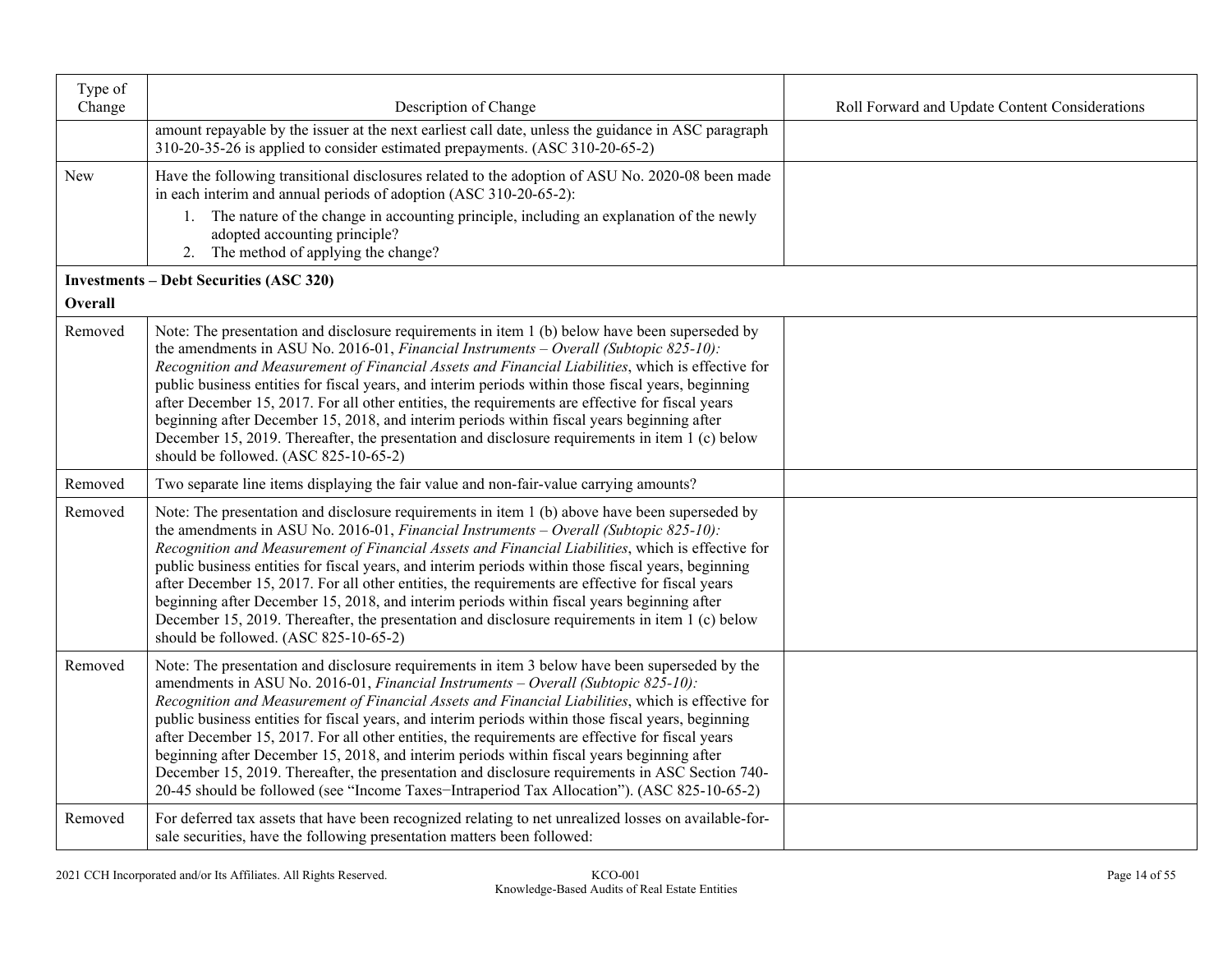| Type of |                                                                                                                                                                                                                                                                                                                                                                                                                                                                                                                                                                                                                                                                                                                                                                                                                                                                                                                                                                                                                                                                                                                                                                                                                                                                                                                                                                                                                                                                                                                                                                                                                                                                                                                                                                                                                                                                                                                                                                                                                                                                                                                                                                                                                                                                                                                                                                                        |                                                |
|---------|----------------------------------------------------------------------------------------------------------------------------------------------------------------------------------------------------------------------------------------------------------------------------------------------------------------------------------------------------------------------------------------------------------------------------------------------------------------------------------------------------------------------------------------------------------------------------------------------------------------------------------------------------------------------------------------------------------------------------------------------------------------------------------------------------------------------------------------------------------------------------------------------------------------------------------------------------------------------------------------------------------------------------------------------------------------------------------------------------------------------------------------------------------------------------------------------------------------------------------------------------------------------------------------------------------------------------------------------------------------------------------------------------------------------------------------------------------------------------------------------------------------------------------------------------------------------------------------------------------------------------------------------------------------------------------------------------------------------------------------------------------------------------------------------------------------------------------------------------------------------------------------------------------------------------------------------------------------------------------------------------------------------------------------------------------------------------------------------------------------------------------------------------------------------------------------------------------------------------------------------------------------------------------------------------------------------------------------------------------------------------------------|------------------------------------------------|
| Change  | Description of Change                                                                                                                                                                                                                                                                                                                                                                                                                                                                                                                                                                                                                                                                                                                                                                                                                                                                                                                                                                                                                                                                                                                                                                                                                                                                                                                                                                                                                                                                                                                                                                                                                                                                                                                                                                                                                                                                                                                                                                                                                                                                                                                                                                                                                                                                                                                                                                  | Roll Forward and Update Content Considerations |
|         | If the entity recognizes a valuation allowance at the same time that it establishes the<br>1.<br>deferred tax asset (or in a later interim period of the same fiscal year in which the deferred<br>tax asset is recognized), has the offsetting entry to the valuation allowance been reported<br>in the component of other comprehensive income classified as unrealized gains and losses<br>on certain investments in debt and equity securities? (ASC 320-10-45-3)<br>2. If the entity initially decided that no valuation allowance was required at the time it<br>established the deferred tax asset but, in a subsequent fiscal year, decides to recognize a<br>valuation allowance, has the offsetting entry to the valuation allowance been included as<br>an item in determining income from continuing operations (i.e., not in other<br>comprehensive income)? (ASC 320-10-45-4)<br>3. If, subsequent to the year the deferred tax asset and related valuation allowance were<br>recognized, an entity makes a change in judgment about the level of future years' taxable<br>income such that all or a portion of that valuation allowance is no longer warranted, have<br>any reversals in the valuation allowance due to such change been included as an item in<br>determining income from continuing operations? (ASC 320-10-45-5)<br>4. If, subsequent to the year the deferred tax asset and related valuation allowance were<br>recognized, an entity generates taxable income in the current year that can use the benefit<br>of the deferred tax asset, has the elimination or reduction of the valuation allowance been<br>allocated to that taxable income? (ASC 320-10-45-5)<br>5. If in the current year the entity recognizes a valuation allowance at the same time that it<br>establishes the deferred tax asset:<br>a. Has the entity determined the extent to which the valuation allowance is directly<br>related to the unrealized loss and the other previously recognized deductible<br>temporary differences (e.g., an accrual for <i>other</i> postemployment benefits)?<br>$(ASC 320-10-45-6)$<br>b. Has the offsetting entry to the valuation allowance been reported in the<br>component of other comprehensive income classified as unrealized gains and<br>losses on available-for-sale securities only to the extent the valuation allowance |                                                |
|         | is directly related to the unrealized loss on the available-for-sale securities that<br>arose in the current year? (ASC 320-10-45-6)                                                                                                                                                                                                                                                                                                                                                                                                                                                                                                                                                                                                                                                                                                                                                                                                                                                                                                                                                                                                                                                                                                                                                                                                                                                                                                                                                                                                                                                                                                                                                                                                                                                                                                                                                                                                                                                                                                                                                                                                                                                                                                                                                                                                                                                   |                                                |
|         | <b>Investments – Equity Securities (ASC 321)</b>                                                                                                                                                                                                                                                                                                                                                                                                                                                                                                                                                                                                                                                                                                                                                                                                                                                                                                                                                                                                                                                                                                                                                                                                                                                                                                                                                                                                                                                                                                                                                                                                                                                                                                                                                                                                                                                                                                                                                                                                                                                                                                                                                                                                                                                                                                                                       |                                                |
| Overall |                                                                                                                                                                                                                                                                                                                                                                                                                                                                                                                                                                                                                                                                                                                                                                                                                                                                                                                                                                                                                                                                                                                                                                                                                                                                                                                                                                                                                                                                                                                                                                                                                                                                                                                                                                                                                                                                                                                                                                                                                                                                                                                                                                                                                                                                                                                                                                                        |                                                |
| Removed | Note: The presentation and disclosure requirements in items 1 and 2 below are prescribed by ASU<br>No. 2016-01, Financial Instruments - Overall (Subtopic 825-10): Recognition and Measurement of<br>Financial Assets and Financial Liabilities, which is effective for public business entities for fiscal<br>years, and interim periods within those fiscal years, beginning after December 15, 2017. For all<br>other entities, the requirements are effective for fiscal years beginning after December 15, 2018,<br>and interim periods within fiscal years beginning after December 15, 2019. (ASC 825-10-65-2)                                                                                                                                                                                                                                                                                                                                                                                                                                                                                                                                                                                                                                                                                                                                                                                                                                                                                                                                                                                                                                                                                                                                                                                                                                                                                                                                                                                                                                                                                                                                                                                                                                                                                                                                                                  |                                                |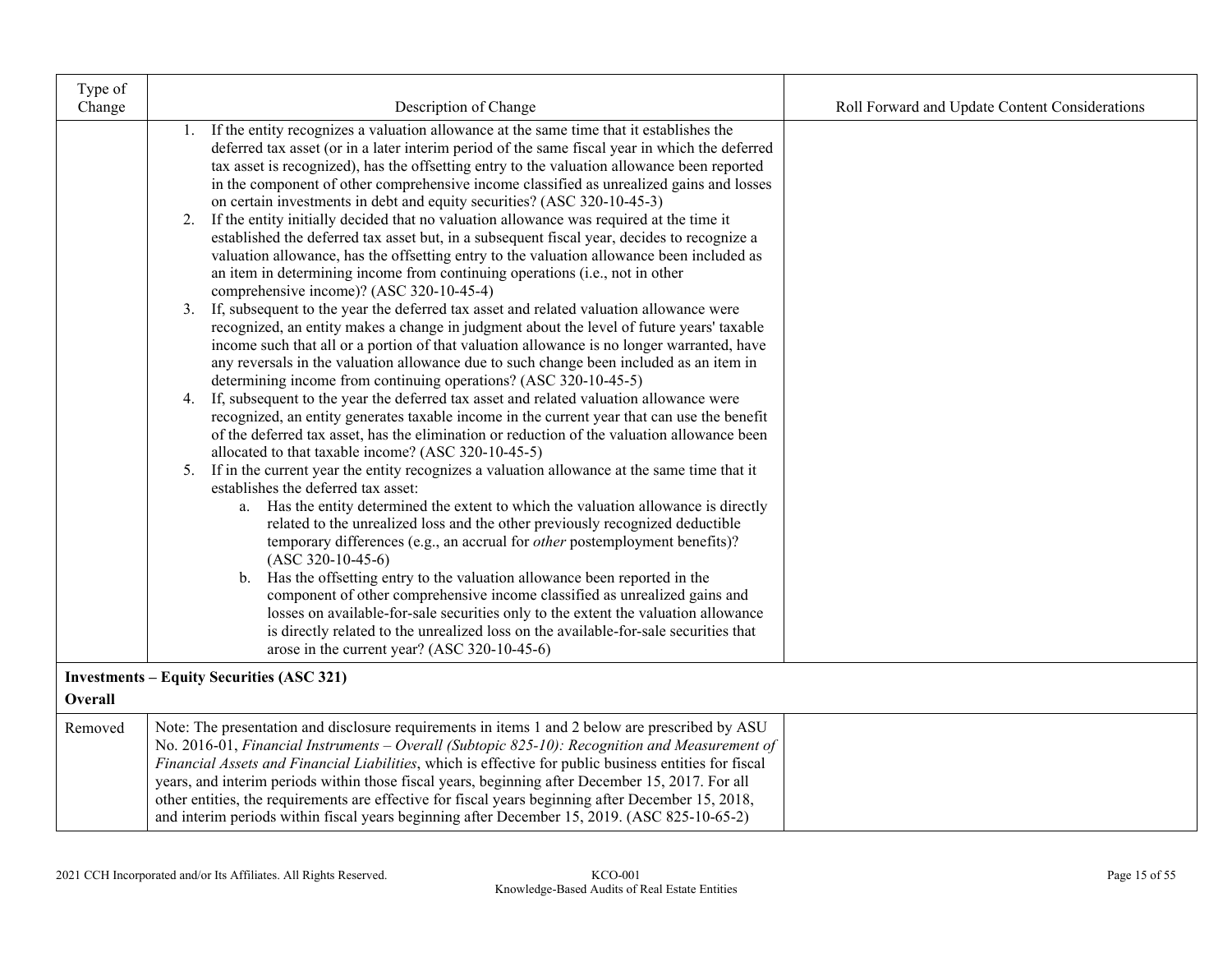| Type of<br>Change | Description of Change                                                                                                                                                                                                                                                                                                                                                                                                                                                                                                                                                                                                                                                                                                                                                                                                                                                                                                                                                                                                                                                                                                                                                                                                                                                                                                                                                                                                                                                 | Roll Forward and Update Content Considerations |
|-------------------|-----------------------------------------------------------------------------------------------------------------------------------------------------------------------------------------------------------------------------------------------------------------------------------------------------------------------------------------------------------------------------------------------------------------------------------------------------------------------------------------------------------------------------------------------------------------------------------------------------------------------------------------------------------------------------------------------------------------------------------------------------------------------------------------------------------------------------------------------------------------------------------------------------------------------------------------------------------------------------------------------------------------------------------------------------------------------------------------------------------------------------------------------------------------------------------------------------------------------------------------------------------------------------------------------------------------------------------------------------------------------------------------------------------------------------------------------------------------------|------------------------------------------------|
|                   | Early adoption is not permitted by public business entities, except as noted in item (a) below. Early<br>adoption for all other entities is only permitted as of fiscal years beginning after December 15,<br>2017, including interim periods within those fiscal years, and only for items (a) and (b) below.<br>(a) All entities may early adopt the presentation guidance in ASC paragraphs 825-10-45-5<br>through 45-7 for financial statements of fiscal years or interim periods that have not yet<br>been issued or that have not yet been made available for issuance. Specifically, when the<br>fair value option has been elected for financial liabilities, an entity will (1) present<br>separately in other comprehensive income the portion of the total change in the fair value<br>of a financial liability resulting from a change in the instrument-specific credit risk, and<br>(2) include in net income the cumulative amount of the gain or loss on the financial<br>liability that resulted from changes in instrument-specific credit risk if the financial<br>liability is settled (derecognized) before maturity.<br>(b) Entities that are not public business entities may elect not to disclose the information<br>about fair value of financial instruments required by the General Subsection of Section<br>825-10-50 in financial statements of fiscal years or interim periods that have not yet been<br>made available for issuance. |                                                |
| Removed           | Note: For purposes of the transition related to ASU No. 2016-01, an entity should apply the<br>amendments using the following methods (ASC 825-10-65-2):<br>(a) A cumulative-effect adjustment to the balance sheet as of the beginning of the fiscal year<br>in which ASU No. 2016-01 is applied. The amendments related to equity securities<br>without readily determinable fair values (including disclosure requirements) should be<br>applied prospectively to all equity investments that exist as of the date of adoption.<br>(b) Prospective application of the amendment that requires the exit price notion in ASC Topic<br>820 on fair value measurement to be used to measure fair value of financial instruments<br>for disclosure purposes. If because of measuring fair value of financial instruments in<br>accordance with the guidance in ASC Topic 820, the prior-year figures shown for<br>comparative purposes will no longer be comparable, an entity should make a disclosure to<br>explain that fact. That disclosure is in conformity with the guidance in ASC Subtopic 205-<br>10 on presentation of financial statements that requires that any change in the manner of<br>or basis for presenting corresponding items for two or more periods that affects<br>comparability of financial statements should be disclosed.                                                                                                                 |                                                |
| Removed           | Note: To the extent that the disclosure requirements in this Subtopic achieve the fair value<br>disclosure requirements described in ASC Section 820-10-50 on disclosing fair value<br>measurement, an entity need not duplicate the related fair value disclosure.                                                                                                                                                                                                                                                                                                                                                                                                                                                                                                                                                                                                                                                                                                                                                                                                                                                                                                                                                                                                                                                                                                                                                                                                   |                                                |
| Removed           | Have the following transitional disclosures related to the adoption of ASU No. 2016-01 been made<br>in the period of adoption (ASC 825-10-65-2):                                                                                                                                                                                                                                                                                                                                                                                                                                                                                                                                                                                                                                                                                                                                                                                                                                                                                                                                                                                                                                                                                                                                                                                                                                                                                                                      |                                                |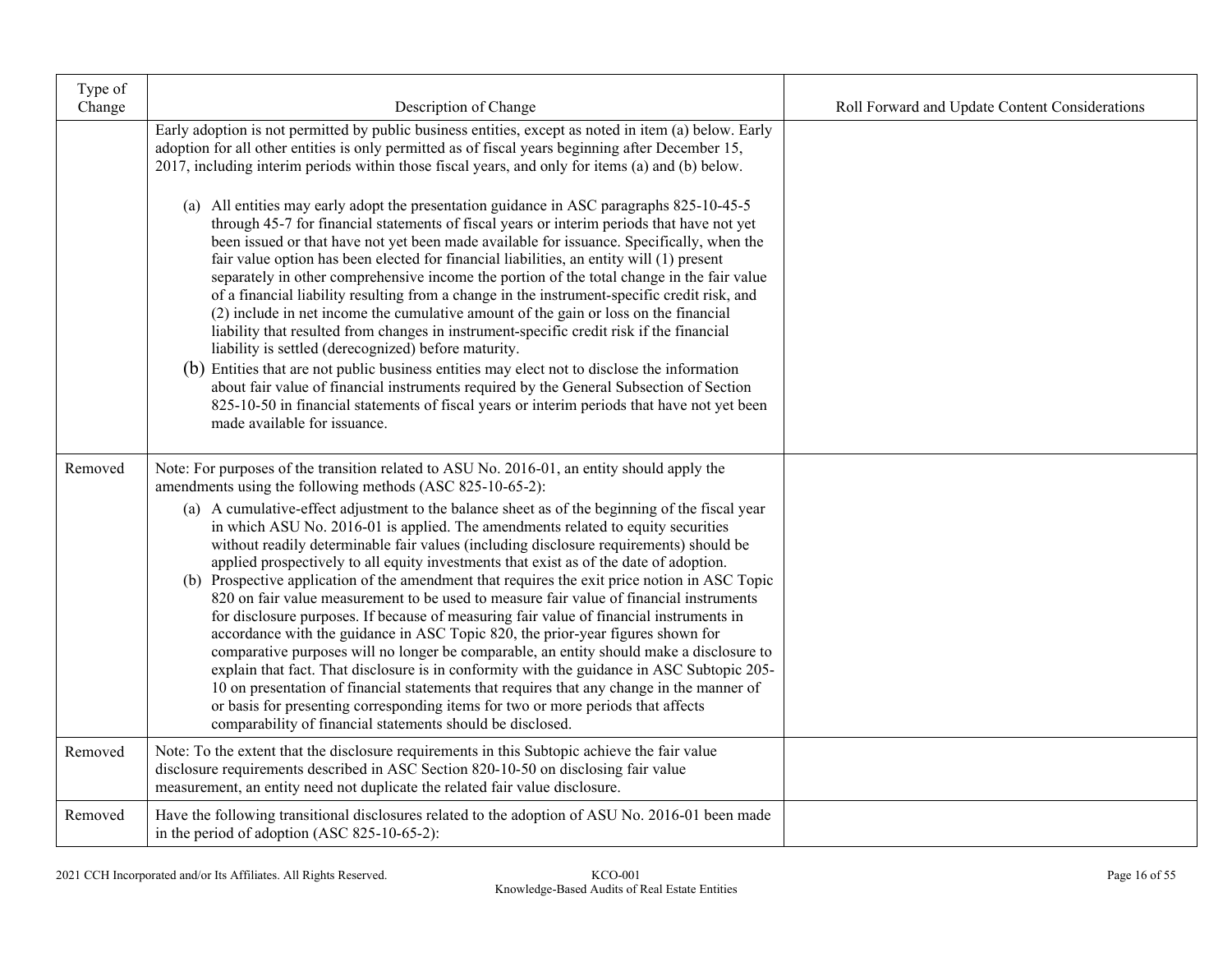| Type of<br>Change            | Description of Change                                                                                                                                                                                                                                                                                                                                                                                                                                                                                                                                                                                                                                                                                                                                                                                                                                                                                                                                                                                                                                                                                                                                                                                                                                                                                                                                                                                                                                           | Roll Forward and Update Content Considerations               |
|------------------------------|-----------------------------------------------------------------------------------------------------------------------------------------------------------------------------------------------------------------------------------------------------------------------------------------------------------------------------------------------------------------------------------------------------------------------------------------------------------------------------------------------------------------------------------------------------------------------------------------------------------------------------------------------------------------------------------------------------------------------------------------------------------------------------------------------------------------------------------------------------------------------------------------------------------------------------------------------------------------------------------------------------------------------------------------------------------------------------------------------------------------------------------------------------------------------------------------------------------------------------------------------------------------------------------------------------------------------------------------------------------------------------------------------------------------------------------------------------------------|--------------------------------------------------------------|
|                              | (a) The nature of and reason for the change in accounting principle, including an explanation<br>of the newly adopted accounting principle?<br>(b) The method of applying the change?<br>(c) The effect of the adoption on any line item in the balance sheet, if material, as of the<br>beginning of the fiscal year of adoption?<br>Note: Presentation of the effect on financial statement subtotals is not required.<br>(d) The cumulative effect of the change on retained earnings or other components of equity in<br>the balance sheet as of the beginning of the fiscal year of adoption?<br>(e) For an entity that issues interim financial statements, the disclosures in items (a) through<br>(d) above in each interim financial statement of the fiscal year of change and the annual<br>financial statement of the period of the change?                                                                                                                                                                                                                                                                                                                                                                                                                                                                                                                                                                                                         |                                                              |
| Updated                      | Have the following disclosures been made for equity securities without readily determinable fair<br>values for which the guidance in ASC 321-10-35-2 is applied (i.e., cost minus impairment, if any)<br>$(ASC 321-10-50-3):$                                                                                                                                                                                                                                                                                                                                                                                                                                                                                                                                                                                                                                                                                                                                                                                                                                                                                                                                                                                                                                                                                                                                                                                                                                   | Disclosure will reset on roll forward due to content changes |
|                              | Intangibles - Goodwill and Other (ASC 350)                                                                                                                                                                                                                                                                                                                                                                                                                                                                                                                                                                                                                                                                                                                                                                                                                                                                                                                                                                                                                                                                                                                                                                                                                                                                                                                                                                                                                      |                                                              |
|                              | Disclosure and Presentation Requirements for Private Companies and Not-for-Profit Entities that Elect to Apply the Accounting Alternatives for Goodwill                                                                                                                                                                                                                                                                                                                                                                                                                                                                                                                                                                                                                                                                                                                                                                                                                                                                                                                                                                                                                                                                                                                                                                                                                                                                                                         |                                                              |
| <b>New</b><br><b>New</b>     | Note: The presentation and disclosure requirements in items 7 and 8 below are prescribed by the<br>amendments in ASU No. 2021-03, Intangibles—Goodwill and Other (Topic 350): Accounting<br>Alternative for Evaluating Triggering Events, which is effective for fiscal years beginning after<br>December 15, 2019. Early adoption is permitted for both interim and annual financial statements<br>that have not yet been issued or made available for issuance as of March 30, 2021.<br>A private company or not-for-profit entity that adopts ASU No. 2021-03 should apply it as of the<br>beginning of the interim or annual period for financial statements that have not yet been issued or<br>made available for issuance in the year of adoption. A private company or not-for-profit entity<br>should not retroactively adopt ASU No. 2021-03 as of the beginning of an annual period for which<br>interim-period financial statements have already been issued in the year of adoption.<br>For a private company or not-for-profit entity that adopts ASU No. 2021-03 after its original<br>effective date, ASU No. 2021-03 should be applied prospectively as of the beginning of the first<br>reporting period in which the accounting alternative is adopted. (ASC 350-20-65-4)<br>Has an entity that elects the accounting alternative for amortizing goodwill disclosed the<br>requirements noted in items 4 through 6 above? (ASC 350-20-50-3A) |                                                              |
| New                          | Has an entity that elects the accounting alternative for a goodwill impairment triggering event<br>evaluation disclosed its use of the alternative as a significant accounting policy? (ASC 350-20-50-<br>3B and ASC 235-10-50-1)                                                                                                                                                                                                                                                                                                                                                                                                                                                                                                                                                                                                                                                                                                                                                                                                                                                                                                                                                                                                                                                                                                                                                                                                                               |                                                              |
| <b>Liabilities (ASC 405)</b> |                                                                                                                                                                                                                                                                                                                                                                                                                                                                                                                                                                                                                                                                                                                                                                                                                                                                                                                                                                                                                                                                                                                                                                                                                                                                                                                                                                                                                                                                 |                                                              |
|                              | <b>Extinguishments of Liabilities</b>                                                                                                                                                                                                                                                                                                                                                                                                                                                                                                                                                                                                                                                                                                                                                                                                                                                                                                                                                                                                                                                                                                                                                                                                                                                                                                                                                                                                                           |                                                              |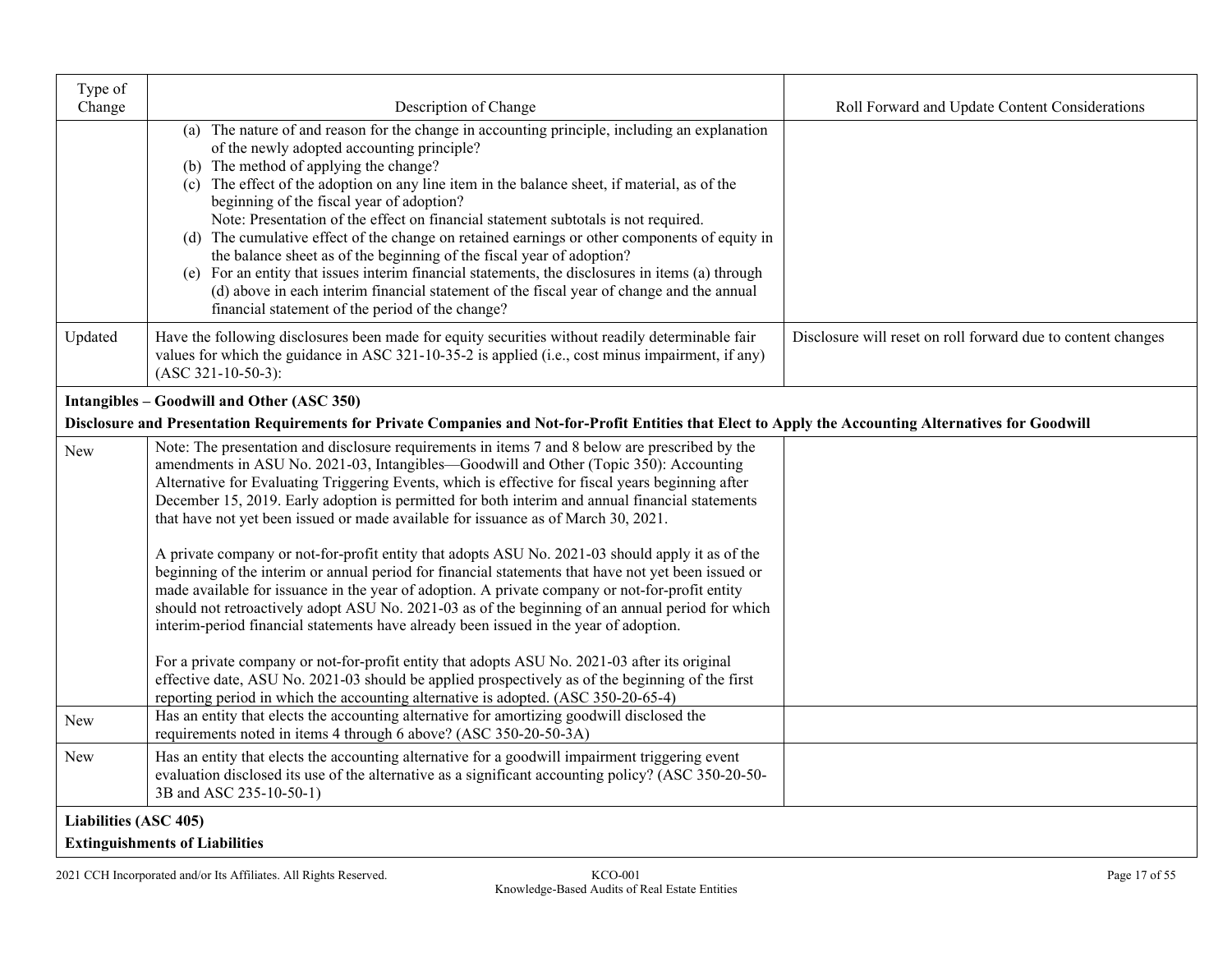| Type of<br>Change                | Description of Change                                                                                                                                                                                                                                                                                                                                                                                                                                                                                                                                                                                                                                                                                                                                                                                                                                                                                                                                                                                                                                                                                                            | Roll Forward and Update Content Considerations |
|----------------------------------|----------------------------------------------------------------------------------------------------------------------------------------------------------------------------------------------------------------------------------------------------------------------------------------------------------------------------------------------------------------------------------------------------------------------------------------------------------------------------------------------------------------------------------------------------------------------------------------------------------------------------------------------------------------------------------------------------------------------------------------------------------------------------------------------------------------------------------------------------------------------------------------------------------------------------------------------------------------------------------------------------------------------------------------------------------------------------------------------------------------------------------|------------------------------------------------|
| Removed                          | Note: The disclosure requirements in item 1 below are prescribed by ASU No. 2016-04, Liabilities<br>- Extinguishments of Liabilities (Subtopic 405-20): Recognition of Breakage for Certain Prepaid<br>Stored-Value Products. ASU No. 2016-04 is effective on a retrospective basis for financial<br>statements issued for fiscal years beginning after December 15, 2017, and interim periods within<br>those fiscal years for: (a) public business entities, (b) not-for-profit entities that have issued, or are<br>conduit bond obligors for, securities that are traded, listed, or quoted on an exchange or an over-<br>the-counter market, and (c) employee benefit plans that file or furnish financial statements with or<br>to the Securities and Exchange Commission. For all other entities, the requirements are effective<br>on a retrospective basis for financial statements issued for fiscal years beginning after December<br>15, 2018, and interim periods within fiscal years beginning after December 15, 2019. Early<br>adoption is permitted, including adoption in an interim period. (ASC 405-20-65-1) |                                                |
|                                  | For purposes of the transition related to ASU No. 2016-04, an entity should apply the guidance<br>using one of the following two transition methods (ASC 405-20-65-1):                                                                                                                                                                                                                                                                                                                                                                                                                                                                                                                                                                                                                                                                                                                                                                                                                                                                                                                                                           |                                                |
| Removed                          | Retrospectively to each prior reporting period presented in accordance with the guidance on<br>accounting changes in ASC paragraphs 250-10-45-5 through 45-10.<br>Retrospectively by means of a cumulative-effect adjustment to retained earnings as of the<br>beginning of the fiscal year in which ASU No. 2016-04 is adopted.                                                                                                                                                                                                                                                                                                                                                                                                                                                                                                                                                                                                                                                                                                                                                                                                 |                                                |
|                                  | Under these transition methods, an entity should provide the disclosures required in ASC<br>paragraphs $250-10-50-1$ (a) and $(b)(3)$ and $250-10-50-2$ , as applicable, in the period of adoption. If<br>an entity elects to use the transition method in item 1 above, the entity should also provide the<br>disclosure required by ASC paragraph 250-10-50-1(b)(1). (See "Accounting Changes and Error<br>Corrections")                                                                                                                                                                                                                                                                                                                                                                                                                                                                                                                                                                                                                                                                                                       |                                                |
| <b>Debt (ASC 470)</b><br>Overall |                                                                                                                                                                                                                                                                                                                                                                                                                                                                                                                                                                                                                                                                                                                                                                                                                                                                                                                                                                                                                                                                                                                                  |                                                |
| New                              | Note: The presentation and disclosure requirements in item 10 below have been superseded by the<br>amendments in ASU No. 2020-06, Debt-Debt with Conversion and Other Options (Subtopic 470-<br>20) and Derivatives and Hedging-Contracts in Entity's Own Equity (Subtopic 815-40):<br>Accounting for Convertible Instruments and Contracts in an Entity's Own Equity, which is<br>effective for public business entities that meet the definition of an SEC filer, excluding entities<br>eligible to be smaller reporting companies as defined by the SEC, for fiscal years beginning after<br>December 15, 2021, and interim periods within those fiscal years. The one-time determination of<br>whether an entity is eligible to be a smaller reporting company should be based on an entity's most<br>recent determination as of August 5, 2020, in accordance with SEC regulations. For all other<br>entities, the requirements are effective for fiscal years beginning after December 15, 2023 and                                                                                                                        |                                                |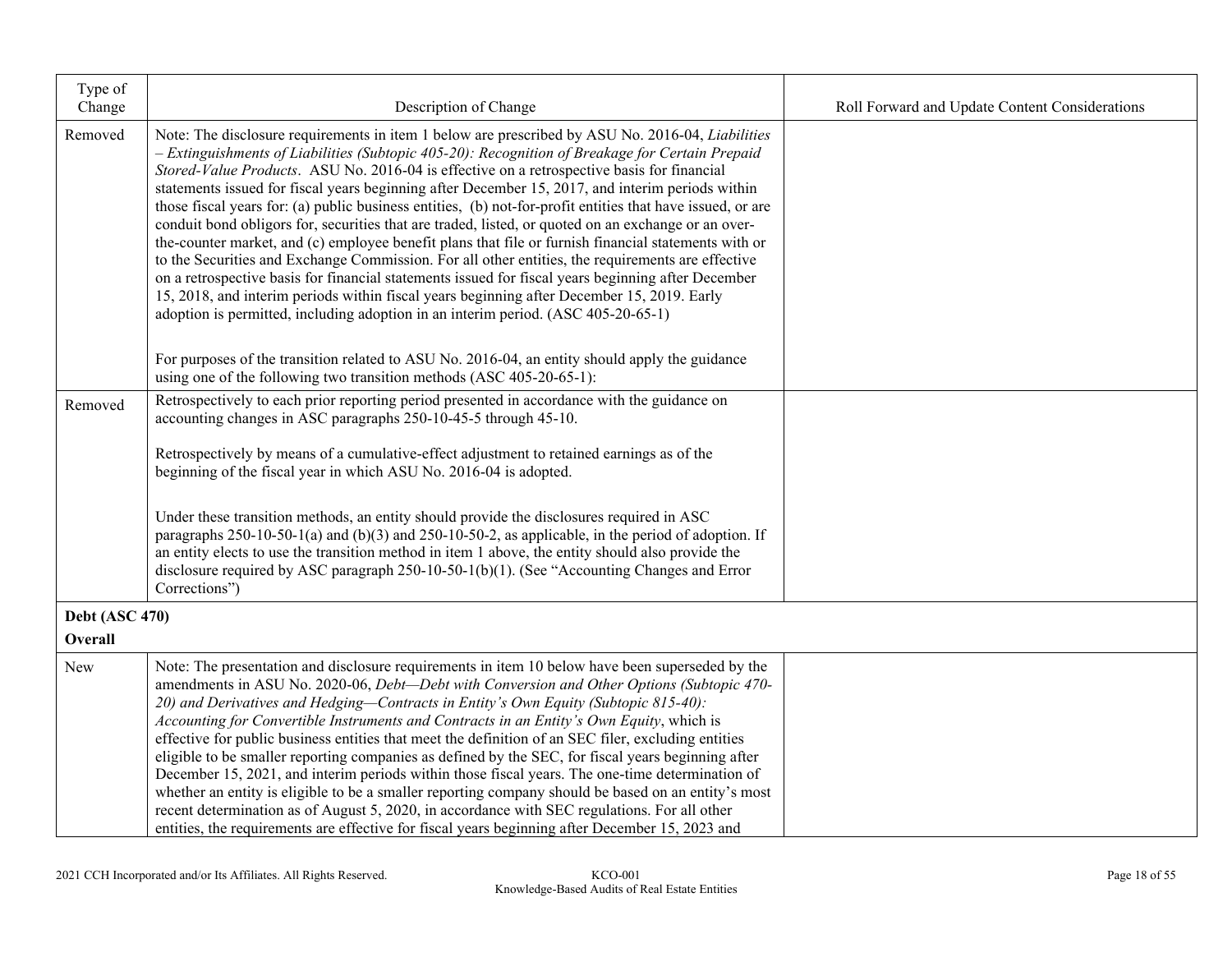| Type of<br>Change     | Description of Change                                                                                                                                                                                                                                                                                                                                                                                                                                                                                                                                                                           | Roll Forward and Update Content Considerations |
|-----------------------|-------------------------------------------------------------------------------------------------------------------------------------------------------------------------------------------------------------------------------------------------------------------------------------------------------------------------------------------------------------------------------------------------------------------------------------------------------------------------------------------------------------------------------------------------------------------------------------------------|------------------------------------------------|
|                       | interim periods within those fiscal years. Thereafter, the presentation and disclosure requirements                                                                                                                                                                                                                                                                                                                                                                                                                                                                                             |                                                |
|                       | in item 11 below should be followed.                                                                                                                                                                                                                                                                                                                                                                                                                                                                                                                                                            |                                                |
|                       |                                                                                                                                                                                                                                                                                                                                                                                                                                                                                                                                                                                                 |                                                |
|                       | Early application is permitted for all entities, but no earlier than for fiscal years beginning after<br>December 15, 2020, including interim periods within those fiscal years. (ASC 815-40-65-1)                                                                                                                                                                                                                                                                                                                                                                                              |                                                |
|                       |                                                                                                                                                                                                                                                                                                                                                                                                                                                                                                                                                                                                 |                                                |
|                       | Note: An entity should apply ASU No. 2020-06 using one of the following two methods:                                                                                                                                                                                                                                                                                                                                                                                                                                                                                                            |                                                |
|                       | On a modified retrospective basis to financial instruments outstanding as of the beginning of the<br>fiscal year of adoption, with the cumulative effect of initially applying ASU No. 2020-06                                                                                                                                                                                                                                                                                                                                                                                                  |                                                |
|                       | recognized at the date of initial application through an adjustment to the opening balance of<br>retained earnings (or other appropriate components of equity or net assets in the balance sheet).<br>Under this method, earnings-per share amounts should not be restated in prior periods presented.                                                                                                                                                                                                                                                                                          |                                                |
|                       | On a retrospective basis to financial instruments outstanding as of the beginning of the first                                                                                                                                                                                                                                                                                                                                                                                                                                                                                                  |                                                |
|                       | comparative reporting period for each prior reporting period presented in accordance with the<br>guidance on accounting changes in ASC paragraphs 250-10-45-5 through 45-10.                                                                                                                                                                                                                                                                                                                                                                                                                    |                                                |
|                       |                                                                                                                                                                                                                                                                                                                                                                                                                                                                                                                                                                                                 |                                                |
|                       | All entities that have not yet adopted ASU No. 2017-11, Earnings Per Share (Topic 260) and<br>Derivatives and Hedging (Topic 815): Part I, Accounting for Certain Financial Instruments with<br>Down Round Features, may early adopt ASU No. 2020-06 related to recognition and measurement<br>for any convertible security that includes a down round feature in financial statements for fiscal<br>years or interim periods that have not yet been issued or made available for issuance. This early<br>adoption is permitted for fiscal years beginning after December 15, 2019.             |                                                |
|                       | An entity may irrevocably elect the fair value option in accordance with ASC Subtopic 825-10 for<br>any liability-classified financial instrument that is a convertible security that is within the scope of<br>that Subtopic. For items measured at fair value in accordance with this election, the difference<br>between the carrying amount and the fair value should be recorded by means of a cumulative-effect<br>adjustment to the opening retained earnings balance as of the beginning of the first reporting period<br>that an entity has adopted ASU No. 2020-06. (ASC 815-40-65-1) |                                                |
| New                   | Have the combined aggregate amount of maturities and sinking fund requirements for all long-term<br>borrowings been disclosed for each of the five years following the date of the latest balance sheet<br>presented? (ASC 470-10-50-1) (See "Equity" for related disclosure guidance on redeemable<br>securities.)                                                                                                                                                                                                                                                                             |                                                |
| <b>Debt (ASC 470)</b> |                                                                                                                                                                                                                                                                                                                                                                                                                                                                                                                                                                                                 |                                                |
|                       | <b>Debt with Conversion and Other Options</b>                                                                                                                                                                                                                                                                                                                                                                                                                                                                                                                                                   |                                                |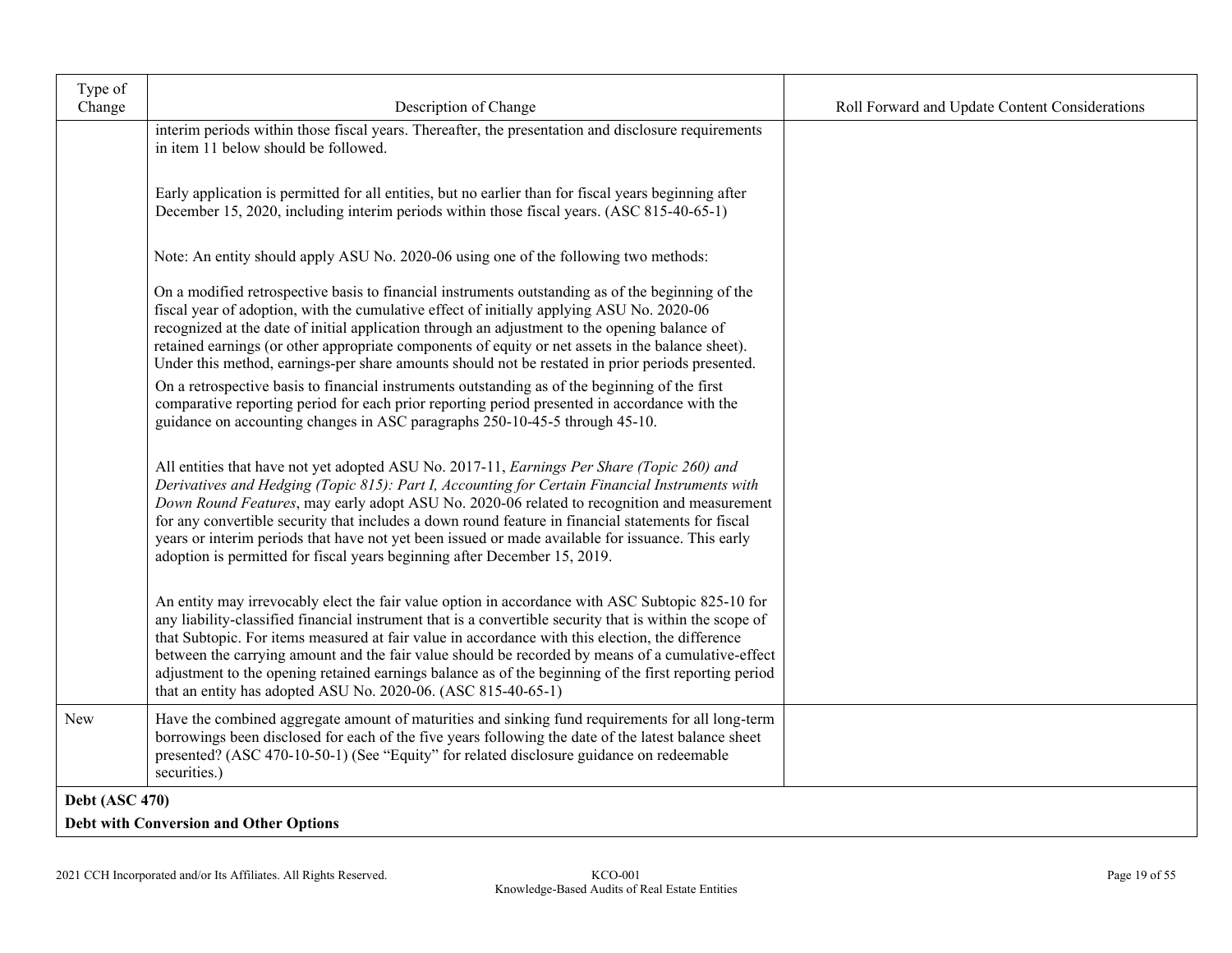| Type of    |                                                                                                                                                                                                                                                                                                                                                                                                                                                                                                                                                                                                                                                                                                                                                                                                                                                                                                                                                                                                                                                                                                                                                                                                                                                                                                                                                                                           |                                                |
|------------|-------------------------------------------------------------------------------------------------------------------------------------------------------------------------------------------------------------------------------------------------------------------------------------------------------------------------------------------------------------------------------------------------------------------------------------------------------------------------------------------------------------------------------------------------------------------------------------------------------------------------------------------------------------------------------------------------------------------------------------------------------------------------------------------------------------------------------------------------------------------------------------------------------------------------------------------------------------------------------------------------------------------------------------------------------------------------------------------------------------------------------------------------------------------------------------------------------------------------------------------------------------------------------------------------------------------------------------------------------------------------------------------|------------------------------------------------|
| Change     | Description of Change                                                                                                                                                                                                                                                                                                                                                                                                                                                                                                                                                                                                                                                                                                                                                                                                                                                                                                                                                                                                                                                                                                                                                                                                                                                                                                                                                                     | Roll Forward and Update Content Considerations |
| New        | Note: The presentation and disclosure requirements in items 1 through 3 below have been<br>superseded by the amendments in ASU No. 2020-06, Debt-Debt with Conversion and Other<br>Options (Subtopic 470-20) and Derivatives and Hedging-Contracts in Entity's Own Equity<br>(Subtopic 815-40): Accounting for Convertible Instruments and Contracts in an Entity's Own<br>Equity, which is effective for public business entities that meet the definition of an SEC filer,<br>excluding entities eligible to be smaller reporting companies as defined by the SEC, for fiscal years<br>beginning after December 15, 2021, and interim periods within those fiscal years. The one-time<br>determination of whether an entity is eligible to be a smaller reporting company should be based on<br>an entity's most recent determination as of August 5, 2020, in accordance with SEC regulations.<br>For all other entities, the requirements are effective for fiscal years beginning after December 15,<br>2023 and interim periods within those fiscal years. Thereafter, the presentation and disclosure<br>requirements in items 4 through 11 below should be followed.                                                                                                                                                                                                              |                                                |
|            | Early application is permitted for all entities, but no earlier than for fiscal years beginning after<br>December 15, 2020, including interim periods within those fiscal years. (ASC 815-40-65-1)                                                                                                                                                                                                                                                                                                                                                                                                                                                                                                                                                                                                                                                                                                                                                                                                                                                                                                                                                                                                                                                                                                                                                                                        |                                                |
| New        | Note: The presentation and disclosure requirements in items 1 through 3 above have been<br>superseded by the amendments in ASU No. 2020-06, <i>Debt-Debt with Conversion and Other</i><br>Options (Subtopic 470-20) and Derivatives and Hedging-Contracts in Entity's Own Equity<br>(Subtopic 815-40): Accounting for Convertible Instruments and Contracts in an Entity's Own<br>Equity, which is effective for public business entities that meet the definition of an SEC filer,<br>excluding entities eligible to be smaller reporting companies as defined by the SEC, for fiscal years<br>beginning after December 15, 2021, and interim periods within those fiscal years. The one-time<br>determination of whether an entity is eligible to be a smaller reporting company should be based on<br>an entity's most recent determination as of August 5, 2020, in accordance with SEC regulations.<br>For all other entities, the requirements are effective for fiscal years beginning after December 15,<br>2023 and interim periods within those fiscal years. Thereafter, the presentation and disclosure<br>requirements in items 4 through 11 below should be followed.<br>Early application is permitted for all entities, but no earlier than for fiscal years beginning after<br>December 15, 2020, including interim periods within those fiscal years. (ASC 815-40-65-1) |                                                |
| <b>New</b> | Has an entity disclosed the pertinent rights and privileges of each convertible debt instrument<br>outstanding, including, but not limited to, the following information (ASC 470-20-50-1A and 50-<br>$1B)$ :<br>Principal amount?<br>a.<br>Coupon rate?<br>$\mathbf{b}$ .<br>Conversion or exercise prices or rates and number of shares into which the instrument is<br>c.<br>potentially convertible?<br>Pertinent dates, such as conversion date(s) and maturity date?<br>d.<br>Parties that control the conversion rights?<br>e.<br>Manner of settlement upon conversion and any alternative settlement methods, such as<br>f.<br>cash, shares, or a combination of cash and shares?                                                                                                                                                                                                                                                                                                                                                                                                                                                                                                                                                                                                                                                                                                 |                                                |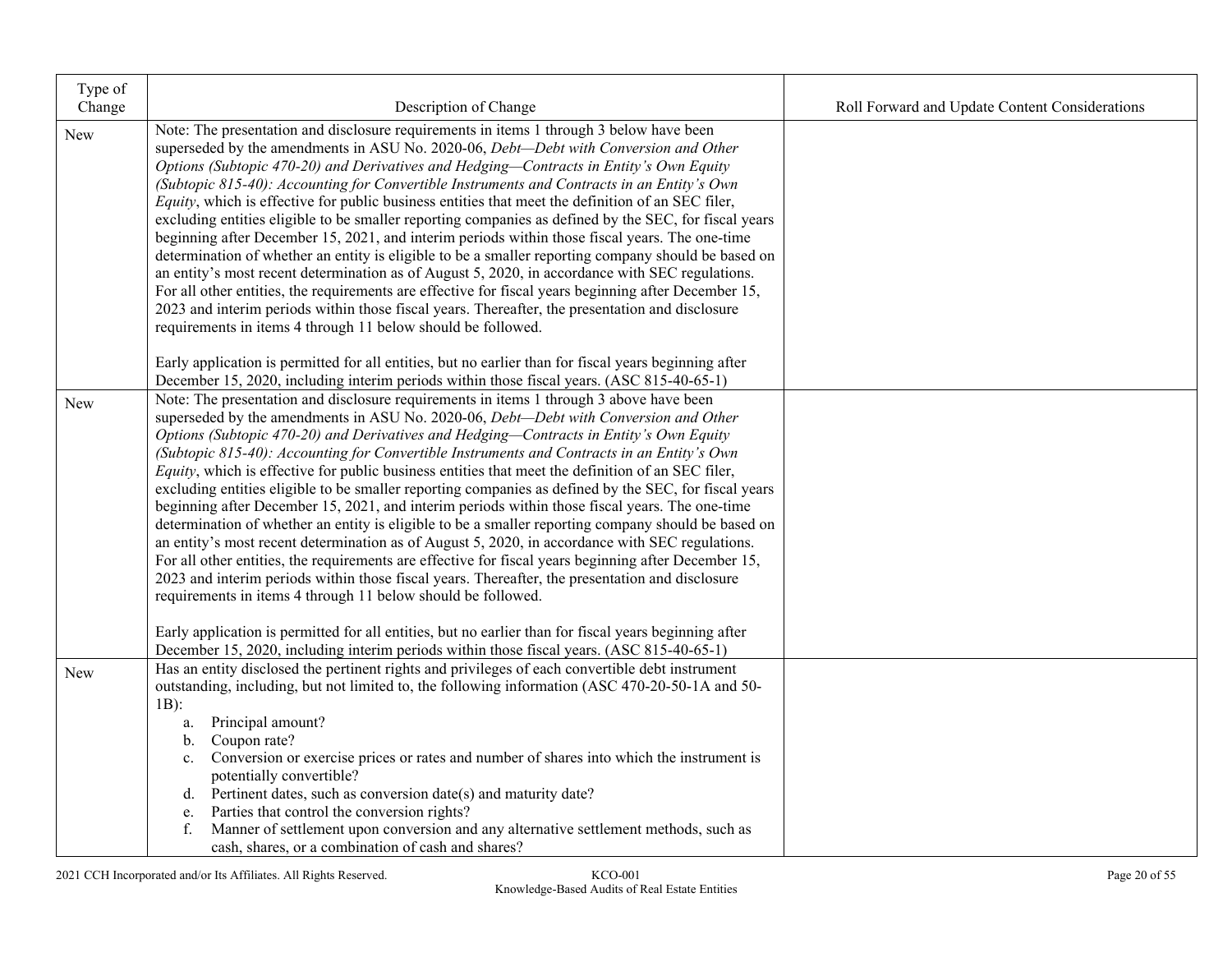| Type of |                                                                                                                                                                                                                                                                                                                                                                                                                                                                                                                                                                                                                                                                                                                                                                                                                                                                                                                                                                                 |                                                |
|---------|---------------------------------------------------------------------------------------------------------------------------------------------------------------------------------------------------------------------------------------------------------------------------------------------------------------------------------------------------------------------------------------------------------------------------------------------------------------------------------------------------------------------------------------------------------------------------------------------------------------------------------------------------------------------------------------------------------------------------------------------------------------------------------------------------------------------------------------------------------------------------------------------------------------------------------------------------------------------------------|------------------------------------------------|
| Change  | Description of Change                                                                                                                                                                                                                                                                                                                                                                                                                                                                                                                                                                                                                                                                                                                                                                                                                                                                                                                                                           | Roll Forward and Update Content Considerations |
|         | Terms that may change conversion or exercise prices, number of shares to be issued, or<br>g.<br>other conversion rights and the timing of those rights (excluding standard antidilution<br>provisions)?<br>h. Liquidation preference and unusual voting rights, if applicable?<br>Other material terms and features of the instrument that are not listed above?<br>i.                                                                                                                                                                                                                                                                                                                                                                                                                                                                                                                                                                                                          |                                                |
|         | Has the following incremental information been disclosed for contingently convertible instruments<br>or certain convertible debt instruments that are described in ASC paragraphs 470-20-05-8 through<br>05-8A (e.g., convertible debt instruments that have a contingently adjustable conversion ratio or<br>that may become convertible only upon the occurrence of a future event that is outside the control<br>of the issuer or holder) (ASC 470-20-50-1C):<br>a. Events or changes in circumstances that would adjust or change the contingency or would<br>cause the contingency to be met?<br>b. Information on whether the shares that would be issued if the contingently convertible<br>securities were converted are included in the calculation of diluted earnings per share<br>(EPS) and the reasons why or why not?<br>Other information that is helpful in understanding both the nature of the contingencies and<br>c.<br>the potential impact of conversion? |                                                |
|         | Has the following information been disclosed for each convertible debt instrument as of each date<br>for which a balance sheet is presented (ASC 470-20-50-1D):<br>a. The unamortized premium, discount, or issuance costs and, if applicable, the premium<br>amount recorded as paid-in capital?<br>b. The net carrying amount?<br>For public business entities, the fair value of the entire instrument and the level of the fair<br>c.<br>value hierarchy in accordance with ASC paragraphs 825-10-50-10 through 50-15?                                                                                                                                                                                                                                                                                                                                                                                                                                                      |                                                |
|         | Has the following information been disclosed as of the date of the latest balance sheet presented<br>$(ASC 470-20-50-1E):$<br>Changes to conversion or exercise prices that occur during the reporting period other than<br>a.<br>changes due to standard antidilution provisions?<br>b. Events or changes in circumstances that occur during the reporting period that cause<br>conversion contingencies to be met or conversion terms to be significantly changed?<br>Number of shares issued upon conversion, exercise, or satisfaction of required conditions<br>c.<br>during the reporting period?<br>d. Maturities and sinking fund requirements for convertible debt instruments for each of the<br>five years following the date of most recent balance sheet presented in accordance with<br>ASC paragraph 470-10-50-1?                                                                                                                                                |                                                |
|         | Has the following information about interest recognized been disclosed for each period for which<br>an income statement is presented (ASC 470-20-50-1F):                                                                                                                                                                                                                                                                                                                                                                                                                                                                                                                                                                                                                                                                                                                                                                                                                        |                                                |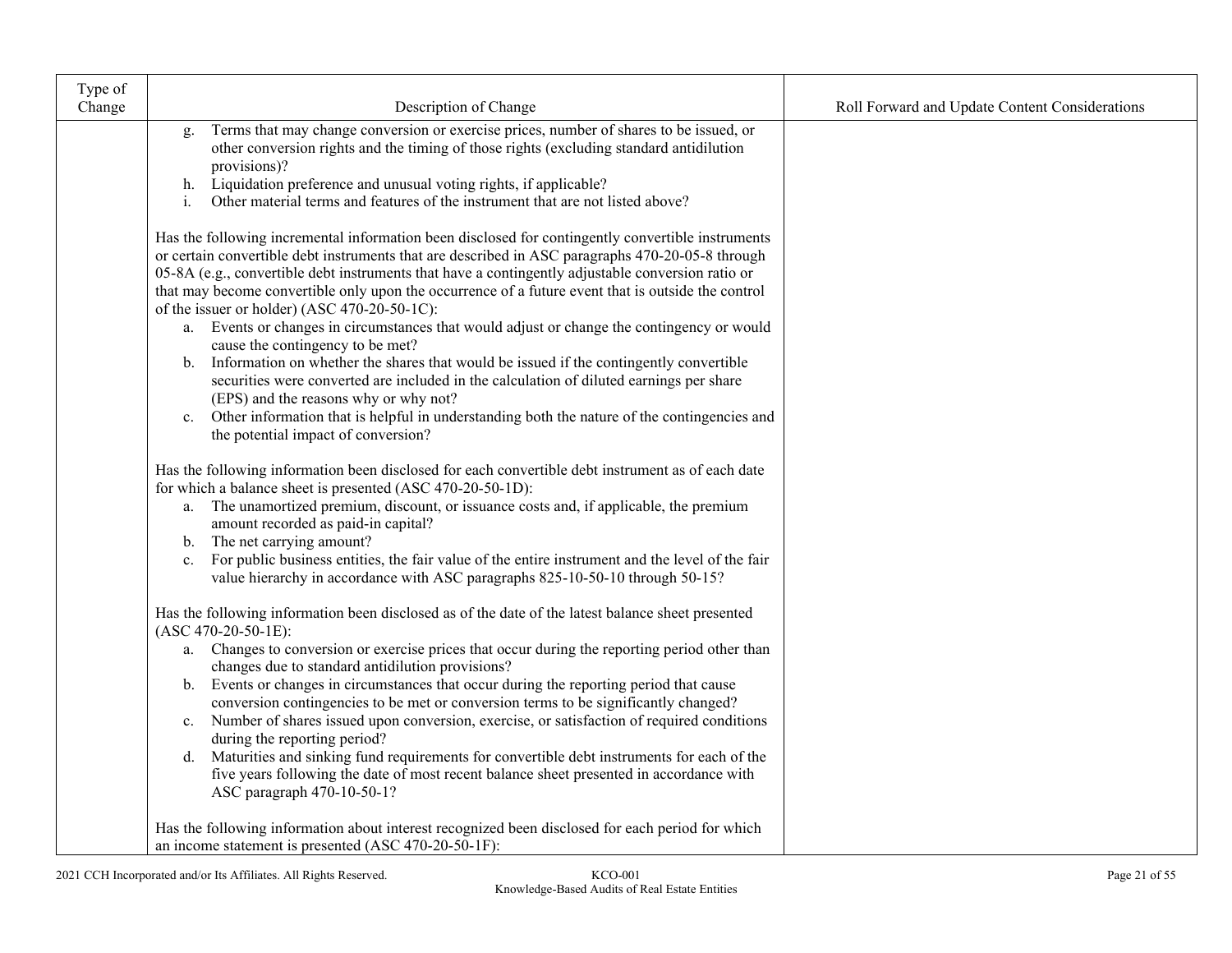| Type of                     |                                                                                                                                                                                                                                                                                                                                                                                                                                                                                                                                                                                                                                                                                                                                                                                                                                                                                                                                                                                                                                                                                                                                                                                                                                                                               |                                                |
|-----------------------------|-------------------------------------------------------------------------------------------------------------------------------------------------------------------------------------------------------------------------------------------------------------------------------------------------------------------------------------------------------------------------------------------------------------------------------------------------------------------------------------------------------------------------------------------------------------------------------------------------------------------------------------------------------------------------------------------------------------------------------------------------------------------------------------------------------------------------------------------------------------------------------------------------------------------------------------------------------------------------------------------------------------------------------------------------------------------------------------------------------------------------------------------------------------------------------------------------------------------------------------------------------------------------------|------------------------------------------------|
| Change                      | Description of Change                                                                                                                                                                                                                                                                                                                                                                                                                                                                                                                                                                                                                                                                                                                                                                                                                                                                                                                                                                                                                                                                                                                                                                                                                                                         | Roll Forward and Update Content Considerations |
|                             | The effective interest rate for the period?<br>a.<br>The amount of interest recognized for the period disaggregated by both of the following:<br>b.<br>1. The contractual interest expense?<br>2. The amortization of the premium, discount, or issuance costs?                                                                                                                                                                                                                                                                                                                                                                                                                                                                                                                                                                                                                                                                                                                                                                                                                                                                                                                                                                                                               |                                                |
|                             | If the conversion option of a convertible debt instrument is accounted for as a derivative, have<br>disclosures been made in accordance with ASC Topic 815 for the conversion option in addition to<br>the disclosures required by ASC Section 470-20-50, if applicable? (ASC 470-20-50-1G)                                                                                                                                                                                                                                                                                                                                                                                                                                                                                                                                                                                                                                                                                                                                                                                                                                                                                                                                                                                   |                                                |
|                             | If a convertible debt instrument is measured at fair value in accordance with the Fair Value Option<br>Subsections of ASC Subtopic 825-10, have disclosures been made in accordance with ASC<br>Subtopic 820-10 and ASC Subtopic 825-10 in addition to the disclosures required by ASC Section<br>470-20-50, if applicable? (ASC 470-20-50-1H)                                                                                                                                                                                                                                                                                                                                                                                                                                                                                                                                                                                                                                                                                                                                                                                                                                                                                                                                |                                                |
|                             | Has the following information been disclosed about derivative transactions entered into in<br>connection with the issuance of convertible debt instruments regardless of whether such derivative<br>transactions are accounted for as assets, liabilities, or equity instruments (ASC 470-20-50-1I):<br>a. The terms of those derivative transactions (including the terms of settlement)?<br>b. How those derivative transactions relate to the instruments within the scope of this<br>Subtopic?<br>The number of shares underlying the derivative transactions?<br>c.<br>d. The reasons for entering into those derivative transactions?<br><i>Note:</i> Derivative instruments also are subject to the disclosure guidance in ASC Topic 815.                                                                                                                                                                                                                                                                                                                                                                                                                                                                                                                              |                                                |
| Equity (ASC 505)<br>Overall |                                                                                                                                                                                                                                                                                                                                                                                                                                                                                                                                                                                                                                                                                                                                                                                                                                                                                                                                                                                                                                                                                                                                                                                                                                                                               |                                                |
| New                         | Note: The presentation and disclosure requirements in item 10 below have been superseded by the<br>amendments in ASU No. 2020-06, Debt-Debt with Conversion and Other Options (Subtopic 470-<br>20) and Derivatives and Hedging-Contracts in Entity's Own Equity (Subtopic 815-40):<br>Accounting for Convertible Instruments and Contracts in an Entity's Own Equity, which is<br>effective for public business entities that meet the definition of an SEC filer, excluding entities<br>eligible to be smaller reporting companies as defined by the SEC, for fiscal years beginning after<br>December 15, 2021, and interim periods within those fiscal years. The one-time determination of<br>whether an entity is eligible to be a smaller reporting company should be based on an entity's most<br>recent determination as of August 5, 2020, in accordance with SEC regulations. For all other<br>entities, the requirements are effective for fiscal years beginning after December 15, 2023 and<br>interim periods within those fiscal years. Thereafter, the presentation and disclosure requirements<br>in items 11 through 16 below should be followed.<br>Early application is permitted for all entities, but no earlier than for fiscal years beginning after |                                                |
|                             | December 15, 2020, including interim periods within those fiscal years. (ASC 815-40-65-1)                                                                                                                                                                                                                                                                                                                                                                                                                                                                                                                                                                                                                                                                                                                                                                                                                                                                                                                                                                                                                                                                                                                                                                                     |                                                |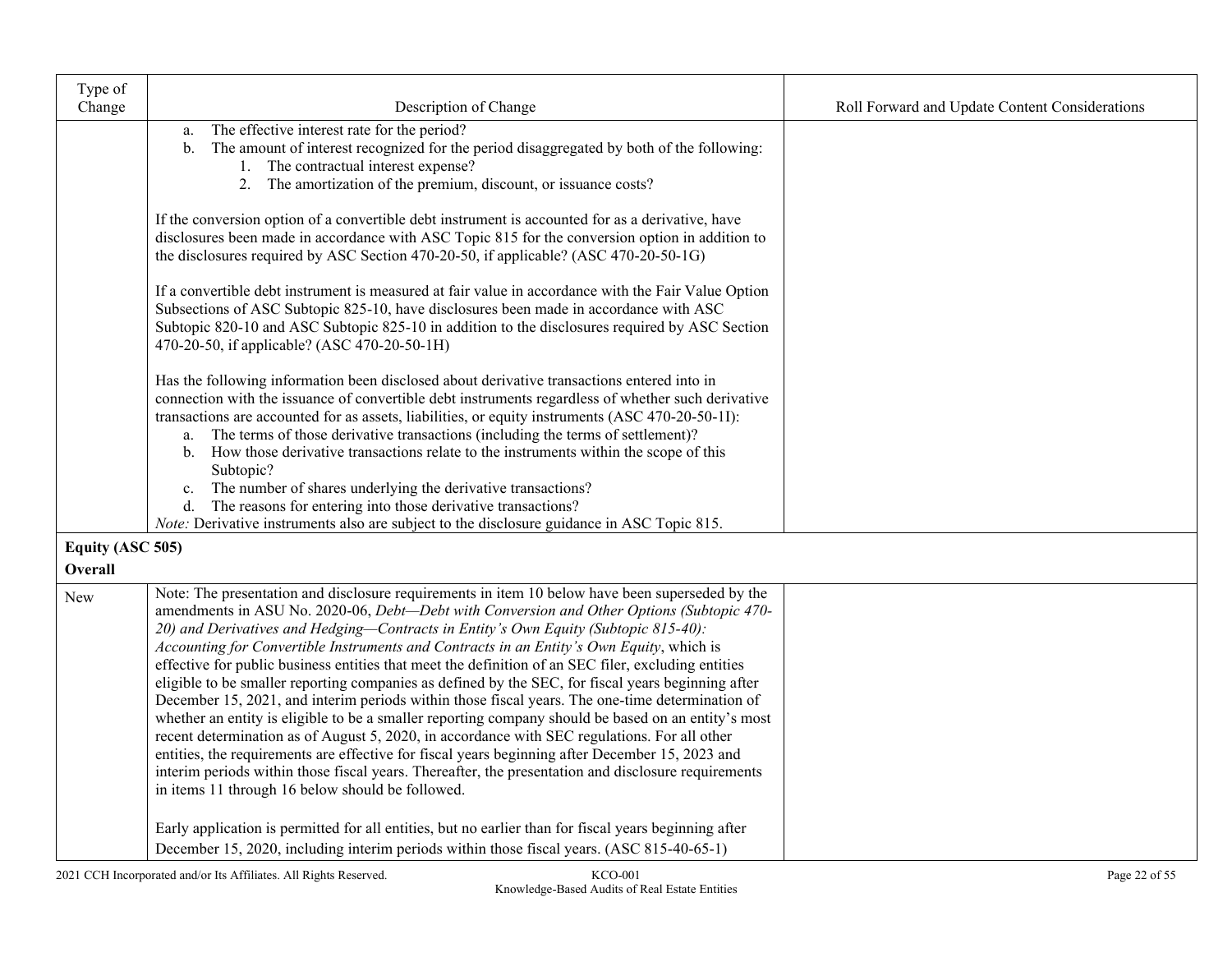| Type of<br>Change | Description of Change                                                                                                                                                                                                                                                                                                                                                                                                                                                                                                                                                                                                                                                                                                                                                                                                                                                                             | Roll Forward and Update Content Considerations |
|-------------------|---------------------------------------------------------------------------------------------------------------------------------------------------------------------------------------------------------------------------------------------------------------------------------------------------------------------------------------------------------------------------------------------------------------------------------------------------------------------------------------------------------------------------------------------------------------------------------------------------------------------------------------------------------------------------------------------------------------------------------------------------------------------------------------------------------------------------------------------------------------------------------------------------|------------------------------------------------|
|                   |                                                                                                                                                                                                                                                                                                                                                                                                                                                                                                                                                                                                                                                                                                                                                                                                                                                                                                   |                                                |
|                   | Note: An entity should apply ASU No. 2020-06 using one of the following two methods:<br>1. On a modified retrospective basis to financial instruments outstanding as of the beginning<br>of the fiscal year of adoption, with the cumulative effect of initially applying ASU No.<br>2020-06 recognized at the date of initial application through an adjustment to the opening<br>balance of retained earnings (or other appropriate components of equity or net assets in<br>the balance sheet). Under this method, earnings-per share amounts should not be restated<br>in prior periods presented.<br>2. On a retrospective basis to financial instruments outstanding as of the beginning of the<br>first comparative reporting period for each prior reporting period presented in accordance<br>with the guidance on accounting changes in ASC paragraphs 250-10-45-5 through 45-10.       |                                                |
|                   | All entities that have not yet adopted ASU No. 2017-11, Earnings Per Share (Topic 260) and<br>Derivatives and Hedging (Topic 815): Part I, Accounting for Certain Financial Instruments with<br>Down Round Features, may early adopt ASU No. 2020-06 related to recognition and measurement<br>for any convertible security that includes a down round feature in financial statements for fiscal<br>years or interim periods that have not yet been issued or made available for issuance. This early<br>adoption is permitted for fiscal years beginning after December 15, 2019.                                                                                                                                                                                                                                                                                                               |                                                |
|                   | An entity may irrevocably elect the fair value option in accordance with ASC Subtopic 825-10 for<br>any liability-classified financial instrument that is a convertible security that is within the scope of<br>that Subtopic. For items measured at fair value in accordance with this election, the difference<br>between the carrying amount and the fair value should be recorded by means of a cumulative-effect                                                                                                                                                                                                                                                                                                                                                                                                                                                                             |                                                |
|                   | adjustment to the opening retained earnings balance as of the beginning of the first reporting period<br>that an entity has adopted ASU No. 2020-06. (ASC 815-40-65-1)                                                                                                                                                                                                                                                                                                                                                                                                                                                                                                                                                                                                                                                                                                                            |                                                |
| <b>New</b>        | For convertible preferred stock, has disclosure been made of the pertinent rights and privileges of<br>each outstanding instrument, including, but not limited to, the following information (ASC 505-10-<br>50-12 and 50-13):<br>1. Number of shares issued and par value?<br>Dividends?<br>2.<br>Conversion or exercise prices or rates and number of shares into which the instrument is<br>3.<br>potentially convertible?<br>4. Pertinent dates, such as conversion date(s)?<br>Parties that control the conversion rights?<br>5.<br>Manner of settlement upon conversion and any alternative settlement methods, such as<br>6.<br>cash, shares, or a combination of cash and shares?<br>7. Terms that may change conversion or exercise prices, number of shares to be issued, or<br>other conversion rights and the timing of those rights (excluding standard antidilution<br>provisions)? |                                                |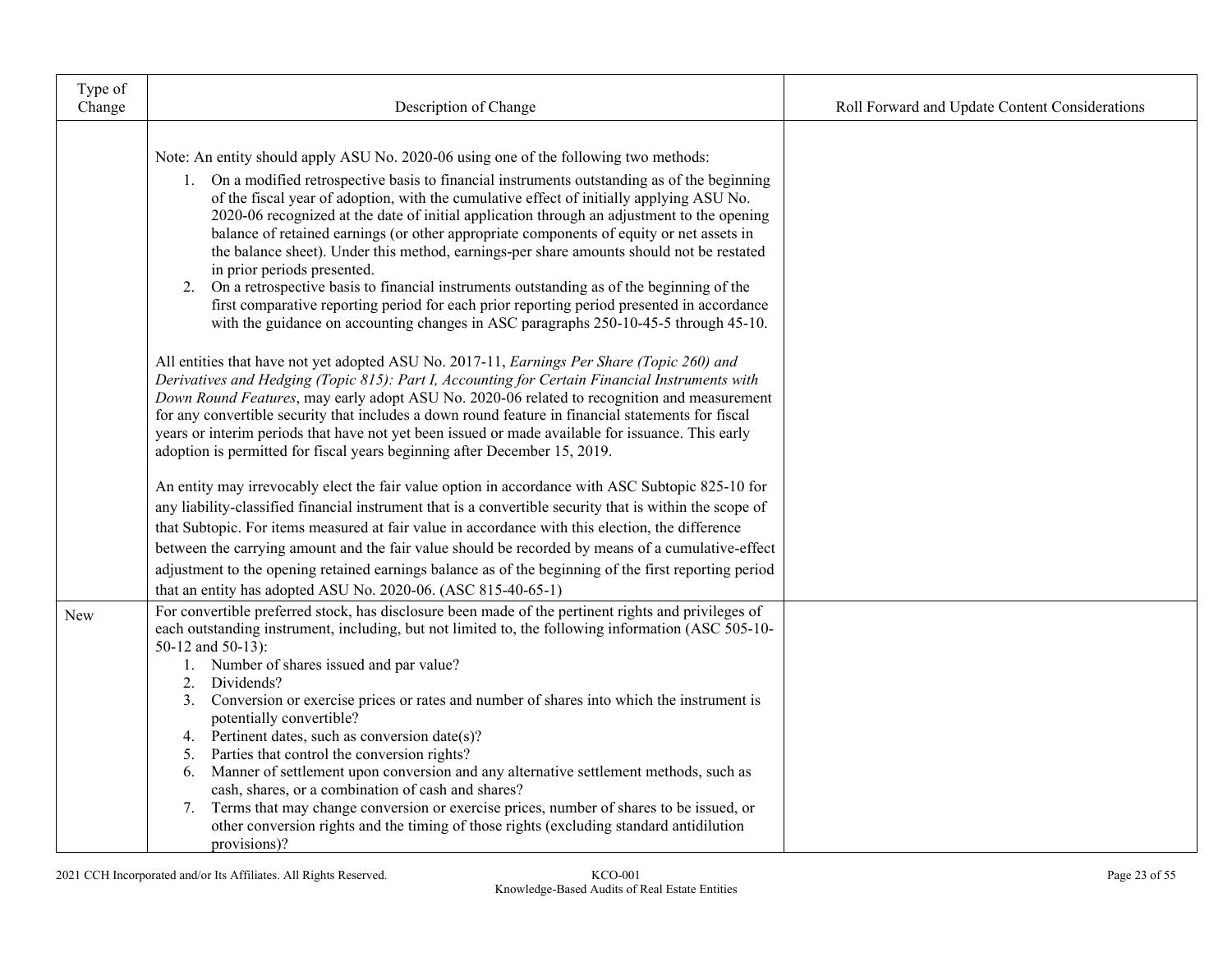| Type of |                                                                                                                                                                                                                                                                                                                                                                                                                                                                                                                                                                                                                                                                                                                                                                                                                                                                                                                                                                 |                                                |
|---------|-----------------------------------------------------------------------------------------------------------------------------------------------------------------------------------------------------------------------------------------------------------------------------------------------------------------------------------------------------------------------------------------------------------------------------------------------------------------------------------------------------------------------------------------------------------------------------------------------------------------------------------------------------------------------------------------------------------------------------------------------------------------------------------------------------------------------------------------------------------------------------------------------------------------------------------------------------------------|------------------------------------------------|
| Change  | Description of Change                                                                                                                                                                                                                                                                                                                                                                                                                                                                                                                                                                                                                                                                                                                                                                                                                                                                                                                                           | Roll Forward and Update Content Considerations |
|         | Liquidation preference required by ASC paragraph 505-10-50-4 and unusual voting<br>8.<br>rights?                                                                                                                                                                                                                                                                                                                                                                                                                                                                                                                                                                                                                                                                                                                                                                                                                                                                |                                                |
|         | 9.<br>Other material terms and features of the instrument that are not listed above?                                                                                                                                                                                                                                                                                                                                                                                                                                                                                                                                                                                                                                                                                                                                                                                                                                                                            |                                                |
|         | Has the following incremental information been disclosed for contingently convertible instruments<br>or certain convertible preferred stock that are described in ASC paragraphs 505-10-05-6 through<br>05-7 (e.g., convertible preferred stock that have a contingently adjustable conversion ratio or that<br>may become convertible only upon the occurrence of a future event that is outside the control of<br>the holder) (ASC 505-10-50-14):<br>1. Events or changes in circumstances that would adjust or change the contingency or would<br>cause the contingency to be met?<br>2. Information on whether the shares that would be issued if the contingently convertible<br>securities were converted are included in the calculation of diluted earnings per share<br>(EPS) and the reasons why or why not?<br>3. Other information that is helpful in understanding both the nature of the contingencies and<br>the potential impact of conversion? |                                                |
|         | Has disclosure been made of the amount of dividends declared for each period for which an<br>income statement is presented? (ASC 505-10-50-15)                                                                                                                                                                                                                                                                                                                                                                                                                                                                                                                                                                                                                                                                                                                                                                                                                  |                                                |
|         | Has the following been disclosed as of the date of the latest balance sheet presented (ASC 505-10-<br>$50-16$ :<br>1. Changes to conversion or exercise prices that occur during the reporting period other than<br>changes due to standard antidilution provisions?<br>2. Events or changes in circumstances that occur during the reporting period that cause<br>conversion contingencies to be met or conversion terms to be significantly changed?<br>The number of shares issued upon conversion, exercise, or satisfaction of required<br>3.<br>conditions during the reporting period?                                                                                                                                                                                                                                                                                                                                                                   |                                                |
|         | If a conversion option is accounted for as a derivative, have the disclosures in accordance with<br>ASC Topic 815 for the conversion option been made, if applicable? (ASC 505-10-50-17)                                                                                                                                                                                                                                                                                                                                                                                                                                                                                                                                                                                                                                                                                                                                                                        |                                                |
|         | Has the following information been disclosed about derivative transactions entered into in<br>connection with the issuance of convertible preferred stock, regardless of whether such derivative<br>transactions are accounted for as assets, liabilities, or equity instruments (ASC 505-10-50-18):<br>1. The terms of those derivative transactions (including the terms of settlement)?<br>2. How those derivative transactions relate to the instruments within the scope of this<br>Subtopic?<br>The number of shares underlying the derivative transactions?<br>3.                                                                                                                                                                                                                                                                                                                                                                                        |                                                |
|         | 4. The reasons for entering into those derivative transactions?                                                                                                                                                                                                                                                                                                                                                                                                                                                                                                                                                                                                                                                                                                                                                                                                                                                                                                 |                                                |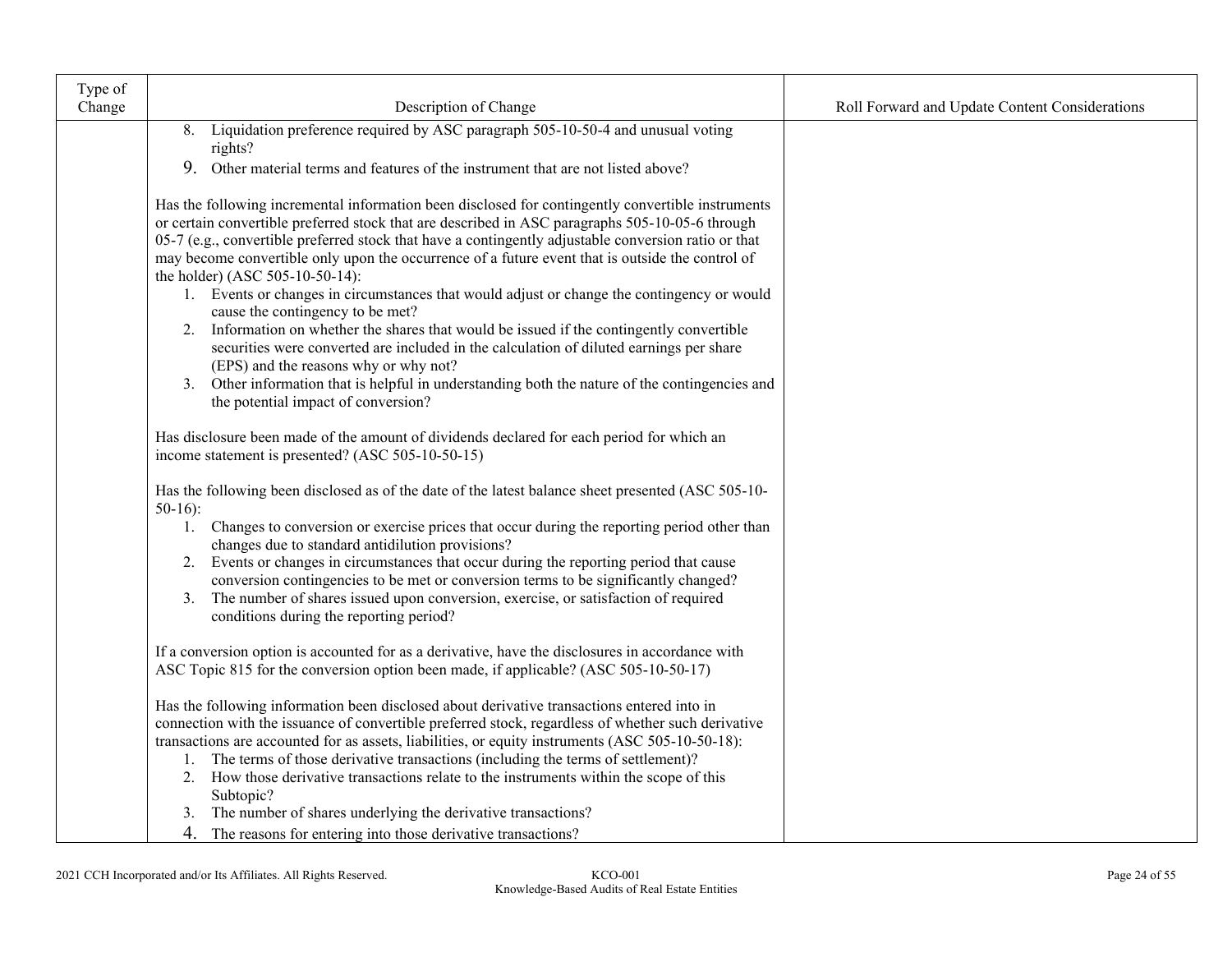| Type of<br>Change            | Description of Change                                                                                                                                                                                                                                                                                                                                                                                                                                                                                                                                                                                                                                                                                                                                                                                                                                                            | Roll Forward and Update Content Considerations |
|------------------------------|----------------------------------------------------------------------------------------------------------------------------------------------------------------------------------------------------------------------------------------------------------------------------------------------------------------------------------------------------------------------------------------------------------------------------------------------------------------------------------------------------------------------------------------------------------------------------------------------------------------------------------------------------------------------------------------------------------------------------------------------------------------------------------------------------------------------------------------------------------------------------------|------------------------------------------------|
|                              | <b>Compensation - Retirement Benefits (ASC 715)</b>                                                                                                                                                                                                                                                                                                                                                                                                                                                                                                                                                                                                                                                                                                                                                                                                                              |                                                |
| <b>Defined Benefit Plans</b> |                                                                                                                                                                                                                                                                                                                                                                                                                                                                                                                                                                                                                                                                                                                                                                                                                                                                                  |                                                |
| Removed                      | Note: The presentation and disclosure requirements in items 1 and 2 below are prescribed by the<br>amendments in ASU No. 2017-07, Compensation - Retirement Benefits (Topic 715): Improving<br>the Presentation of Net Periodic Pension Cost and Net Periodic Postretirement Benefit Cost,<br>which is effective for public business entities, for annual periods beginning after December 15,<br>2017, including interim periods within those annual periods. For all other entities, the requirements<br>are effective for annual periods beginning after December 15, 2018, and interim periods within<br>annual periods beginning after December 15, 2019. Early adoption is permitted as of the beginning<br>of an annual period for which financial statements (interim or annual) have not been issued or have<br>not been made available for issuance. (ASC 715-20-65-3) |                                                |
|                              | The amendments in ASU No. 2017-07 should be applied $(a)$ retrospectively for the presentation in<br>the income statement of the service cost component and the other components of net periodic<br>pension cost and net periodic postretirement benefit cost, and $(b)$ prospectively, on and after the<br>effective date of ASU No. 2017-07, for the capitalization in assets of the service cost component of<br>net periodic pension cost and net periodic postretirement benefit cost.<br>As a practical expedient, an entity may use the amounts disclosed in its pension and other<br>postretirement benefit plan note for the prior comparative periods as the estimation basis for                                                                                                                                                                                      |                                                |
|                              | applying the retrospective presentation requirements. If an entity elects to use the practical<br>expedient, the entity should disclose that the practical expedient was used.                                                                                                                                                                                                                                                                                                                                                                                                                                                                                                                                                                                                                                                                                                   |                                                |
| Removed                      | Have the nature of and reason for the change in accounting principle been disclosed in the first<br>interim and annual period of the adoption of ASU No. 2017-07? (ASC 715-20-65-3)                                                                                                                                                                                                                                                                                                                                                                                                                                                                                                                                                                                                                                                                                              |                                                |
|                              | Other Expenses (ASC 720)                                                                                                                                                                                                                                                                                                                                                                                                                                                                                                                                                                                                                                                                                                                                                                                                                                                         |                                                |
| <b>Contributions Made</b>    |                                                                                                                                                                                                                                                                                                                                                                                                                                                                                                                                                                                                                                                                                                                                                                                                                                                                                  |                                                |
| New                          | Note: ASC Subtopic 720-25, Contributions Made, does not require disclosures for makers of<br>promises and indications of intentions to give because ASC Topics 450, Contingencies, and 470,<br>Debt, provide the relevant disclosure requirements. Accordingly, disclosures should be made in<br>accordance with existing authoritative literature included in ASC Topics 450 and 470.                                                                                                                                                                                                                                                                                                                                                                                                                                                                                           |                                                |
| Removed                      | Note: The presentation and disclosure requirements in items 1 and 2 below are prescribed by ASU<br>No. 2018-08, Not-for-Profit Entities (Topic 958): Clarifying the Scope and the Accounting<br>Guidance for Contributions Received and Contributions Made, which is effective for a public<br>business entity or a not-for-profit entity that has issued, or is a conduit bond obligor for, securities<br>that are traded, listed, or quoted on an exchange or an over-the-counter market for transactions in<br>which the entity serves as a <i>resource recipient</i> to annual periods beginning after June 15, 2018,<br>including interim periods within those annual periods. For all other entities, the requirements are<br>effective for transactions in which the entity serves as a <i>resource recipient</i> to annual periods                                       |                                                |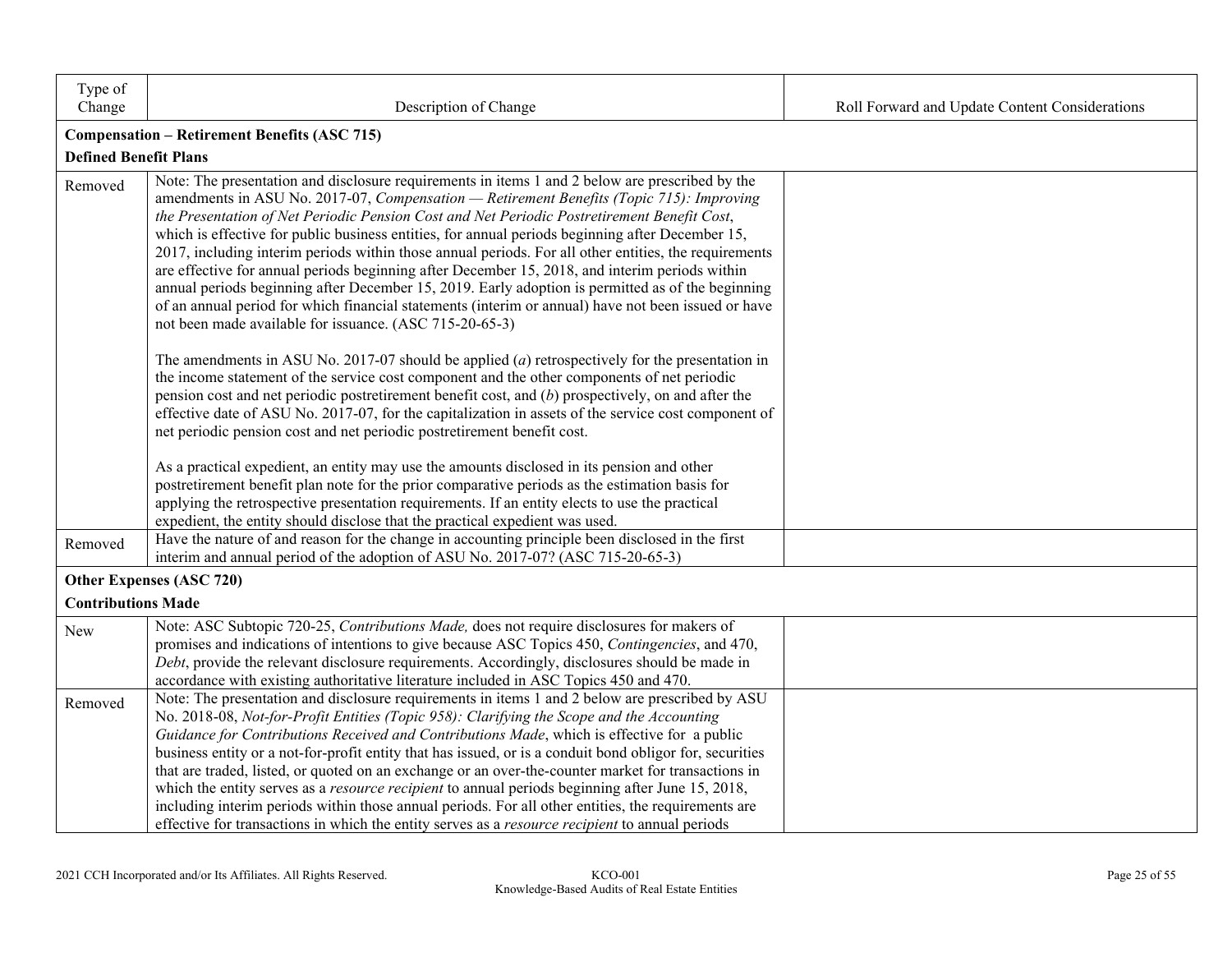| Type of<br>Change | Description of Change                                                                                                                                                                                                                                                                                                                                                                                                                                                                                                                                                                                                                                                                                                                                                                               | Roll Forward and Update Content Considerations |
|-------------------|-----------------------------------------------------------------------------------------------------------------------------------------------------------------------------------------------------------------------------------------------------------------------------------------------------------------------------------------------------------------------------------------------------------------------------------------------------------------------------------------------------------------------------------------------------------------------------------------------------------------------------------------------------------------------------------------------------------------------------------------------------------------------------------------------------|------------------------------------------------|
|                   | beginning after December 15, 2018, and interim periods within annual periods beginning after<br>December 15, 2019.                                                                                                                                                                                                                                                                                                                                                                                                                                                                                                                                                                                                                                                                                  |                                                |
|                   | An entity that is either a public business entity or a not-for-profit entity that has issued, or is a<br>conduit bond obligor for, securities that are traded, listed, or quoted on an exchange or an over-the-<br>counter market should apply ASU No. 2018-08 for transactions in which the entity serves as a<br>resource provider to annual periods beginning after December 15, 2018, including interim periods<br>within those annual periods. All other entities should apply ASU No. 2018-08 for transactions in<br>which the entity serves as the <i>resource provider</i> to annual periods beginning after December 15,<br>2019, and interim periods within those annual periods beginning after December 15, 2020. Early<br>adoption is permitted. (ASC 958-10-65-2 and ASC 720-25-50-1) |                                                |
| Removed           | An entity should apply ASU No. 2018-08 on a modified prospective basis in the first set of<br>financial statements following the effective date to agreements that either are not completed as of<br>the effective date or entered into after the effective date. Retrospective application to each period<br>presented in the financial statements in accordance with the guidance on accounting changes in<br>ASC paragraphs 250-10-45-5 through 45-10 is permitted.                                                                                                                                                                                                                                                                                                                              |                                                |
|                   | For purposes of this transition guidance:                                                                                                                                                                                                                                                                                                                                                                                                                                                                                                                                                                                                                                                                                                                                                           |                                                |
|                   | A completed agreement should be considered an agreement for which all of the revenue (of a<br>resource recipient) or expense (of a resource provider) has been recognized before the effective<br>date in accordance with existing guidance (e.g., ASC Topic 605 on revenue recognition, this Topic,<br>or other Topics).                                                                                                                                                                                                                                                                                                                                                                                                                                                                           |                                                |
|                   | The amendments in ASU No. 2018-08 should apply only to the portion of revenue (of a recipient) or<br>expense (of a resource provider) that has not been recognized before the effective date. No prior-<br>period results should be restated, and there should be no cumulative-effect adjustment to opening net<br>assets or retained earnings at the beginning of the year of adoption.<br>(ASC 958-10-65-2 and ASC 720-25-50-1)                                                                                                                                                                                                                                                                                                                                                                  |                                                |
| Removed           | Have the following been disclosed in the first interim and annual period of adoption of ASU No.<br>2018-08, if the entity elects to apply ASU No. 2018-08 on a modified retrospective basis (ASC<br>$958-10-65-2$ :<br>(a) The nature of and reason for the accounting change?<br>(b) An explanation of the reasons for significant changes in each financial statement line item<br>in the current annual or interim period resulting from ASU No. 2018-08 as compared with<br>the prior period?                                                                                                                                                                                                                                                                                                   |                                                |
|                   | Have the disclosures required in ASC paragraphs 250-10-50-1 through 250-10-50-2 been made in<br>the first interim and annual period of adoption of ASU No. 2018-08, if an entity elects to apply                                                                                                                                                                                                                                                                                                                                                                                                                                                                                                                                                                                                    |                                                |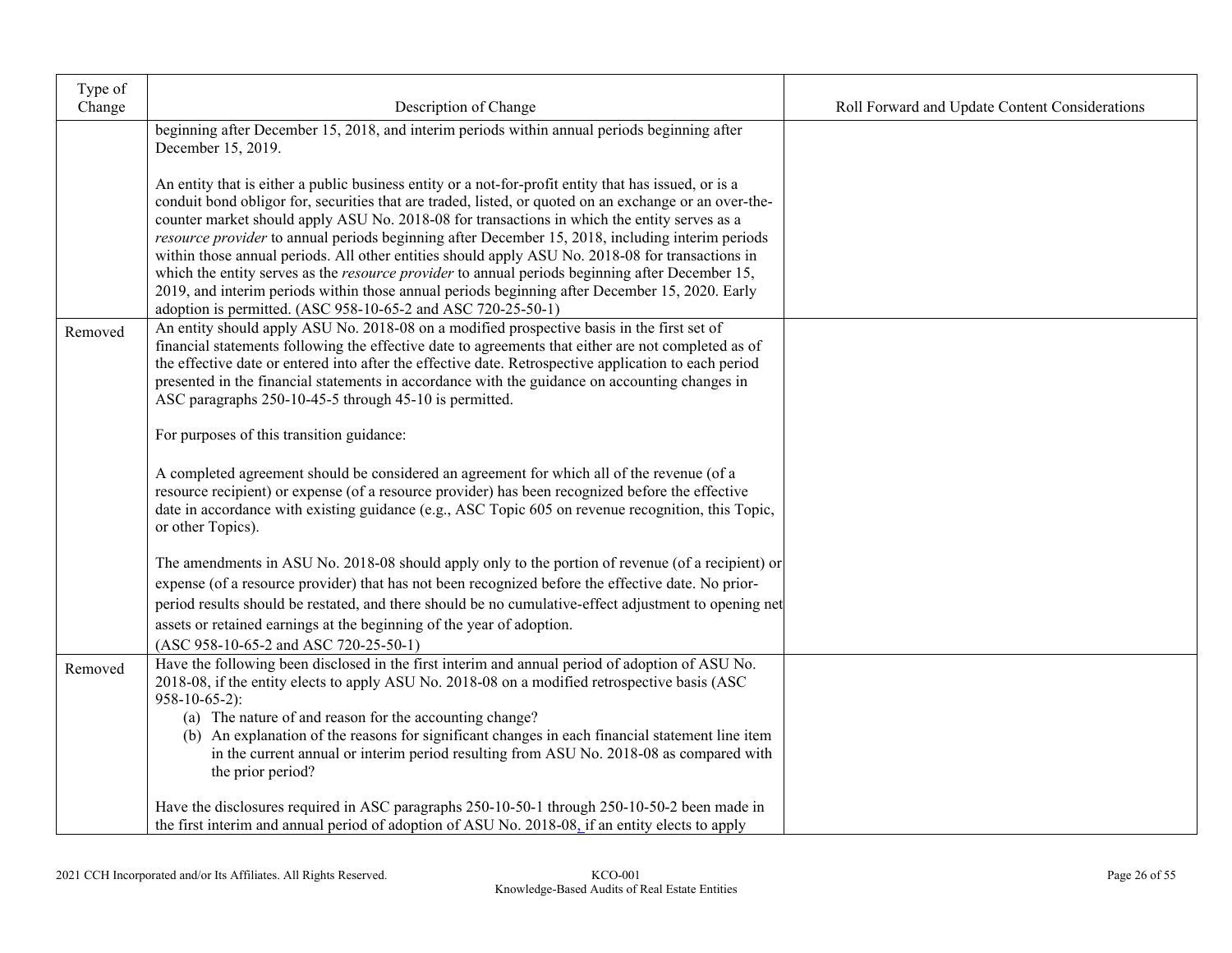| Type of<br>Change | Description of Change                                                                                                                                                                                                                                                                                                                                                                                                                                                                                                                                                                                                                                                                                                                                                                                                              | Roll Forward and Update Content Considerations |
|-------------------|------------------------------------------------------------------------------------------------------------------------------------------------------------------------------------------------------------------------------------------------------------------------------------------------------------------------------------------------------------------------------------------------------------------------------------------------------------------------------------------------------------------------------------------------------------------------------------------------------------------------------------------------------------------------------------------------------------------------------------------------------------------------------------------------------------------------------------|------------------------------------------------|
|                   | ASU No. 2018-08 retrospectively? (See ASC Topic 250, Accounting Changes and Error<br>Corrections) (ASC 958-10-65-2)                                                                                                                                                                                                                                                                                                                                                                                                                                                                                                                                                                                                                                                                                                                |                                                |
|                   | <b>Income Taxes (ASC 740)</b>                                                                                                                                                                                                                                                                                                                                                                                                                                                                                                                                                                                                                                                                                                                                                                                                      |                                                |
| Overall           |                                                                                                                                                                                                                                                                                                                                                                                                                                                                                                                                                                                                                                                                                                                                                                                                                                    |                                                |
| Removed           | Note: The presentation and disclosure requirements in item 7 below are prescribed by ASU No.<br>2016-16, Income Taxes (Topic 740): Intra-Entity Transfers of Assets Other Than Inventory, which<br>is effective on a modified retrospective basis for public business entities for annual periods<br>beginning after December 15, 2017, and interim periods within those annual periods. For all other<br>entities, the requirements are effective on a modified retrospective basis for annual periods<br>beginning after December 15, 2018, and interim periods within annual periods beginning after<br>December 15, 2019. Early adoption is permitted as of the beginning of an annual period for which<br>financial statements (interim or annual) have not been issued or made available for issuance. (ASC<br>$740-10-65-5$ |                                                |
|                   | Note: ASU No. 2016-16 should be adopted on a modified retrospective basis, with a cumulative-<br>effect adjustment directly to retained earnings as of the beginning of the period of adoption for the<br>recognition of income tax consequences of intra-entity transfers of assets other than inventory that<br>occur before the adoption date. Deferred tax assets recognized as a result of the adoption of ASU<br>No. 2016-16 should be assessed for realizability in accordance with ASC Topic 740. A valuation<br>allowance recognized as of the beginning of the period of adoption for deferred tax assets<br>recognized as a result of the adoption of ASU No. 2016-16 should be recognized through a<br>cumulative-effect adjustment to retained earnings. (ASC 740-10-65-5)                                            |                                                |
| Removed           | Have the following transitional disclosures related to the adoption of ASU No. 2016-16 been made<br>in the first annual period of adoption and in the interim periods within the first annual period of<br>adoption (ASC 740-10-65-5):<br>(a) The nature of and reason for the change in accounting principle?<br>(b) The effect of the change for the current period on:<br>a. Income from continuing operations?<br>b. Net income (or other appropriate captions of changes in the applicable net assets<br>or performance indicator)?<br>c. Any other affected financial statement line item(s)?<br>d. Any affected per-share amounts?<br>(c) The cumulative effect of the change on retained earnings or other components of equity or<br>net assets in the balance sheet as of the beginning of the period of adoption?       |                                                |
|                   | <b>Business Combinations (ASC 805)</b>                                                                                                                                                                                                                                                                                                                                                                                                                                                                                                                                                                                                                                                                                                                                                                                             |                                                |
| Overall           |                                                                                                                                                                                                                                                                                                                                                                                                                                                                                                                                                                                                                                                                                                                                                                                                                                    |                                                |
| Updated           | Note: A private company or not-for-profit entity that adopts the accounting alternative for<br>amortizing goodwill in ASC Subtopic 350-20 is not required to disclose the reconciliation.                                                                                                                                                                                                                                                                                                                                                                                                                                                                                                                                                                                                                                          | Disclosure will retain on roll forward         |
|                   | Derivatives and Hedging (ASC 815)                                                                                                                                                                                                                                                                                                                                                                                                                                                                                                                                                                                                                                                                                                                                                                                                  |                                                |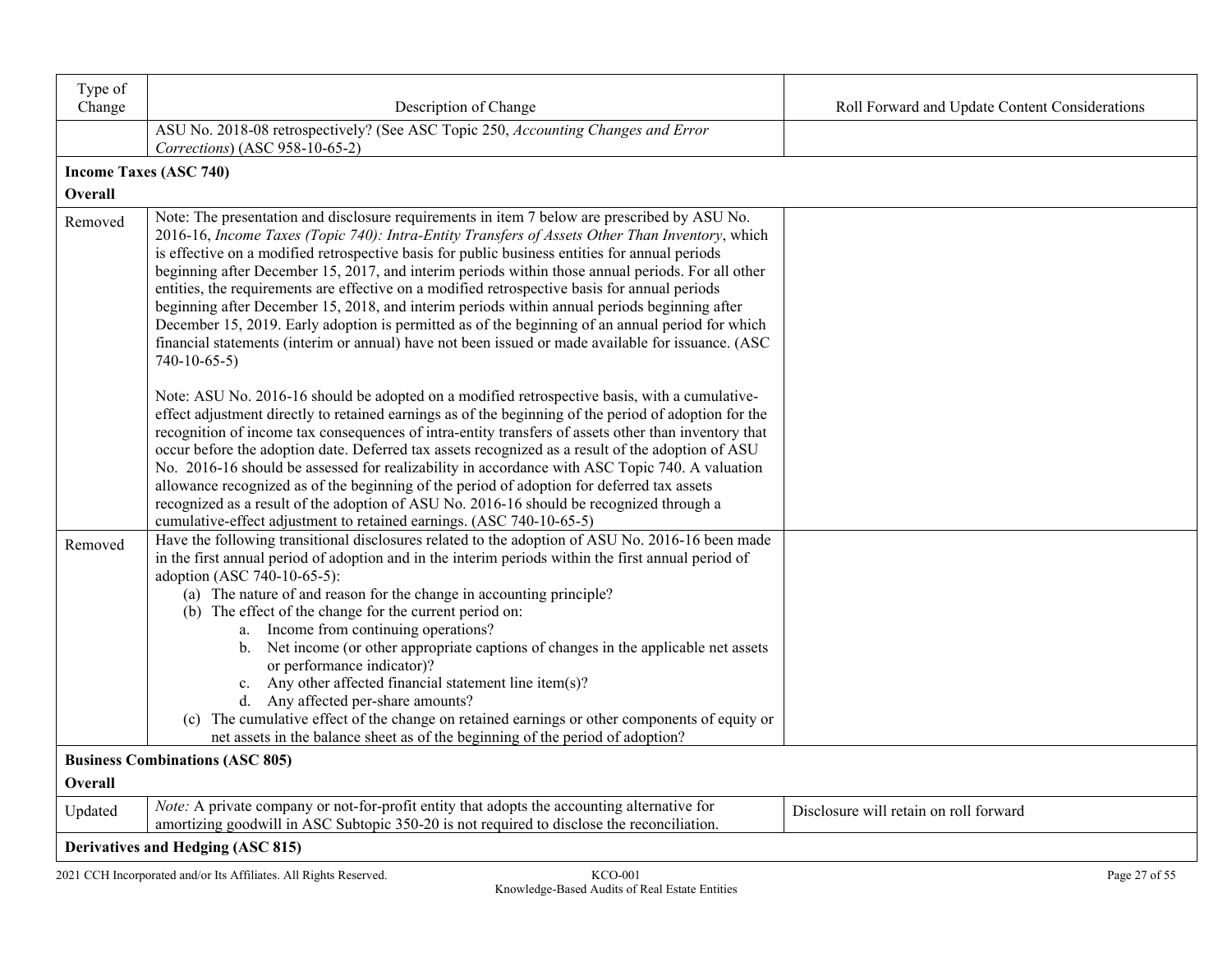| Type of<br>Change | Description of Change                                                                                                                                                                                                                                                                                                                                                                                                                                                                                                                                                                                                                                                                                                                                                                                                                                                                                                                                                                                                                                                                                                                                                                                                                                                                                                                                                                                                                                                                                                                                 | Roll Forward and Update Content Considerations |
|-------------------|-------------------------------------------------------------------------------------------------------------------------------------------------------------------------------------------------------------------------------------------------------------------------------------------------------------------------------------------------------------------------------------------------------------------------------------------------------------------------------------------------------------------------------------------------------------------------------------------------------------------------------------------------------------------------------------------------------------------------------------------------------------------------------------------------------------------------------------------------------------------------------------------------------------------------------------------------------------------------------------------------------------------------------------------------------------------------------------------------------------------------------------------------------------------------------------------------------------------------------------------------------------------------------------------------------------------------------------------------------------------------------------------------------------------------------------------------------------------------------------------------------------------------------------------------------|------------------------------------------------|
| Overall           |                                                                                                                                                                                                                                                                                                                                                                                                                                                                                                                                                                                                                                                                                                                                                                                                                                                                                                                                                                                                                                                                                                                                                                                                                                                                                                                                                                                                                                                                                                                                                       |                                                |
| New               | Note: The presentation and disclosure requirements in item 15 below are prescribed by the<br>amendments in ASU No. 2020-06, Debt-Debt with Conversion and Other Options (Subtopic 470-<br>20) and Derivatives and Hedging-Contracts in Entity's Own Equity (Subtopic 815-40):<br>Accounting for Convertible Instruments and Contracts in an Entity's Own Equity, which is<br>effective for public business entities that meet the definition of an SEC filer, excluding entities<br>eligible to be smaller reporting companies as defined by the SEC, for fiscal years beginning after<br>December 15, 2021, and interim periods within those fiscal years. The one-time determination of<br>whether an entity is eligible to be a smaller reporting company should be based on an entity's most<br>recent determination as of August 5, 2020, in accordance with SEC regulations. For all other<br>entities, the requirements are effective for fiscal years beginning after December 15, 2023 and<br>interim periods within those fiscal years.                                                                                                                                                                                                                                                                                                                                                                                                                                                                                                     |                                                |
|                   | Early application is permitted for all entities, but no earlier than for fiscal years beginning after<br>December 15, 2020, including interim periods within those fiscal years. (ASC 815-40-65-1)                                                                                                                                                                                                                                                                                                                                                                                                                                                                                                                                                                                                                                                                                                                                                                                                                                                                                                                                                                                                                                                                                                                                                                                                                                                                                                                                                    |                                                |
| New               | Has the disclosure guidance on convertible debt instruments in ASC Section 470-20-50 and on<br>convertible preferred stock in ASC Section 505-10-50 been considered after considering the<br>disclosure guidance in this Section for a conversion option accounted for as a derivative<br>instrument? (ASC 815-10-50-8A and 50-8B)                                                                                                                                                                                                                                                                                                                                                                                                                                                                                                                                                                                                                                                                                                                                                                                                                                                                                                                                                                                                                                                                                                                                                                                                                    |                                                |
|                   | Derivatives and Hedging (ASC 815)<br><b>Contracts in Entity's Own Equity</b>                                                                                                                                                                                                                                                                                                                                                                                                                                                                                                                                                                                                                                                                                                                                                                                                                                                                                                                                                                                                                                                                                                                                                                                                                                                                                                                                                                                                                                                                          |                                                |
| New               | Note: The disclosure guidance in the following note is prescribed by the amendments in ASU No.<br>2020-06, Debt-Debt with Conversion and Other Options (Subtopic 470-20) and Derivatives and<br>Hedging-Contracts in Entity's Own Equity (Subtopic 815-40): Accounting for Convertible<br>Instruments and Contracts in an Entity's Own Equity, which is effective for public business entities<br>that meet the definition of an SEC filer, excluding entities eligible to be smaller reporting<br>companies as defined by the SEC, for fiscal years beginning after December 15, 2021, and interim<br>periods within those fiscal years. The one-time determination of whether an entity is eligible to be<br>a smaller reporting company should be based on an entity's most recent determination as of August<br>5, 2020, in accordance with SEC regulations. For all other entities, the requirements are effective<br>for fiscal years beginning after December 15, 2023 and interim periods within those fiscal years.<br>Early application is permitted for all entities, but no earlier than for fiscal years beginning after<br>December 15, 2020, including interim periods within those fiscal years. (ASC 815-40-65-1)<br>Note: The disclosure guidance in ASC Subtopic 815-40 applies to freestanding instruments that are<br>potentially indexed to, and potentially settled in, an entity's own equity, regardless of whether the<br>contract meets the criteria to qualify for the scope exception in ASC Sections 815-40-15 and 815- |                                                |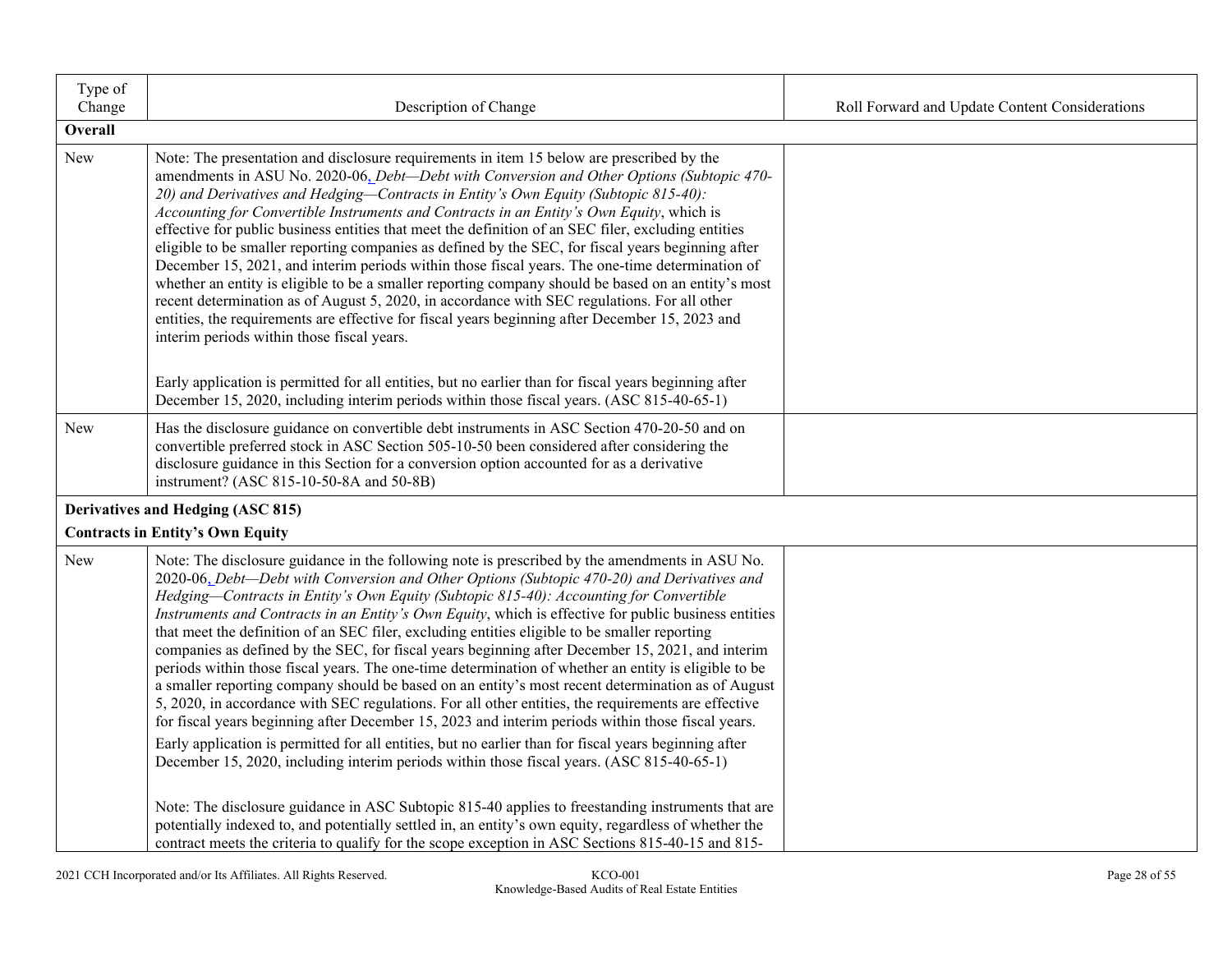| Type of<br>Change | Description of Change                                                                                                                                                                                                                                                                                                                                                                                                                                                                                                                                                                                                         | Roll Forward and Update Content Considerations |
|-------------------|-------------------------------------------------------------------------------------------------------------------------------------------------------------------------------------------------------------------------------------------------------------------------------------------------------------------------------------------------------------------------------------------------------------------------------------------------------------------------------------------------------------------------------------------------------------------------------------------------------------------------------|------------------------------------------------|
|                   | 40-25. Some contracts that are classified as assets or liabilities meet the definition of a derivative<br>instrument under the provisions of ASC Subtopic 815-10. The related disclosures that are required<br>by ASC Sections 815-10-50, 815-25-50, 815-30-50, and 815-35-50 also are required for those<br>contracts. Equity-classified contracts under the provisions of this Subtopic are not required to<br>provide the disclosures required by ASC Section 505-10-50, other than those described in ASC<br>paragraph 815-40-50-5. (ASC 815-40-50-2)                                                                     |                                                |
| Updated           | If the terms of the contract provide settlement alternatives, have those settlement alternatives been<br>disclosed, including who controls the settlement alternatives, a description of those alternatives,<br>and the maximum number of shares that could be required to be issued to net share settle a<br>contract, if applicable? (Note: ASC paragraph 505-10-50-3 requires additional disclosures for<br>actual issuances and settlements that occurred during the accounting period.) (See "Equity")                                                                                                                   | Disclosure will retain on roll forward         |
| New               | For each settlement alternative, the amount that would be paid, or the number of shares that would<br>be issued and their fair value, determined under the conditions specified in the contract if the<br>settlement were to occur at the reporting date and how changes in the fair value of the issuer's<br>equity shares affect those settlement amounts (e.g., the issuer is obligated to issue an additional X<br>shares or pay an additional Y dollars in cash for each \$1 decrease in the fair value of one share)?<br>Have the disclosures required by ASC paragraph 505-10-50-18 been made for an equity-classified |                                                |
|                   | contract within the scope of this Subtopic that is entered into in connection with the issuance of<br>convertible preferred stock? (See "Equity")                                                                                                                                                                                                                                                                                                                                                                                                                                                                             |                                                |
|                   | Have the following transitional disclosures related to the adoption of ASU No. 2020-06 been made<br>in the interim and annual periods of adoption (ASC 815-40-65-1):                                                                                                                                                                                                                                                                                                                                                                                                                                                          |                                                |
|                   | 1. The nature of the change in accounting principle, including an explanation of the newly<br>adopted accounting principle?<br>2. The method of applying the change?                                                                                                                                                                                                                                                                                                                                                                                                                                                          |                                                |
|                   | 3. The cumulative effect of the change on retained earnings or other components of equity in<br>the balance sheet as of the beginning of the first period for which ASU No. 2020-06 is<br>initially applied?                                                                                                                                                                                                                                                                                                                                                                                                                  |                                                |
|                   | 4. For entities that present earnings-per-share information, the effect of the change on<br>affected per-share amounts for the period of adoption?                                                                                                                                                                                                                                                                                                                                                                                                                                                                            |                                                |
|                   | For an entity that elects the full retrospective method of adoption, the effect of the change<br>5.<br>on income from continuing operations, net income (or other appropriate captions of                                                                                                                                                                                                                                                                                                                                                                                                                                     |                                                |
|                   | changes in the applicable net assets or performance indicator), any other affected financial<br>statement line item, and any affected per-share amounts for the current period and any<br>prior periods retrospectively adjusted?                                                                                                                                                                                                                                                                                                                                                                                             |                                                |
| New               | Note: The presentation and disclosure requirements in items 3 and 4 below are prescribed by the<br>amendments in ASU No. 2021-04, Earnings Per Share (Topic 260), Debt-Modifications and                                                                                                                                                                                                                                                                                                                                                                                                                                      |                                                |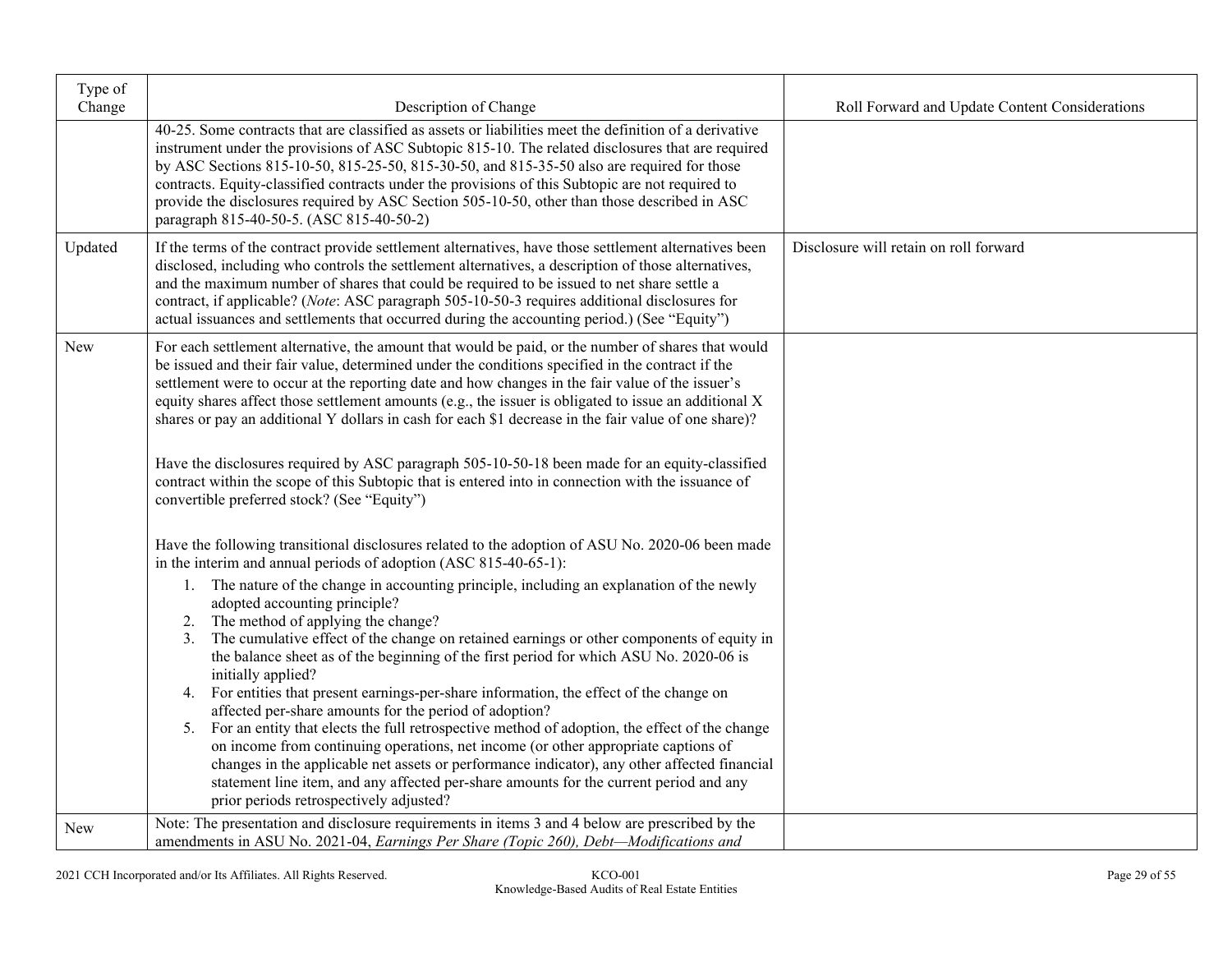| Type of<br>Change | Description of Change                                                                                                                                                                                                                                                                                                                                                                                                                                                                                                                                                                                                   | Roll Forward and Update Content Considerations |
|-------------------|-------------------------------------------------------------------------------------------------------------------------------------------------------------------------------------------------------------------------------------------------------------------------------------------------------------------------------------------------------------------------------------------------------------------------------------------------------------------------------------------------------------------------------------------------------------------------------------------------------------------------|------------------------------------------------|
|                   | Extinguishments (Subtopic 470-50), Compensation-Stock Compensation (Topic 718), and<br>Derivatives and Hedging-Contracts in Entity's Own Equity (Subtopic 815-40): Issuer's<br>Accounting for Certain Modifications or Exchanges of Freestanding Equity-Classified Written Call<br>Options, which is effective for all entities for fiscal years beginning after December 15, 2021<br>including interim periods within those fiscal years. Early adoption, including early adoption in an<br>interim period as of the beginning of the fiscal year that includes that interim period, is permitted<br>for all entities. |                                                |
|                   | An entity should apply ASU No. 2021-04 to modifications or exchanges of freestanding equity-<br>classified written call options within the scope of ASU No. 2021-04 on a prospective basis to<br>modifications or exchanges occurring on or after the date at which the entity first applies ASU No.<br>2021-04. (ASC 815-40-65-2)                                                                                                                                                                                                                                                                                      |                                                |
| <b>New</b>        | For a freestanding equity-classified written call option modified or exchanged during any of the<br>periods presented, and for which an entity has recognized the effect in accordance with ASC<br>paragraph 815-40-35-17, have the following disclosures been made (ASC 815-40-50-6):                                                                                                                                                                                                                                                                                                                                  |                                                |
|                   | A. Information about the nature of the modification or exchange transaction?<br>B. The amount of the effect of the modification or exchange?<br>C. The manner in which the effect of the modification or exchange has been recognized?                                                                                                                                                                                                                                                                                                                                                                                  |                                                |
| New               | Have the following transitional disclosures related to the adoption of ASU No. 2021-04 been made<br>in the interim and annual periods of adoption (ASC 815-40-65-2):                                                                                                                                                                                                                                                                                                                                                                                                                                                    |                                                |
|                   | A. The nature of and reason for the change in accounting principle?<br>B. The transition method?<br>C. A qualitative description of the financial statement line items affected by the change?                                                                                                                                                                                                                                                                                                                                                                                                                          |                                                |
|                   | <b>Fair Value Measurement (ASC 820)</b>                                                                                                                                                                                                                                                                                                                                                                                                                                                                                                                                                                                 |                                                |
| Removed           | Note: The presentation and disclosure requirements in item 1 below have been superseded by the<br>amendments in ASU No. 2018-13, Fair Value Measurement (Topic 820)-Disclosure<br>Framework - Changes to the Disclosure Requirements for Fair Value Measurement,<br>which is effective for fiscal years, and interim periods within those fiscal years, beginning<br>after December 15, 2019. Thereafter, the presentation and disclosure requirements in item<br>2 below should be followed.                                                                                                                           |                                                |
|                   | Early adoption is permitted (an entity is permitted to early adopt the removed or modified<br>disclosures in ASC paragraph 820-10-50-2(bb), $(c)(3)$ , $(f)$ , and $(g)$ , ASC paragraph 820-<br>10-50-2G, and ASC paragraph 820-10-50-6A(b) and (e) and adopt the additional<br>disclosures in ASC paragraph 820-10-50-2(bbb)(2)(i) and (d) upon their effective date),<br>including adoption in any interim period for:                                                                                                                                                                                               |                                                |
|                   | 1. Public business entities for periods in which financial statements                                                                                                                                                                                                                                                                                                                                                                                                                                                                                                                                                   |                                                |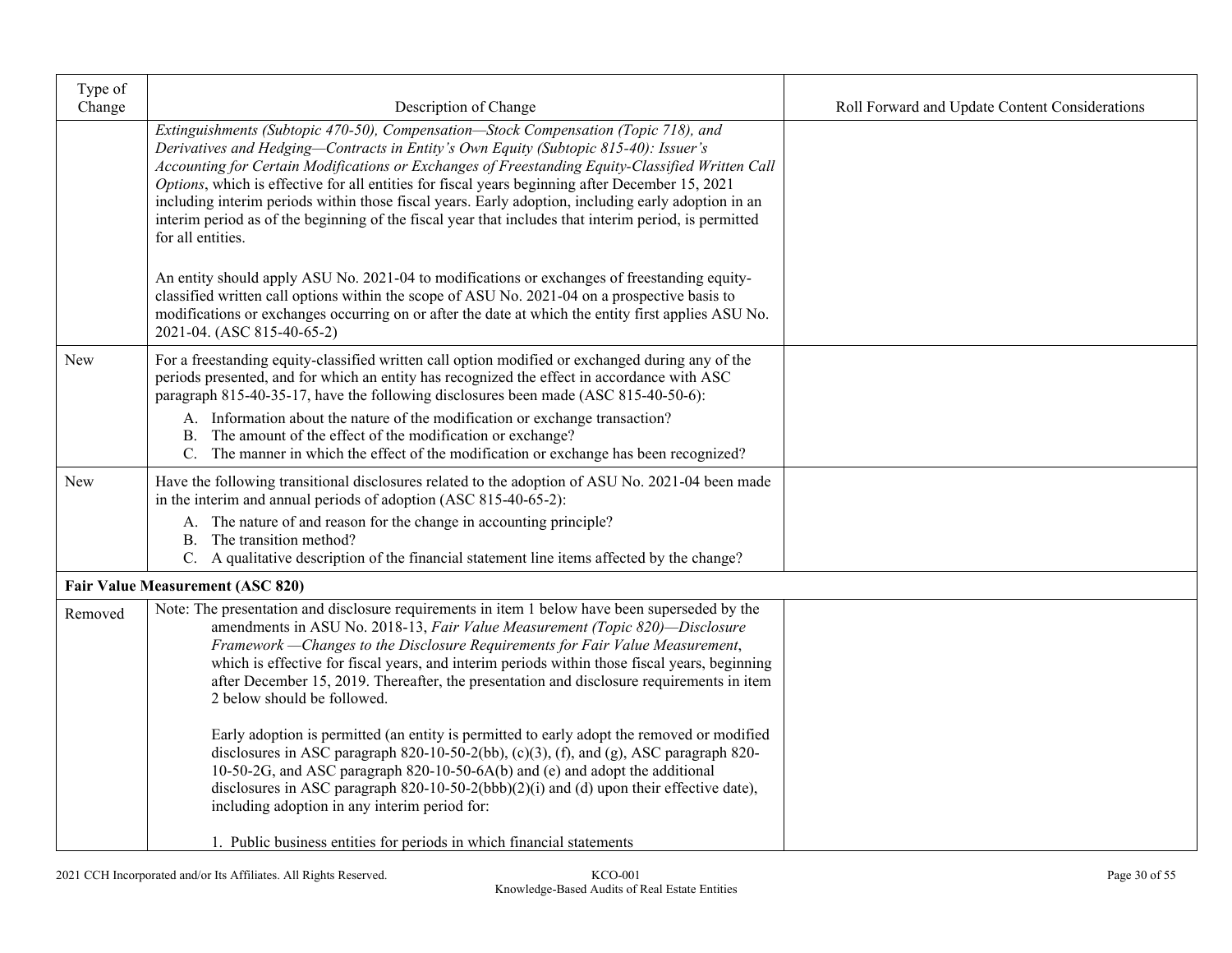| Type of<br>Change | Description of Change                                                                                                                                                                                                                                                                                                                                                                                                                                                                                                                                                                                                                                                                                                                                                                                                                                                                                                                                                                                                                                                                                                                                                                                                                        | Roll Forward and Update Content Considerations |
|-------------------|----------------------------------------------------------------------------------------------------------------------------------------------------------------------------------------------------------------------------------------------------------------------------------------------------------------------------------------------------------------------------------------------------------------------------------------------------------------------------------------------------------------------------------------------------------------------------------------------------------------------------------------------------------------------------------------------------------------------------------------------------------------------------------------------------------------------------------------------------------------------------------------------------------------------------------------------------------------------------------------------------------------------------------------------------------------------------------------------------------------------------------------------------------------------------------------------------------------------------------------------|------------------------------------------------|
|                   | have not yet been issued, and                                                                                                                                                                                                                                                                                                                                                                                                                                                                                                                                                                                                                                                                                                                                                                                                                                                                                                                                                                                                                                                                                                                                                                                                                |                                                |
|                   | 2. All other entities for periods in which financial statements have not yet been made<br>available for issuance.                                                                                                                                                                                                                                                                                                                                                                                                                                                                                                                                                                                                                                                                                                                                                                                                                                                                                                                                                                                                                                                                                                                            |                                                |
|                   | An entity should apply ASU No. 2018-13 retrospectively to all periods presented, except for the<br>changes in unrealized gains and losses required by ASC paragraph 820-10-50-2(d), the range and<br>weighted-average disclosure required by ASC paragraph 820-10-50-2(bbb)(2)(i), and the narrative<br>description of measurement uncertainty in accordance with ASC paragraph 820-10-50-2(g) that are<br>required to be applied prospectively for only the most recent interim or annual period presented in<br>the initial fiscal year of adoption. (ASC 820-10-65-12)                                                                                                                                                                                                                                                                                                                                                                                                                                                                                                                                                                                                                                                                    |                                                |
| Removed           | Note: For purposes of the following disclosures in item 1 below, recurring fair value measurements<br>of assets or liabilities are those that other Topics require or permit in the balance sheet at the end of<br>each reporting period. Nonrecurring fair value measurements of assets or liabilities are those that<br>other Topics require or permit in the balance sheet in particular circumstances (e.g., when a<br>reporting entity measures a long-lived asset or disposal group classified as held for sale at fair<br>value less costs to sell in accordance with ASC Topic 360, Property, Plant, and Equipment,<br>because the asset's fair value less costs to sell is lower than its carrying amount). (ASC 820-10-50-<br>2)                                                                                                                                                                                                                                                                                                                                                                                                                                                                                                   |                                                |
|                   | For purposes of the following disclosures in item 1 below, the reporting entity should disclose<br>information that helps users of its financial statements to assess: $(a)$ the valuation techniques and<br>inputs used to develop measurements for assets and liabilities that are measured at fair value on a<br>recurring or nonrecurring basis in the balance sheet after initial recognition; and $(b)$ the effect of<br>the measurements on earnings or other comprehensive income for the period for recurring fair<br>value measurements using significant unobservable inputs (Level 3). To meet these objectives, all<br>of the following should be considered: $(a)$ the level of detail necessary to satisfy the disclosure<br>requirements; $(b)$ how much emphasis to place on each of the various requirements; $(c)$ how much<br>aggregation or disaggregation to undertake; and $(d)$ whether users of financial statements need<br>additional information to evaluate the quantitative information disclosed. If disclosures in this<br>Topic or other Topics are insufficient to meet these objectives, additional information should be<br>disclosed as necessary to meet these objectives. (ASC 820-10-50-1 and 50-1A) |                                                |
|                   | The quantitative disclosures in items 1 and 3 through 6 below should be presented in a tabular<br>format. (ASC 820-10-50-8)                                                                                                                                                                                                                                                                                                                                                                                                                                                                                                                                                                                                                                                                                                                                                                                                                                                                                                                                                                                                                                                                                                                  |                                                |
| Removed           | For each class of assets and liabilities measured at fair value in the balance sheet after initial<br>recognition, have the following disclosures, at a minimum, been made (820-10-50-2):                                                                                                                                                                                                                                                                                                                                                                                                                                                                                                                                                                                                                                                                                                                                                                                                                                                                                                                                                                                                                                                    |                                                |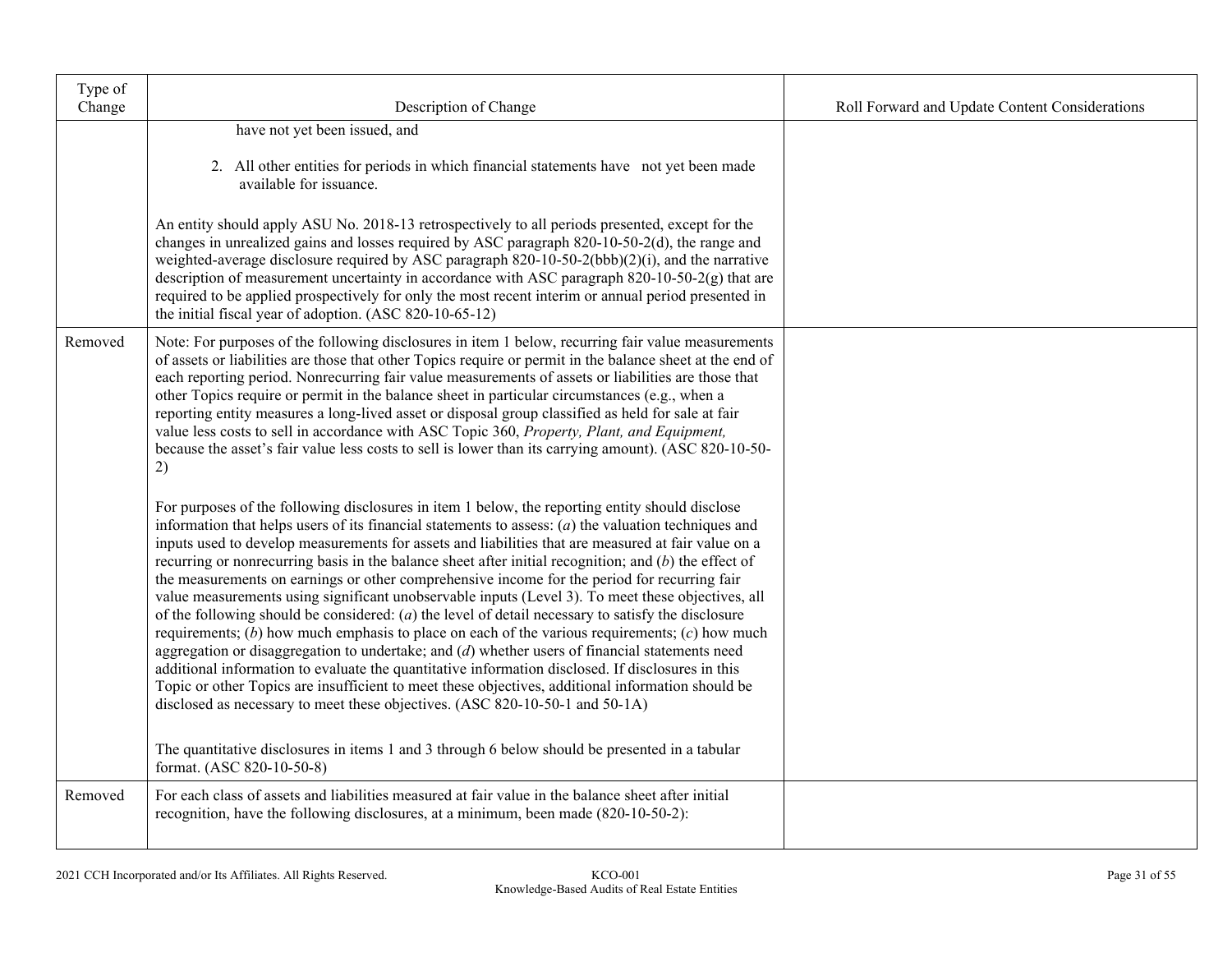| Type of<br>Change | Description of Change                                                                                                                                                                                                                                                                                                                                                                                                                                                                                                                                                                                          | Roll Forward and Update Content Considerations |
|-------------------|----------------------------------------------------------------------------------------------------------------------------------------------------------------------------------------------------------------------------------------------------------------------------------------------------------------------------------------------------------------------------------------------------------------------------------------------------------------------------------------------------------------------------------------------------------------------------------------------------------------|------------------------------------------------|
|                   | <i>Note:</i> Classes of assets and liabilities should be determined based on: $(a)$ the nature, characteristics,<br>and risks of the asset or liability; and $(b)$ the level of the fair value hierarchy within which the fair<br>value measurement is categorized. In addition, sufficient information should be provided to permit<br>reconciliation of the classes of assets and liabilities to the line items presented in the balance sheet.<br>$(820-10-50-2B$ and $2C)$                                                                                                                                 |                                                |
|                   | <i>Note:</i> These disclosure requirements do not apply to an investment within the scope of ASC<br>paragraphs 820-10-15-4 through 15-5 for which fair value is measured using net asset value per<br>share (or its equivalent, e.g., member units or an ownership interest in partners' capital to which a<br>proportionate share of net assets is attributed) as a practical expedient, in accordance with ASC<br>paragraph 820-10-35-59. (ASC 820-10-50-2)                                                                                                                                                  |                                                |
| Removed           | The fair value measurement at the end of the reporting period for recurring fair value<br>measurements and at the relevant measurement date for nonrecurring fair value measurements?                                                                                                                                                                                                                                                                                                                                                                                                                          |                                                |
|                   | Note: For nonrecurring measurements estimated at a date during the reporting period other than the<br>end of the reporting period, a reporting entity should clearly indicate that the fair value information<br>presented is not as of the period's end as well as the date or period that the measurement was taken.                                                                                                                                                                                                                                                                                         |                                                |
|                   | The reasons for the measurement for nonrecurring fair value measurements?                                                                                                                                                                                                                                                                                                                                                                                                                                                                                                                                      |                                                |
| Removed           | The level of the fair value hierarchy within which the fair value measurements are categorized in<br>their entirety (Level 1, 2, or 3) for recurring and nonrecurring fair value measurements?                                                                                                                                                                                                                                                                                                                                                                                                                 |                                                |
| Removed           | For assets and liabilities held at the end of the reporting period that are measured at fair value on a<br>recurring basis: (Note: This disclosure is required for public entities only.)                                                                                                                                                                                                                                                                                                                                                                                                                      |                                                |
|                   | (a) The amounts of any transfers between Level 1 and Level 2 of the fair value hierarchy?<br>(b) The reasons for those transfers?<br>Note: Transfers into each level shall be disclosed and discussed separately from transfers<br>out of each level.<br>(c) The reporting entity's policy for determining when transfers between levels are deemed to<br>have occurred?<br>(d) A description of the valuation technique(s) and the inputs used in the fair value<br>measurement for recurring and nonrecurring fair value measurements categorized within<br>Level 2 and Level 3 of the fair value hierarchy? |                                                |
| Removed           | The change in either or both a valuation approach and a valuation technique, or use of an additional<br>valuation technique, and the reasons for such change or addition, for recurring and nonrecurring<br>fair value measurements categorized within Level 2 and Level 3 of the fair value hierarchy?                                                                                                                                                                                                                                                                                                        |                                                |
| Removed           | Quantitative information about the significant unobservable inputs used in the fair value<br>measurement for fair value measurements categorized within Level 3 of the fair value hierarchy?                                                                                                                                                                                                                                                                                                                                                                                                                   |                                                |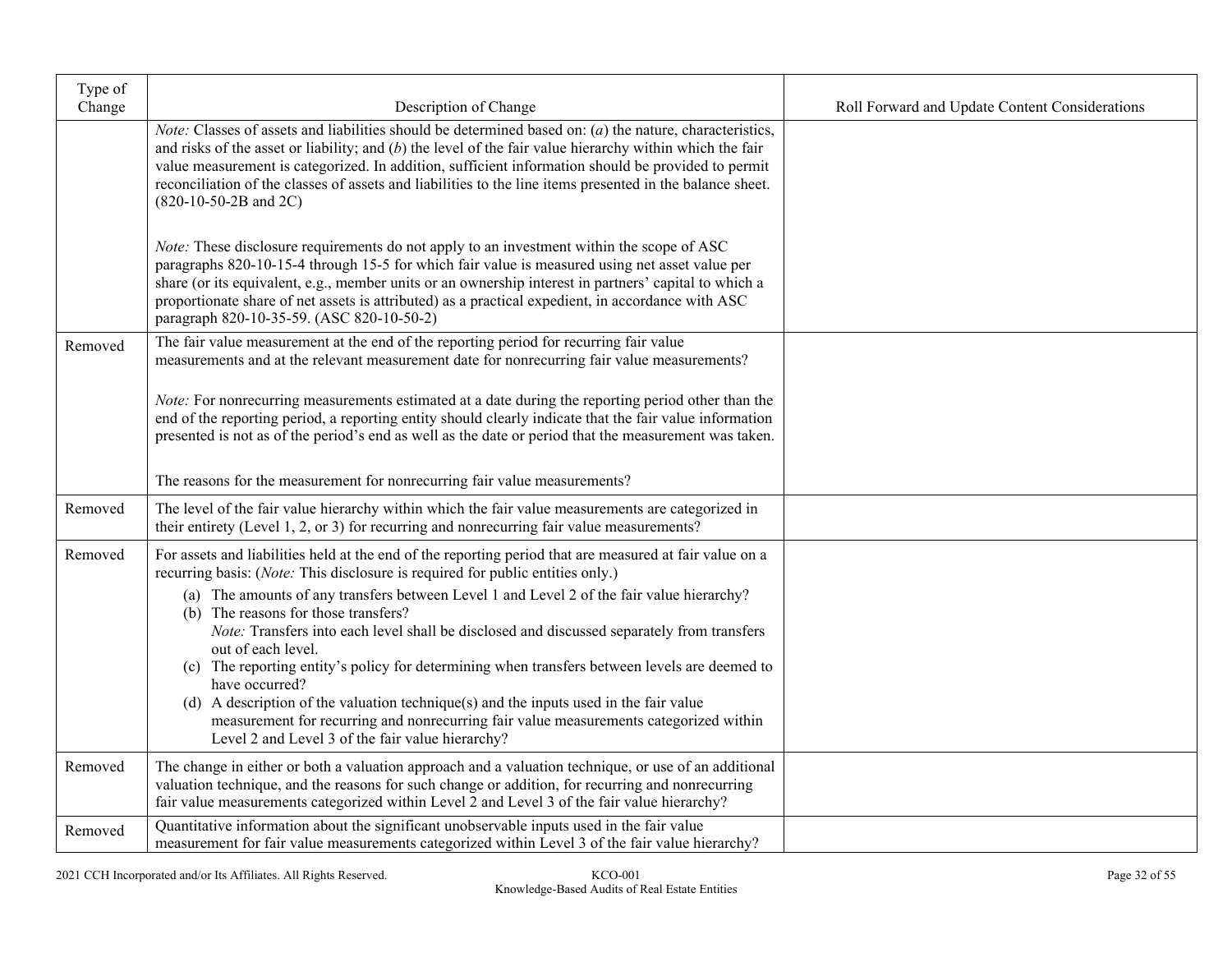| Type of<br>Change | Description of Change                                                                                                                                                                                                                                                                                                                                                                                                                                                                                                                                                                                                                                                                                                                                                                                                                                                                                                                                                                                                                                                                                                                                                                                                                                                                                                                                                                                                                                                                                                                                                                                       | Roll Forward and Update Content Considerations |
|-------------------|-------------------------------------------------------------------------------------------------------------------------------------------------------------------------------------------------------------------------------------------------------------------------------------------------------------------------------------------------------------------------------------------------------------------------------------------------------------------------------------------------------------------------------------------------------------------------------------------------------------------------------------------------------------------------------------------------------------------------------------------------------------------------------------------------------------------------------------------------------------------------------------------------------------------------------------------------------------------------------------------------------------------------------------------------------------------------------------------------------------------------------------------------------------------------------------------------------------------------------------------------------------------------------------------------------------------------------------------------------------------------------------------------------------------------------------------------------------------------------------------------------------------------------------------------------------------------------------------------------------|------------------------------------------------|
|                   | <i>Note:</i> A reporting entity is not required to create quantitative information to comply with this<br>disclosure requirement if quantitative unobservable inputs are not developed by the reporting entity<br>when measuring fair value (e.g., when a reporting entity uses prices from prior transactions or<br>third-party pricing information without adjustment). However, when providing this disclosure, a<br>reporting entity cannot ignore quantitative unobservable inputs that are significant to the fair value<br>measurement and are reasonably available to the reporting entity. Employee benefit plans, other<br>than those plans that are subject to the SEC's filing requirements, are not required to provide this<br>disclosure for investments held by an employee benefit plan in their plan sponsor's own nonpublic<br>equity securities, including equity securities of their plan sponsor's nonpublic affiliated entities.<br>$(ASC 820-10-50-2(bbb))$<br>Note: A reporting entity is not required to provide this disclosure for fair value measurements<br>related to the financial accounting and reporting for goodwill after its initial recognition in a<br>business combination or an acquisition by a not-for-profit entity. (ASC 350-20-50-3 and 50-7)<br>Note: A nonpublic entity is not required to disclose the quantitative information about significant<br>unobservable inputs used in fair value measurements categorized within Level 3 of the fair value<br>hierarchy required by ASC paragraph 820-10-50-2(bbb) that relate to the financial accounting and |                                                |
| Removed           | reporting for an indefinite-lived intangible asset after its initial recognition. (ASC 350-30-50-3A)<br>For recurring fair value measurements categorized within Level 3 of the fair value hierarchy, a<br>reconciliation from the opening balances to the closing balances, disclosing separately changes<br>during the period attributable to the following:<br>(a) Total gains or losses for the period recognized in earnings, and the line item(s) in the<br>income statement in which those gains or losses are recognized?<br>(b) Total gains or losses for the period recognized in other comprehensive income, and the<br>line item(s) in other comprehensive income in which those gains or losses are recognized?<br>(c) Purchases, sales, issues, and settlements (each of those types of changes disclosed<br>separately)?<br>(d) The amounts of any transfers into or out of Level 3 of the fair value hierarchy?<br>(e) The reasons for those transfers?<br>(Note: Transfers into Level 3 should be disclosed and discussed separately from transfers<br>out of Level 3).<br>(f) The reporting entity's policy for determining when transfers between levels are deemed to<br>have occurred?                                                                                                                                                                                                                                                                                                                                                                                                 |                                                |
| Removed           | For recurring fair value measurements categorized within Level 3 of the fair value hierarchy, the<br>amount of the total gains or losses for the period in item $1(h)(1)$ above included in earnings that is<br>attributable to the change in unrealized gains or losses relating to those assets and liabilities held at                                                                                                                                                                                                                                                                                                                                                                                                                                                                                                                                                                                                                                                                                                                                                                                                                                                                                                                                                                                                                                                                                                                                                                                                                                                                                   |                                                |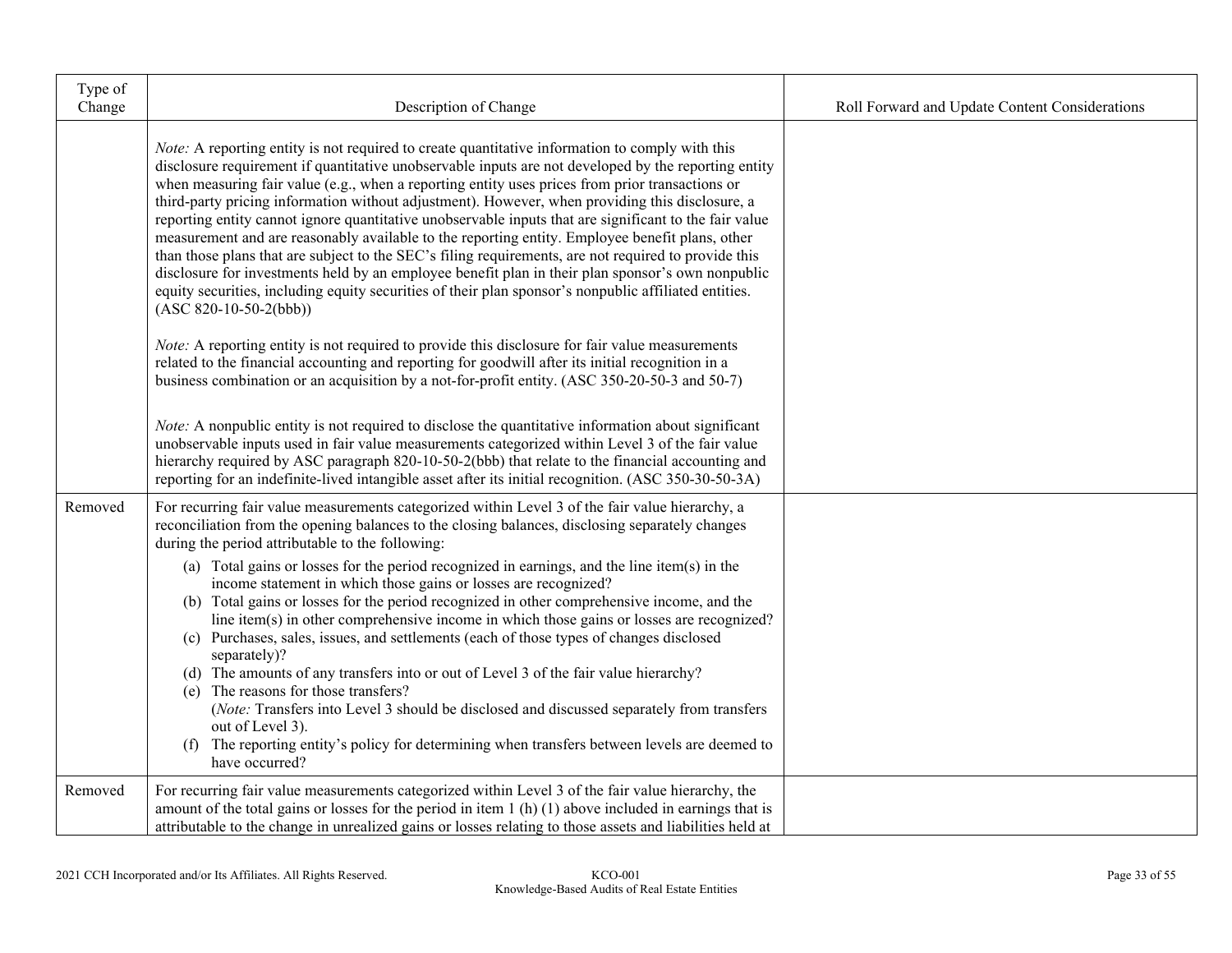| Type of<br>Change | Description of Change                                                                                                                                                                                                                                                                                                                                                                                                                                                                                                                                                                                    | Roll Forward and Update Content Considerations |
|-------------------|----------------------------------------------------------------------------------------------------------------------------------------------------------------------------------------------------------------------------------------------------------------------------------------------------------------------------------------------------------------------------------------------------------------------------------------------------------------------------------------------------------------------------------------------------------------------------------------------------------|------------------------------------------------|
|                   | the end of the reporting period and the line item(s) in the income statement in which those<br>unrealized gains or losses are recognized?                                                                                                                                                                                                                                                                                                                                                                                                                                                                |                                                |
| Removed           | For recurring and nonrecurring fair value measurements categorized within Level 3 of the fair<br>value hierarchy, a description of the valuation processes used by the reporting entity (including, for<br>example, how an entity decides its valuation policies and procedures and analyzes changes in fair<br>value measurements from period to period)?                                                                                                                                                                                                                                               |                                                |
| Removed           | For recurring fair value measurements categorized within Level 3 of the fair value hierarchy, a<br>narrative description of the sensitivity of the fair value measurement to changes in unobservable<br>inputs if a change in those inputs to a different amount might result in a significantly higher or<br>lower fair value measurement? (Note: This disclosure is required for public entities only.)                                                                                                                                                                                                |                                                |
|                   | Note: If there are interrelationships between those inputs and other unobservable inputs used in the<br>fair value measurement, a reporting entity should also provide a description of those<br>interrelationships and of how they might magnify or mitigate the effect of changes in the<br>unobservable inputs on the fair value measurement. To comply with that disclosure requirement,<br>the narrative description of the sensitivity to changes in unobservable inputs should include, at a<br>minimum, the unobservable inputs disclosed when complying with items $1(e)$ , (f), and (g) above. |                                                |
| Removed           | For recurring and nonrecurring fair value measurements, if the highest and best use of a<br>nonfinancial asset differs from its current use:<br>(a) A disclosure of that fact?<br>(b) Why the nonfinancial asset is being used in a manner that differs from its highest and best<br>use?                                                                                                                                                                                                                                                                                                                |                                                |
| Removed           | Note: The presentation and disclosure requirements in item 1 above have been superseded by the<br>amendments in ASU No. 2018-13, Fair Value Measurement (Topic 820)-Disclosure Framework<br>-Changes to the Disclosure Requirements for Fair Value Measurement, which is effective for<br>fiscal years, and interim periods within those fiscal years, beginning after December 15, 2019.<br>Thereafter, the presentation and disclosure requirements in item 2 below should be followed.<br>$(ASC 820-10-65-12)$                                                                                        |                                                |
| Removed           | Note: The presentation and disclosure requirements in item 7(c) below have been superseded by<br>the amendments in ASU No. 2018-13, Fair Value Measurement (Topic 820)-Disclosure<br>Framework - Changes to the Disclosure Requirements for Fair Value Measurement, which is<br>effective for fiscal years, and interim periods within those fiscal years, beginning after December<br>15, 2019. Thereafter, the presentation and disclosure requirements in item $7(d)$ below should be<br>followed. (ASC 820-10-65-12)                                                                                 |                                                |
| Removed           | The reporting entity's estimate of the period of time over which the underlying assets are expected<br>to be liquidated by the investees, for each class of investment that includes investments that can<br>never be redeemed with the investees, but the reporting entity receives distributions through the<br>liquidation of the underlying assets of the investees?                                                                                                                                                                                                                                 |                                                |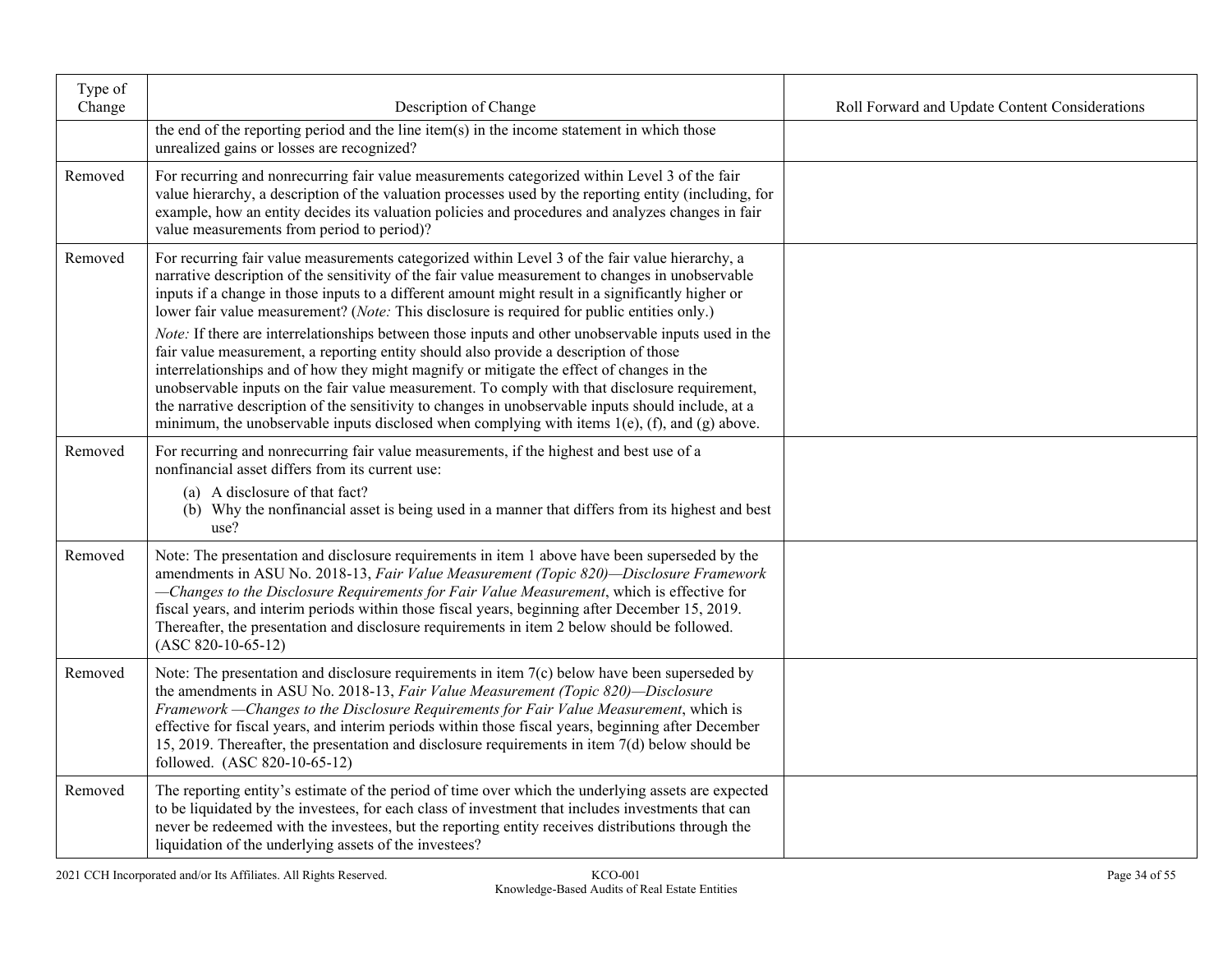| Type of<br>Change | Description of Change                                                                                                                                                                                                                                                                                                                                                                                                                                                                                                                                                                                                                                                                                                                            | Roll Forward and Update Content Considerations |
|-------------------|--------------------------------------------------------------------------------------------------------------------------------------------------------------------------------------------------------------------------------------------------------------------------------------------------------------------------------------------------------------------------------------------------------------------------------------------------------------------------------------------------------------------------------------------------------------------------------------------------------------------------------------------------------------------------------------------------------------------------------------------------|------------------------------------------------|
| Removed           | Note: The presentation and disclosure requirements in item $7(c)$ above have been superseded by<br>the amendments in ASU No. 2018-13, Fair Value Measurement (Topic 820)-Disclosure<br>Framework - Changes to the Disclosure Requirements for Fair Value Measurement, which is<br>effective for fiscal years, and interim periods within those fiscal years, beginning after December<br>15, 2019. Thereafter, the presentation and disclosure requirements in item 7(d) below should be<br>followed. (ASC 820-10-65-12)                                                                                                                                                                                                                         |                                                |
| Removed           | Note: The presentation and disclosure requirements in item $7(h)$ below have been superseded by<br>the amendments in ASU No. 2018-13, Fair Value Measurement (Topic 820)-Disclosure<br>Framework - Changes to the Disclosure Requirements for Fair Value Measurement, which is<br>effective for fiscal years, and interim periods within those fiscal years, beginning after December<br>15, 2019. Thereafter, the presentation and disclosure requirements in item $7(i)$ below should be<br>followed. (ASC 820-10-65-12)                                                                                                                                                                                                                       |                                                |
| Removed           | For those otherwise redeemable investments that are restricted from redemption as of the reporting<br>entity's measurement date:                                                                                                                                                                                                                                                                                                                                                                                                                                                                                                                                                                                                                 |                                                |
|                   | (a) The reporting entity's estimate of when the restriction from redemption might lapse?<br>(b) If the reporting entity cannot estimate when the restriction from redemption might lapse:<br>(c) The fact that the entity cannot estimate when the restriction from redemption might lapse?<br>(d) How long the restriction has been in effect?                                                                                                                                                                                                                                                                                                                                                                                                  |                                                |
| Removed           | Note: The presentation and disclosure requirements in item 7(h) above have been superseded by<br>the amendments in ASU No. 2018-13, Fair Value Measurement (Topic 820)-Disclosure<br>Framework - Changes to the Disclosure Requirements for Fair Value Measurement, which is<br>effective for fiscal years, and interim periods within those fiscal years, beginning after December<br>15, 2019. Thereafter, the presentation and disclosure requirements in item $7(i)$ below should be<br>followed. (ASC 820-10-65-12)                                                                                                                                                                                                                         |                                                |
| Overall           | <b>Financial Instruments (ASC 825)</b>                                                                                                                                                                                                                                                                                                                                                                                                                                                                                                                                                                                                                                                                                                           |                                                |
|                   |                                                                                                                                                                                                                                                                                                                                                                                                                                                                                                                                                                                                                                                                                                                                                  |                                                |
| Removed           | Note: The presentation and disclosure requirements in item 1 below have been superseded by the<br>amendments in ASU No. 2016-01, Financial Instruments - Overall (Subtopic 825-10):<br>Recognition and Measurement of Financial Assets and Financial Liabilities, which is effective for<br>public business entities for fiscal years, and interim periods within those fiscal years, beginning<br>after December 15, 2017. For all other entities, the requirements are effective for fiscal years<br>beginning after December 15, 2018, and interim periods within fiscal years beginning after<br>December 15, 2019. Thereafter, the presentation and disclosure requirements in items 2 and 3<br>below should be followed. (ASC 825-10-65-2) |                                                |
| Removed           | Has the following information about fair value of financial instruments been disclosed (ASC 825-<br>10-50-3 through 50-16) ( <i>Note:</i> For annual reporting periods, the following disclosures apply to all                                                                                                                                                                                                                                                                                                                                                                                                                                                                                                                                   |                                                |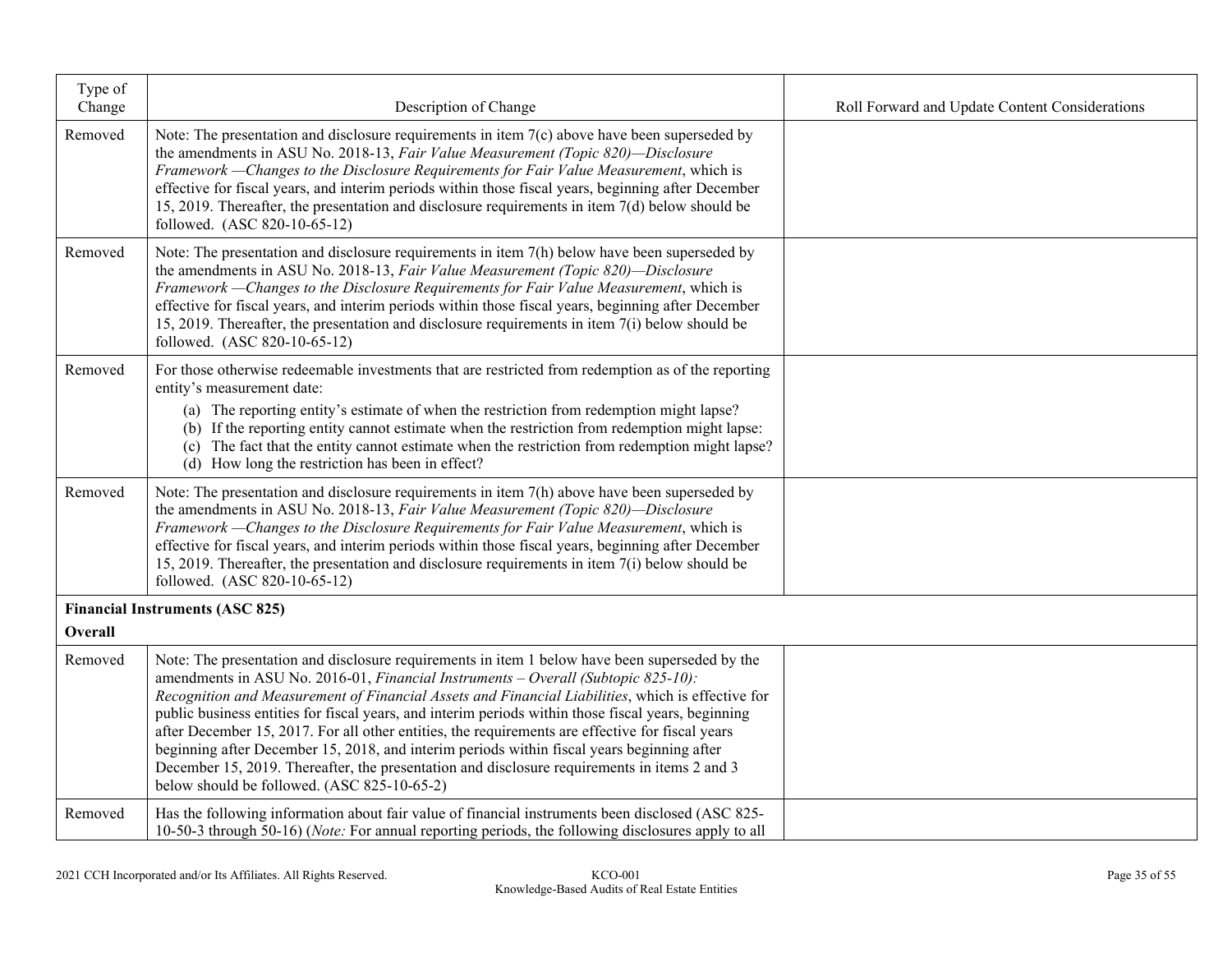| Type of<br>Change | Description of Change                                                                                                                                                                                                                                                                                                                                                                                                                                                                                                                                                                                                                                                                                                                                                                                                                                                                                | Roll Forward and Update Content Considerations |
|-------------------|------------------------------------------------------------------------------------------------------------------------------------------------------------------------------------------------------------------------------------------------------------------------------------------------------------------------------------------------------------------------------------------------------------------------------------------------------------------------------------------------------------------------------------------------------------------------------------------------------------------------------------------------------------------------------------------------------------------------------------------------------------------------------------------------------------------------------------------------------------------------------------------------------|------------------------------------------------|
|                   | entities. For interim reporting periods, the following disclosures apply only to public entities and<br>are optional for nonpublic entities.):                                                                                                                                                                                                                                                                                                                                                                                                                                                                                                                                                                                                                                                                                                                                                       |                                                |
| Removed           | Note: These disclosures about the fair value of financial instruments are optional, not required, for<br>an entity that meets all of the following criteria as of the most recent year presented: (1) the entity<br>is a nonpublic entity, $(2)$ the entity's total assets are less than \$100 million on the date of the<br>financial statements, and (3) the entity has no instrument that, in whole or in part, is accounted for<br>as a derivative instrument, other than commitments related to the origination of mortgage loans to<br>be held for sale during the reporting period. For purposes of this disclosure guidance, a receive-<br>variable, pay-fixed interest rate swap for which the simplified hedge accounting approach (see<br>ASC Subtopic 815-20) is applied should not be considered an instrument that is accounted for as a<br>derivative instrument under ASC Topic 815. |                                                |
|                   | Note: If disclosures are not required in the current period, the disclosures for previous years may be<br>omitted if financial statements for those years are presented for comparative purposes. If<br>disclosures are required in the current period, disclosures that have not been reported previously<br>need not be included in financial statements that are presented for comparative purposes.                                                                                                                                                                                                                                                                                                                                                                                                                                                                                              |                                                |
| Removed           | Fair value of financial instruments for which it is practicable to estimate fair value, either in the<br>body of the financial statements or in the accompanying notes? (For trade receivables and<br>payables, no disclosure is required if the carrying amount approximates fair value). In connection<br>with this item:                                                                                                                                                                                                                                                                                                                                                                                                                                                                                                                                                                          |                                                |
|                   | (a) When disclosure is made in the accompanying notes, is the fair value presented together<br>with the related carrying amount in a form that makes it clear whether the fair value and<br>carrying amount represent assets or liabilities and how the carrying amounts relate to what<br>is reported in the balance sheet?<br>(b) Has disclosure been made in a single note or, if disclosed in more than a single note, does<br>one of the notes include a summary table that contains the fair value and related carrying<br>amounts and cross-references to the locations of the remaining disclosures?                                                                                                                                                                                                                                                                                         |                                                |
| Removed           | The methods and significant assumptions used to estimate the fair value of financial instruments<br>consistent with the requirements of ASC paragraph 820-10-50-2(bbb)?                                                                                                                                                                                                                                                                                                                                                                                                                                                                                                                                                                                                                                                                                                                              |                                                |
|                   | Note: A reporting entity is not required to provide the quantitative disclosures about significant<br>unobservable inputs used in fair value measurements categorized within Level 3 of the fair value<br>hierarchy required by ASC paragraph 820-10-50-2(bbb).                                                                                                                                                                                                                                                                                                                                                                                                                                                                                                                                                                                                                                      |                                                |
| Removed           | A description of the changes in the method(s) and significant assumptions used to estimate the fair<br>value of financial instruments, if any, during the period?                                                                                                                                                                                                                                                                                                                                                                                                                                                                                                                                                                                                                                                                                                                                    |                                                |
| Removed           | The level of the fair value hierarchy within which the fair value measurements are categorized in<br>their entirety (Level 1, 2, or 3)?                                                                                                                                                                                                                                                                                                                                                                                                                                                                                                                                                                                                                                                                                                                                                              |                                                |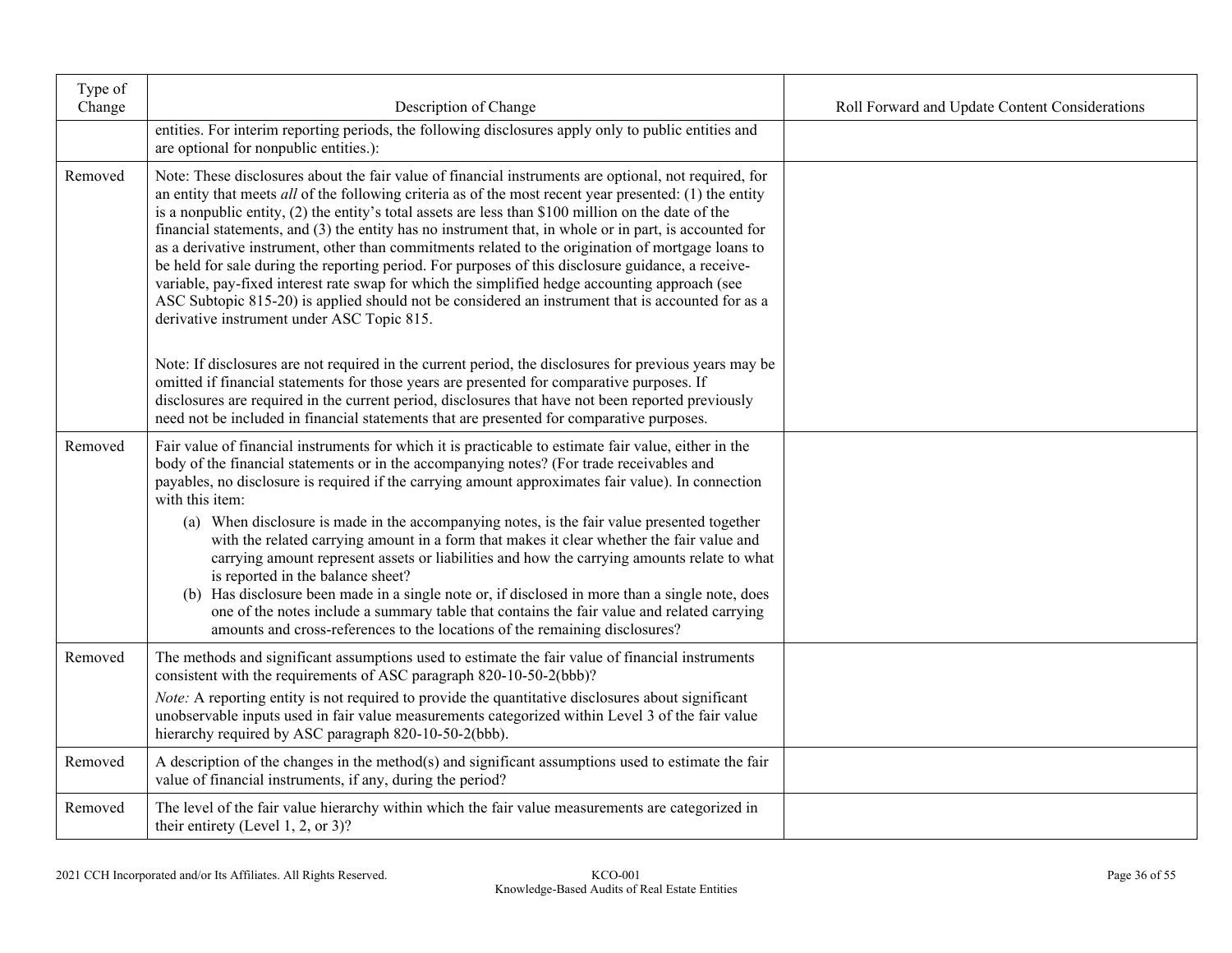| Type of<br>Change | Description of Change                                                                                                                                                                                                                                                                                                                                                                                                                                                                                                                                                                                                                                                                                                                               | Roll Forward and Update Content Considerations |
|-------------------|-----------------------------------------------------------------------------------------------------------------------------------------------------------------------------------------------------------------------------------------------------------------------------------------------------------------------------------------------------------------------------------------------------------------------------------------------------------------------------------------------------------------------------------------------------------------------------------------------------------------------------------------------------------------------------------------------------------------------------------------------------|------------------------------------------------|
|                   | Note: A nonpublic entity is not required to provide this disclosure for items disclosed at fair value<br>but not measured at fair value in the balance sheet. (ASC 825-10-50-3A)                                                                                                                                                                                                                                                                                                                                                                                                                                                                                                                                                                    |                                                |
| Removed           | In disclosing the fair value of a financial instrument, did the entity not net that fair value with the<br>fair value of other financial instruments, except to the extent that the offsetting of carrying amounts<br>in the balance sheet is permitted?                                                                                                                                                                                                                                                                                                                                                                                                                                                                                            |                                                |
| Removed           | For financial instruments for which it is concluded that estimating fair value is not practicable,<br>have disclosures been made of: (1) information pertinent to estimating the fair value of the<br>financial instrument or class of financial instruments (such as the carrying amount, effective<br>interest rate, and maturity) and (2) the reasons why it is not practicable to estimate fair value?                                                                                                                                                                                                                                                                                                                                          |                                                |
| Removed           | Note: The presentation and disclosure requirements in item 1 above have been superseded by the<br>amendments in ASU No. 2016-01, Financial Instruments - Overall (Subtopic 825-10):<br>Recognition and Measurement of Financial Assets and Financial Liabilities, which is effective for<br>public business entities for fiscal years, and interim periods within those fiscal years, beginning<br>after December 15, 2017. For all other entities, the requirements are effective for fiscal years<br>beginning after December 15, 2018, and interim periods within fiscal years beginning after<br>December 15, 2019. Thereafter, the presentation and disclosure requirements in items 2 and 3<br>below should be followed. (ASC 825-10-65-2)    |                                                |
| Removed           | Note: The presentation and disclosure requirements in item $7(d)$ below have been superseded by<br>the amendments in ASU No. 2016-01, Financial Instruments – Overall (Subtopic 825-10):<br>Recognition and Measurement of Financial Assets and Financial Liabilities, which is effective for<br>public business entities for fiscal years, and interim periods within those fiscal years, beginning<br>after December 15, 2017. For all other entities, the requirements are effective for fiscal years<br>beginning after December 15, 2018, and interim periods within fiscal years beginning after<br>December 15, 2019. Thereafter, the presentation and disclosure requirements in item $7(e)$ below<br>should be followed. (ASC 825-10-65-2) |                                                |
| Removed           | For liabilities with fair values that have been significantly affected during the reporting period by<br>changes in the instrument-specific credit risk:                                                                                                                                                                                                                                                                                                                                                                                                                                                                                                                                                                                            |                                                |
|                   | The estimated amount of gains and losses from fair value changes included in earnings that are<br>attributable to changes in the instrument-specific credit risk?                                                                                                                                                                                                                                                                                                                                                                                                                                                                                                                                                                                   |                                                |
|                   | Qualitative information about the reasons for those changes?                                                                                                                                                                                                                                                                                                                                                                                                                                                                                                                                                                                                                                                                                        |                                                |
|                   | How the gains and losses attributable to changes in instrument-specific credit risk were<br>determined?                                                                                                                                                                                                                                                                                                                                                                                                                                                                                                                                                                                                                                             |                                                |
| Removed           | The presentation and disclosure requirements in item $7(d)$ above have been superseded by the<br>amendments in ASU No. 2016-01, Financial Instruments - Overall (Subtopic 825-10):<br>Recognition and Measurement of Financial Assets and Financial Liabilities, which is effective for<br>public business entities for fiscal years, and interim periods within those fiscal years, beginning<br>after December 15, 2017. For all other entities, the requirements are effective for fiscal years                                                                                                                                                                                                                                                  |                                                |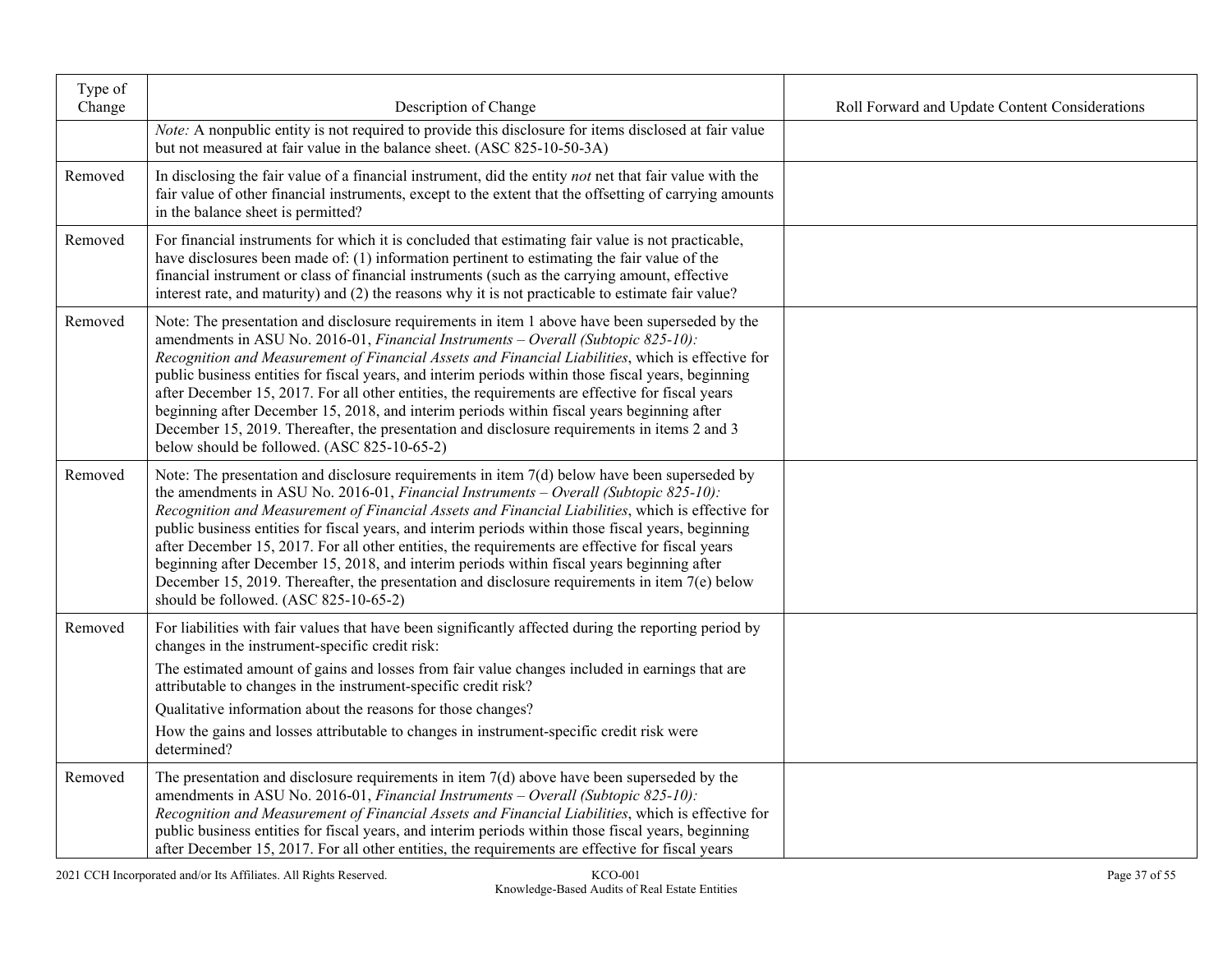| Type of<br>Change  |                                                                                                                                                                                                                                                                                                                                                                                                                                                                                                                                                                                                                                                                                                                                                                                                                                          |                                                |
|--------------------|------------------------------------------------------------------------------------------------------------------------------------------------------------------------------------------------------------------------------------------------------------------------------------------------------------------------------------------------------------------------------------------------------------------------------------------------------------------------------------------------------------------------------------------------------------------------------------------------------------------------------------------------------------------------------------------------------------------------------------------------------------------------------------------------------------------------------------------|------------------------------------------------|
|                    | Description of Change<br>beginning after December 15, 2018, and interim periods within fiscal years beginning after<br>December 15, 2019. Thereafter, the presentation and disclosure requirements in item $7(e)$ below<br>should be followed. (ASC 825-10-65-2)                                                                                                                                                                                                                                                                                                                                                                                                                                                                                                                                                                         | Roll Forward and Update Content Considerations |
|                    | <b>Foreign Currency Matters (ASC 830)</b>                                                                                                                                                                                                                                                                                                                                                                                                                                                                                                                                                                                                                                                                                                                                                                                                |                                                |
| Updated            | Has the aggregate transaction gain or loss included in determining net income for the period been<br>presented in the financial statements or disclosed in the notes thereto? (ASC 830-20-45-1 and 50-1)                                                                                                                                                                                                                                                                                                                                                                                                                                                                                                                                                                                                                                 | Disclosure will retain on roll forward         |
| Interest (ASC 835) |                                                                                                                                                                                                                                                                                                                                                                                                                                                                                                                                                                                                                                                                                                                                                                                                                                          |                                                |
| <b>New</b>         | Note: The face amount of the note may be presented in the financial statements or disclosed in the<br>notes to financial statements.                                                                                                                                                                                                                                                                                                                                                                                                                                                                                                                                                                                                                                                                                                     |                                                |
|                    | <b>Reference Rate Reform (ASC 848)</b>                                                                                                                                                                                                                                                                                                                                                                                                                                                                                                                                                                                                                                                                                                                                                                                                   |                                                |
| Updated            | For purposes of transition related to ASU No. 2020-04, an entity should apply the guidance in<br>items 1 and 2 below as follows: (ASC 848-10-65-1)                                                                                                                                                                                                                                                                                                                                                                                                                                                                                                                                                                                                                                                                                       | Disclosure will retain on roll forward         |
| <b>New</b>         | Note: The presentation and disclosure requirements in item 3 below are prescribed by ASU No.<br>2021-01, Reference Rate Reform (Topic 848): Scope, which is effective for all entities as of<br>January 7, 2021 through December 31, 2022. (ASC 848-10-65-2)                                                                                                                                                                                                                                                                                                                                                                                                                                                                                                                                                                             |                                                |
|                    | Note: For purposes of transition related to ASU No. 2021-01, an entity should apply the guidance<br>as follows: (ASC 848-10-65-2)                                                                                                                                                                                                                                                                                                                                                                                                                                                                                                                                                                                                                                                                                                        |                                                |
| <b>New</b>         | An entity may elect to apply ASU No. 2021-01 on contract modifications that change the interest<br>rate used for margining, discounting, or contract price alignment retrospectively as of any date<br>from the beginning of the interim period that includes March 12, 2020, or prospectively to new<br>modifications from any date within the interim period that includes or is subsequent to January 7,<br>2021, up to the date that financial statements are available to be issued. On the date that an entity<br>elects to apply ASU No. 2021-01 on contract modifications that change the interest rate used for<br>margining, discounting, or contract price alignment, ASU No. 2021-01 should be applied to all<br>eligible contract modifications modified in that manner in accordance with ASC paragraph 848-20-<br>$35-1.$ |                                                |
| New                | An entity may elect to apply ASU No. 2021-01 to eligible hedging relationships existing as of the<br>beginning of the interim period that includes March 12, 2020, and to new eligible hedging<br>relationships entered into after the beginning of the interim period that includes March 12, 2020. If<br>an entity elects to apply any of the guidance in ASU No. 2021-01 to an eligible hedging<br>relationship, any adjustments as a result of those elections should be reflected as of the application<br>date of the election and recognized in accordance with ASC Subtopics 848-30, 848-40, and 848-50<br>(as applicable).                                                                                                                                                                                                      |                                                |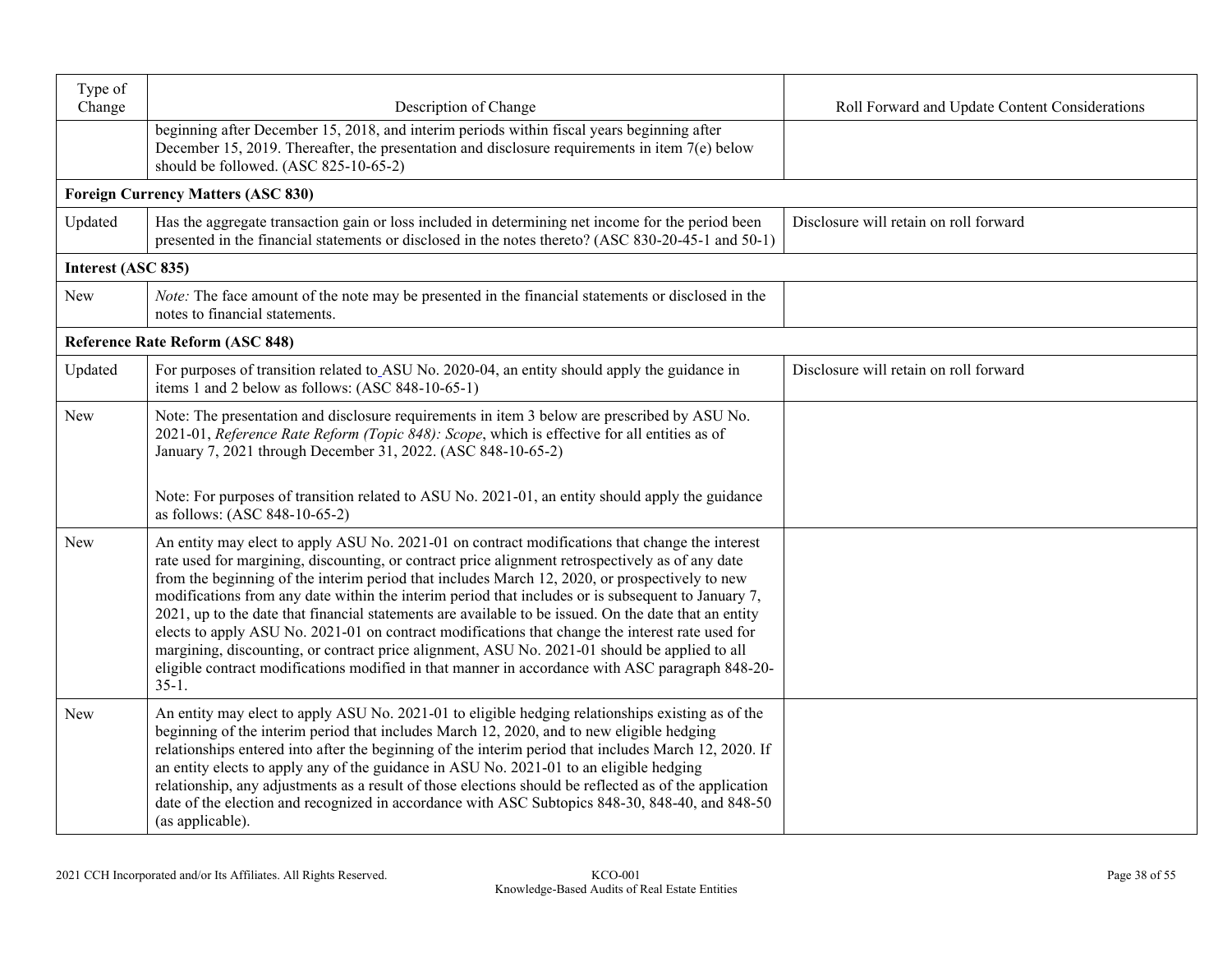| Type of |                                                                                                                                                                                                                                                                                                                                                                                                                                                                                                                                                                                                                                                                                                                                                                                                                                                                                                                                                                                                                                                                                                                                                                                                                                                                                                                                                                                                                                                                                                                                          |                                                |
|---------|------------------------------------------------------------------------------------------------------------------------------------------------------------------------------------------------------------------------------------------------------------------------------------------------------------------------------------------------------------------------------------------------------------------------------------------------------------------------------------------------------------------------------------------------------------------------------------------------------------------------------------------------------------------------------------------------------------------------------------------------------------------------------------------------------------------------------------------------------------------------------------------------------------------------------------------------------------------------------------------------------------------------------------------------------------------------------------------------------------------------------------------------------------------------------------------------------------------------------------------------------------------------------------------------------------------------------------------------------------------------------------------------------------------------------------------------------------------------------------------------------------------------------------------|------------------------------------------------|
| Change  | Description of Change                                                                                                                                                                                                                                                                                                                                                                                                                                                                                                                                                                                                                                                                                                                                                                                                                                                                                                                                                                                                                                                                                                                                                                                                                                                                                                                                                                                                                                                                                                                    | Roll Forward and Update Content Considerations |
|         | A. For a private company that is not a financial institution as described in ASC paragraph<br>942-320-50-1 and a not-for-profit entity (except for a not-for-profit entity that has issued,<br>or is a conduit bond obligor for, securities that are traded, listed, or quoted on an exchange<br>or an over-the-counter market) applying ASU No. 2021-01 in a period before interim (if<br>applicable) or annual financial statements are available to be issued, the entity should<br>update its hedge documentation (as applicable) noting the changes made before the next<br>interim (if applicable) or annual financial statements are available to be issued. An entity<br>that retrospectively applies ASU No. 2021-01 to a prior interim (if applicable) or annual<br>period should update its hedge documentation (as applicable) noting the changes made for<br>the prior periods in which the entity is retrospectively applying the guidance upon<br>adoption.<br>B. For any other entity applying ASU No. 2021-01 before its first quarterly assessment of<br>effectiveness after the election, the entity should update its hedge documentation (as<br>applicable) noting the changes made no later than when the entity performs its first<br>quarterly assessment of effectiveness after the election. An entity that retrospectively<br>applies ASU No. 2021-01 to a prior interim or annual period should update its hedge<br>documentation (as applicable) noting the changes made for the prior periods in which the |                                                |
|         | entity is retrospectively applying ASU No. 2021-01 upon adoption.<br>ASU No. 2021-01 should not be applied to all the following:                                                                                                                                                                                                                                                                                                                                                                                                                                                                                                                                                                                                                                                                                                                                                                                                                                                                                                                                                                                                                                                                                                                                                                                                                                                                                                                                                                                                         |                                                |
| New     | A. Contract modifications made after December 31, 2022.                                                                                                                                                                                                                                                                                                                                                                                                                                                                                                                                                                                                                                                                                                                                                                                                                                                                                                                                                                                                                                                                                                                                                                                                                                                                                                                                                                                                                                                                                  |                                                |
|         | B. New hedging relationships entered into after December 31, 2022.<br>C. Hedging relationships evaluated for periods after December 31, 2022, except for hedging<br>relationships that apply the following optional expedients in ASC Subtopics 848-30, 848-<br>40, and 848-50 that should be retained through the end of the hedging relationship<br>(including for periods evaluated after December 31, 2022):<br>a. An optional expedient to adjust the fair value hedge basis adjustment in a fair<br>value hedge accounted for under the shortcut method using a reasonable<br>approach in ASC paragraph 848-30-25-11B.<br>An optional expedient to not periodically evaluate the conditions in ASC<br>b.<br>paragraph $815-20-25-104(d)$ and (g) when using the shortcut method for a fair<br>value hedge in ASC paragraph 848-40-25-8 if the entity elected the practical<br>expedient in ASC paragraph 848-30-25-11B. (If an entity elects to apply the<br>optional expedient in ASC paragraph 848-40-25-8 in accordance with ASC<br>paragraph 848-30-25-10, it should cease applying that expedient on December<br>31, 2022.<br>An optional expedient to adjust the amount recorded in accumulated other<br>$c_{\cdot}$<br>comprehensive income using a reasonable approach in ASC paragraph 848-30-<br>25-11C.<br>d. An optional expedient to continue using a subsequent assessment method that<br>assumes perfect effectiveness in ASC paragraphs 848-50-35-4 through 35-9 for a                                             |                                                |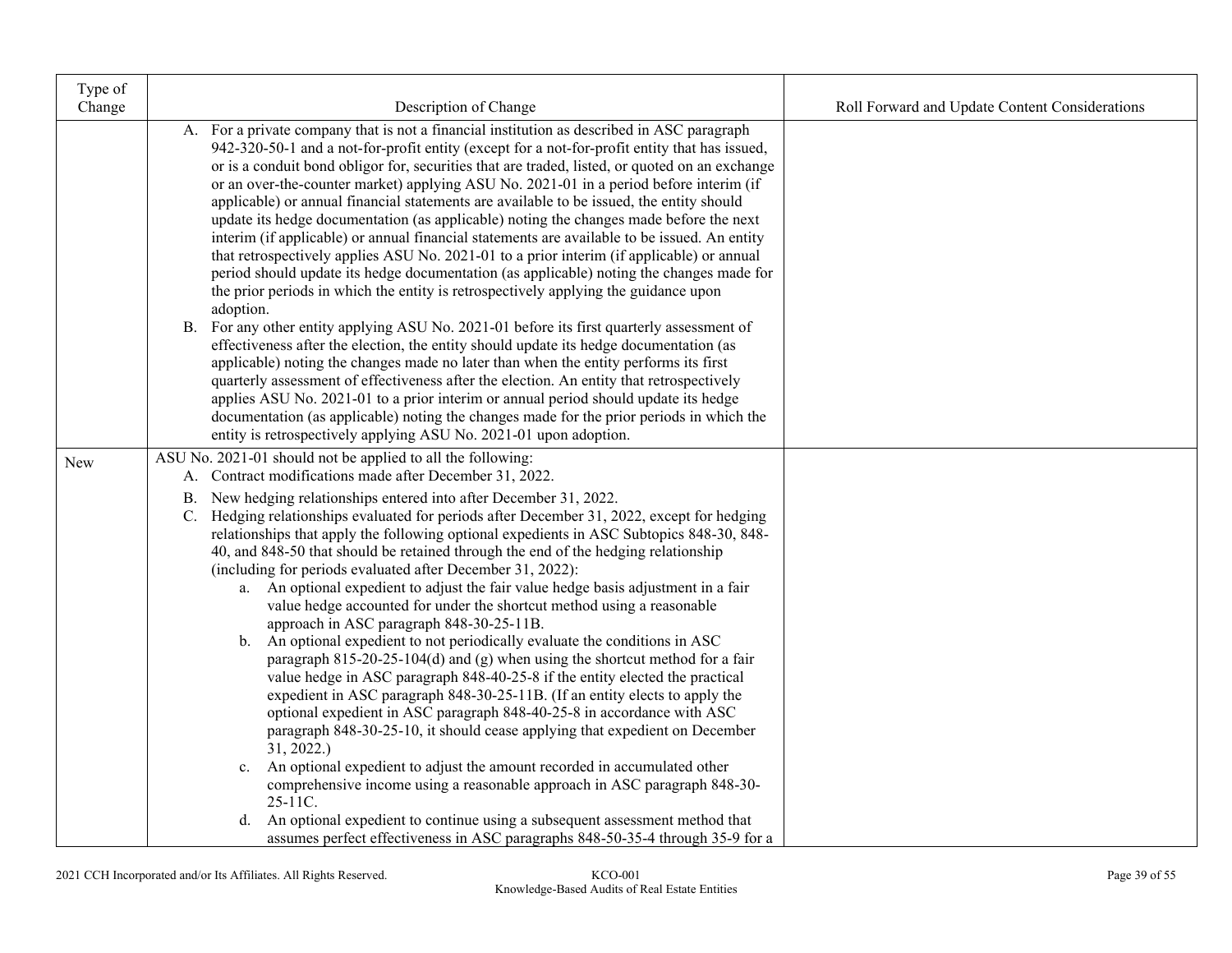| Type of    |                                                                                                                                                                                                                                                                                                                                                                                                                                                                               |                                                |
|------------|-------------------------------------------------------------------------------------------------------------------------------------------------------------------------------------------------------------------------------------------------------------------------------------------------------------------------------------------------------------------------------------------------------------------------------------------------------------------------------|------------------------------------------------|
| Change     | Description of Change                                                                                                                                                                                                                                                                                                                                                                                                                                                         | Roll Forward and Update Content Considerations |
|            | cash flow hedge if the entity elected the practical expedient in ASC paragraph<br>848-30-25-11C.                                                                                                                                                                                                                                                                                                                                                                              |                                                |
|            | Note: An entity may elect the optional expedients in ASC Subtopics 848-30, 848-40, and 848-50 if<br>it has adopted the amendments in ASU No. 2017-12.                                                                                                                                                                                                                                                                                                                         |                                                |
|            | Note: An entity that has not adopted the amendments in ASU No. 2017-12 may elect the optional<br>expedient allowing a change to the method designated for use in assessing hedge effectiveness in a<br>cash flow hedge in ASC paragraph $848-30-25-11A(b)$ if the optional expedient method being<br>elected is the simplified hedge accounting approach for eligible private companies for subsequent<br>hedge effectiveness in ASC paragraph 848-50-35-7. (ASC 848-10-65-2) |                                                |
| <b>New</b> | Have the nature of and reason for the change in accounting principle related to the adoption of<br>ASU No. 2021-01 been made in each interim and annual period in the fiscal period of adoption?<br>$(ASC 848-10-65-2)$                                                                                                                                                                                                                                                       |                                                |
|            | <b>Reorganizations (ASC 852)</b>                                                                                                                                                                                                                                                                                                                                                                                                                                              |                                                |
|            | Reorganizations Under Chapter 11 of the Bankruptcy Code                                                                                                                                                                                                                                                                                                                                                                                                                       |                                                |
| Updated    | Reorganization items presented separately within the operating, investing, and financing categories<br>of the statement of cash flows, preferably using the direct method; and, if the indirect method is<br>used to prepare the statement of cash flows, details of operating cash receipts and payments<br>resulting from the reorganization in a supplementary schedule or in the notes to financial<br>statements?                                                        | Disclosure will retain on roll forward         |

# **Audit Programs (AUDs)**

| Type of<br>Change | Description of Change                                                                                                                                                               | Location     | Based on<br>Standard Y/N      | Standard<br>Reference                                          | <b>Roll Forward Considerations</b> |
|-------------------|-------------------------------------------------------------------------------------------------------------------------------------------------------------------------------------|--------------|-------------------------------|----------------------------------------------------------------|------------------------------------|
|                   | <b>AUD-101 Overall Audit Program</b>                                                                                                                                                |              |                               |                                                                |                                    |
| Modify            | Added practice alert regarding proposed Statement on<br>Auditing Standards, Inquiries of the Predecessor Auditor<br>Regarding Fraud and Noncompliance with Laws and<br>Regulations. | Instructions | Proposed<br>Guidance          |                                                                |                                    |
| Modify            | Added practice alert regarding SAS No. 142, Audit Evidence                                                                                                                          | Instructions | New or<br>Revised<br>Guidance | SAS No. 142,<br>Audit Evidence                                 |                                    |
| Modify            | Added practice alert regarding SAS No. 143, Auditing<br><b>Accounting Estimates and Related Disclosures</b>                                                                         | Instructions | New or<br>Revised<br>Guidance | SAS No. 143,<br><b>Auditing</b><br>Accounting<br>Estimates and |                                    |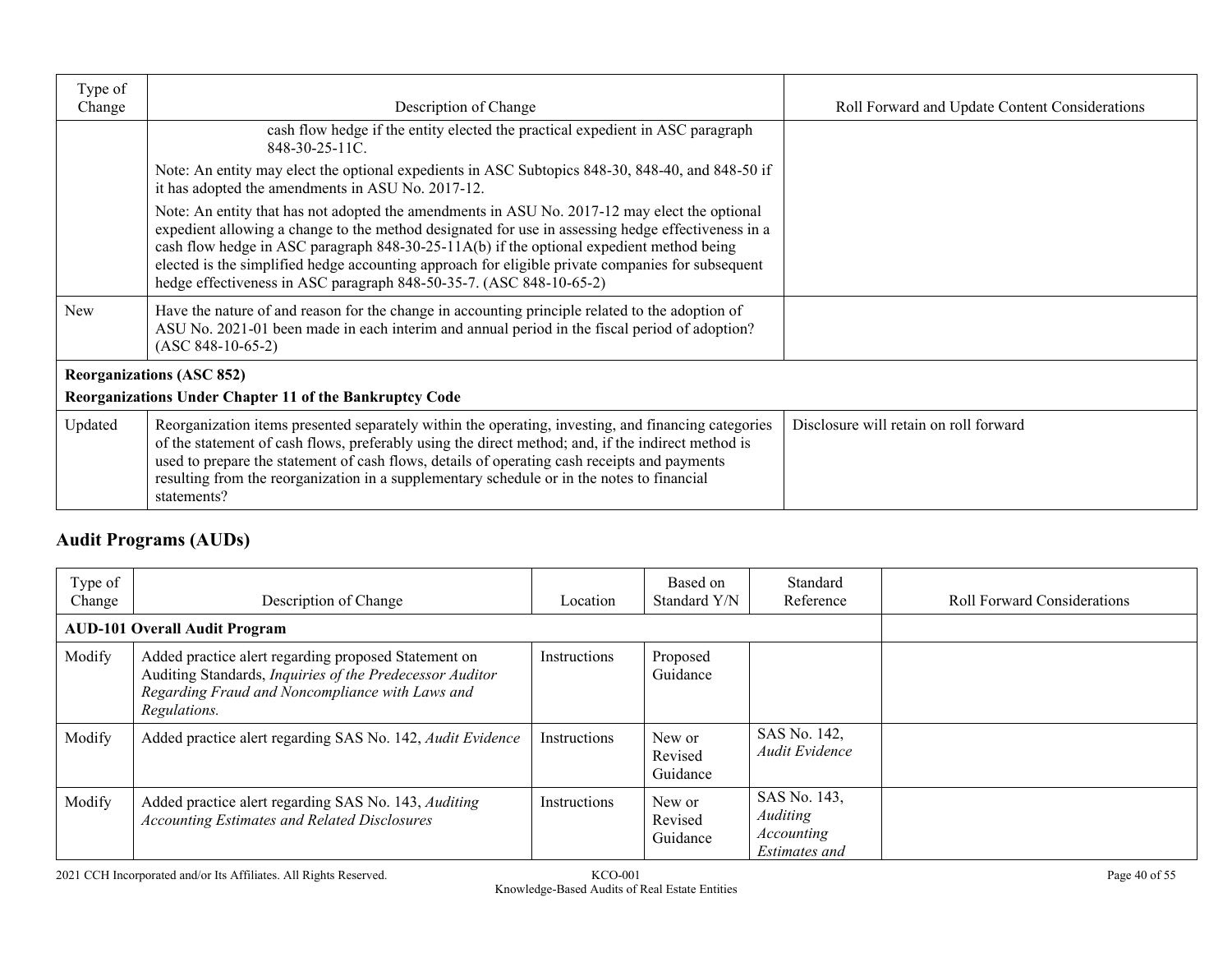| Type of<br>Change | Description of Change                                                                                                                                                                                                                                                                                                                                                                                                                                                  | Location            | Based on<br>Standard Y/N      | Standard<br>Reference                                                                                                                                                                                                       | <b>Roll Forward Considerations</b>                         |
|-------------------|------------------------------------------------------------------------------------------------------------------------------------------------------------------------------------------------------------------------------------------------------------------------------------------------------------------------------------------------------------------------------------------------------------------------------------------------------------------------|---------------------|-------------------------------|-----------------------------------------------------------------------------------------------------------------------------------------------------------------------------------------------------------------------------|------------------------------------------------------------|
|                   |                                                                                                                                                                                                                                                                                                                                                                                                                                                                        |                     |                               | Related<br><b>Disclosures</b>                                                                                                                                                                                               |                                                            |
| Modify            | Added practice alert regarding SAS No. 144, Amendments to<br>AU-C Sections 501, 540, and 620 Related to the Use of<br>Specialists and the Use of Pricing Information Obtained<br><b>From External Information Sources</b>                                                                                                                                                                                                                                              | Instructions        | New or<br>Revised<br>Guidance | $SAS$ No. 144,<br>Amendments to<br><b>AU-C</b> Sections<br>501, 540, and 620<br>Related to the Use<br>of Specialists and<br>the Use of Pricing<br>Information<br><b>Obtained From</b><br>External<br>Information<br>Sources |                                                            |
| Modify            | Added practice alert regarding Proposed Statement on<br>Auditing Standards (SAS) Understanding the Entity and Its<br>Environment and Assessing the Risks of Material<br>Misstatement                                                                                                                                                                                                                                                                                   | Instructions        | Proposed<br>Guidance          |                                                                                                                                                                                                                             |                                                            |
| Modify            | Added practice alert regarding the AICPA's Proposed<br><b>Ouality Management Standards</b>                                                                                                                                                                                                                                                                                                                                                                             | Instructions        | Proposed<br>Guidance          |                                                                                                                                                                                                                             |                                                            |
| Modify            | Under "Preliminary Engagement Activities" modified step<br>12 to include the type of threat caused by nonaudit services.<br>The step now reads as follows:<br>For any nonaudit services provided, evaluate the self-review,<br>advocacy, or management participation threat and determine<br>whether nonaudit services will impair the auditor's<br>independence, and consider obtaining preapproval for such<br>nonaudit services from those charged with governance. | Procedures          | Clarification                 |                                                                                                                                                                                                                             | Step will reset on roll forward due to content<br>changes. |
|                   | AUD-201 Audit Program: Opening Balances and Additional Audit Procedures for an Initial or Reaudit Engagement                                                                                                                                                                                                                                                                                                                                                           |                     |                               |                                                                                                                                                                                                                             |                                                            |
| Modify            | Added practice alert regarding proposed Statement on<br>Auditing Standards, Inquiries of the Predecessor Auditor<br>Regarding Fraud and Noncompliance with Laws and<br>Regulations.                                                                                                                                                                                                                                                                                    | <b>Instructions</b> | Proposed<br>Guidance          |                                                                                                                                                                                                                             |                                                            |
| Modify            | Added practice alert regarding SAS No. 142, Audit Evidence                                                                                                                                                                                                                                                                                                                                                                                                             | Instructions        | New or<br>Revised<br>Guidance | SAS No. 142,<br>Audit Evidence                                                                                                                                                                                              |                                                            |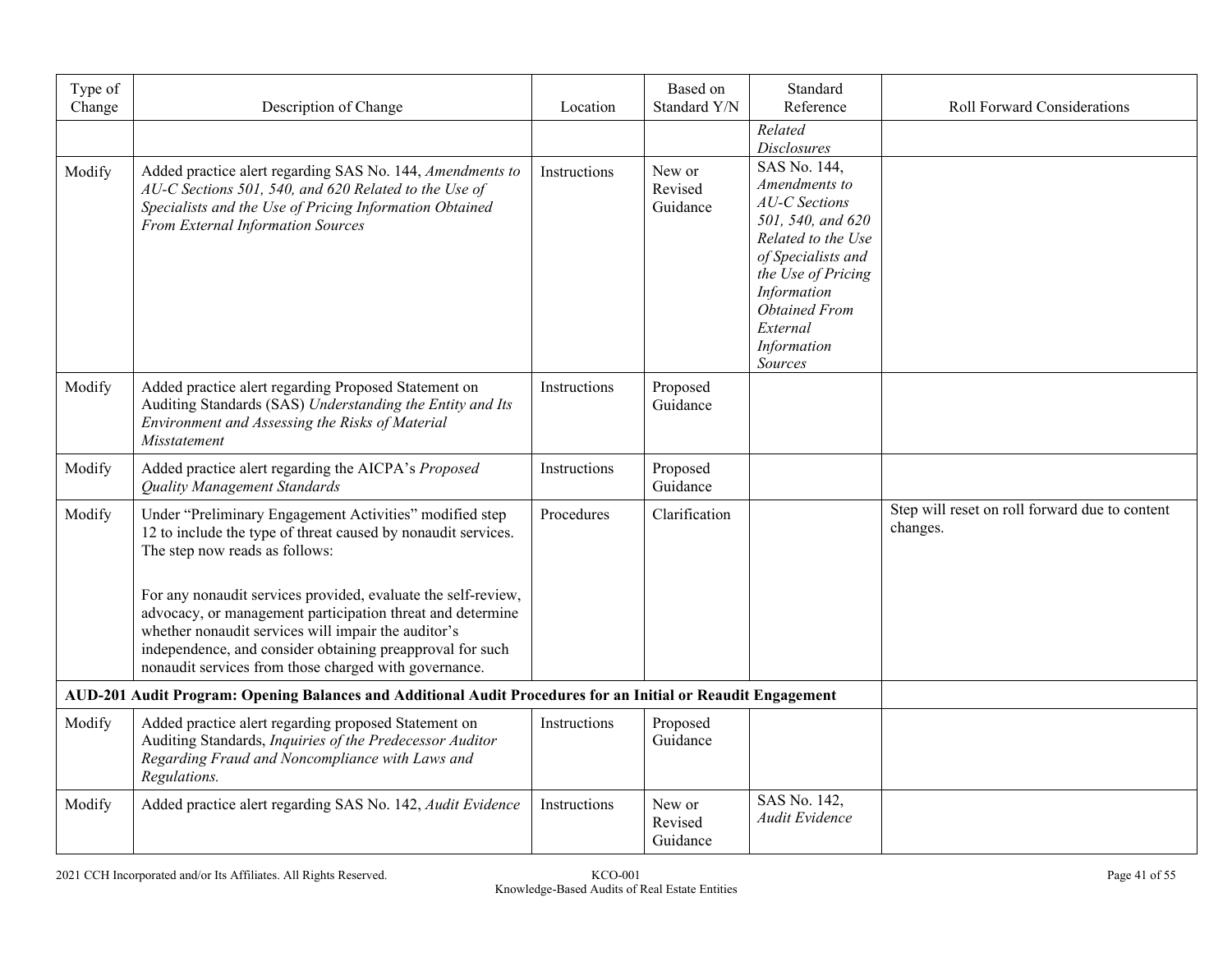| Type of<br>Change | Description of Change                                                                                                                                                                                                                               | Location     | Based on<br>Standard Y/N      | Standard<br>Reference                                                                                  | <b>Roll Forward Considerations</b> |
|-------------------|-----------------------------------------------------------------------------------------------------------------------------------------------------------------------------------------------------------------------------------------------------|--------------|-------------------------------|--------------------------------------------------------------------------------------------------------|------------------------------------|
| Modify            | Under "Accepting the Engagement", added practice point to<br>step 1a regarding initial audit engagements                                                                                                                                            | Procedures   | Enhancement                   |                                                                                                        |                                    |
| Modify            | Under "No Predecessor Auditor" added practice point to step<br>9d regarding inventory observations and the COVID-19<br>pandemic.                                                                                                                    | Procedures   | Enhancement                   |                                                                                                        |                                    |
|                   | AUD-602 Audit Program: Involvement of a Component Auditor                                                                                                                                                                                           |              |                               |                                                                                                        |                                    |
| Modify            | Added practice alert regarding SAS No. 142, Audit Evidence                                                                                                                                                                                          | Procedures   | New or<br>Revised<br>Guidance | SAS No. 142,<br>Audit Evidence                                                                         |                                    |
|                   | AUD-603 Audit Program: Using the Work of an Auditor's Specialist                                                                                                                                                                                    |              |                               |                                                                                                        |                                    |
| Modify            | Added practice alert regarding proposed Statement on<br>Auditing Standards, Amendments to AU-C Sections 501,<br>540, and 620 Related to the Use of specialists and the Use of<br>Pricing Information Obtained from External Information<br>Sources. | Instructions | Proposed<br>Guidance          |                                                                                                        |                                    |
|                   | AUD-604 Audit Program: Using the Work of a Management's Specialist                                                                                                                                                                                  |              |                               |                                                                                                        |                                    |
| Modify            | Added practice alert regarding SAS No. 142, Audit Evidence                                                                                                                                                                                          | Instructions | New or<br>Revised<br>Guidance | SAS No. 142,<br>Audit Evidence                                                                         |                                    |
| Modify            | Added practice alert regarding proposed Statement on<br>Auditing Standards, Amendments to AU-C Sections 501,<br>540, and 620 Related to the Use of specialists and the Use of<br>Pricing Information Obtained from External Information<br>Sources. | Instructions | Proposed<br>Guidance          |                                                                                                        |                                    |
| Modify            | Added practice alert regarding SAS No. 143, Auditing<br><b>Accounting Estimates and Related Disclosures</b>                                                                                                                                         | Instructions | New or<br>Revised<br>Guidance | SAS No. 143,<br>Auditing<br><b>Accounting</b><br><b>Estimates</b> and<br>Related<br><b>Disclosures</b> |                                    |
|                   | <b>AUD-701 Audit Program: Designing Tests of Controls</b>                                                                                                                                                                                           |              |                               |                                                                                                        |                                    |
| Modify            | Added practice alert regarding proposed Statement on<br>Auditing Standards, Understanding the Entity and Its<br>Environment and Assessing the Risks of Material<br>Misstatement.                                                                    | Instructions | Proposed<br>Guidance          |                                                                                                        |                                    |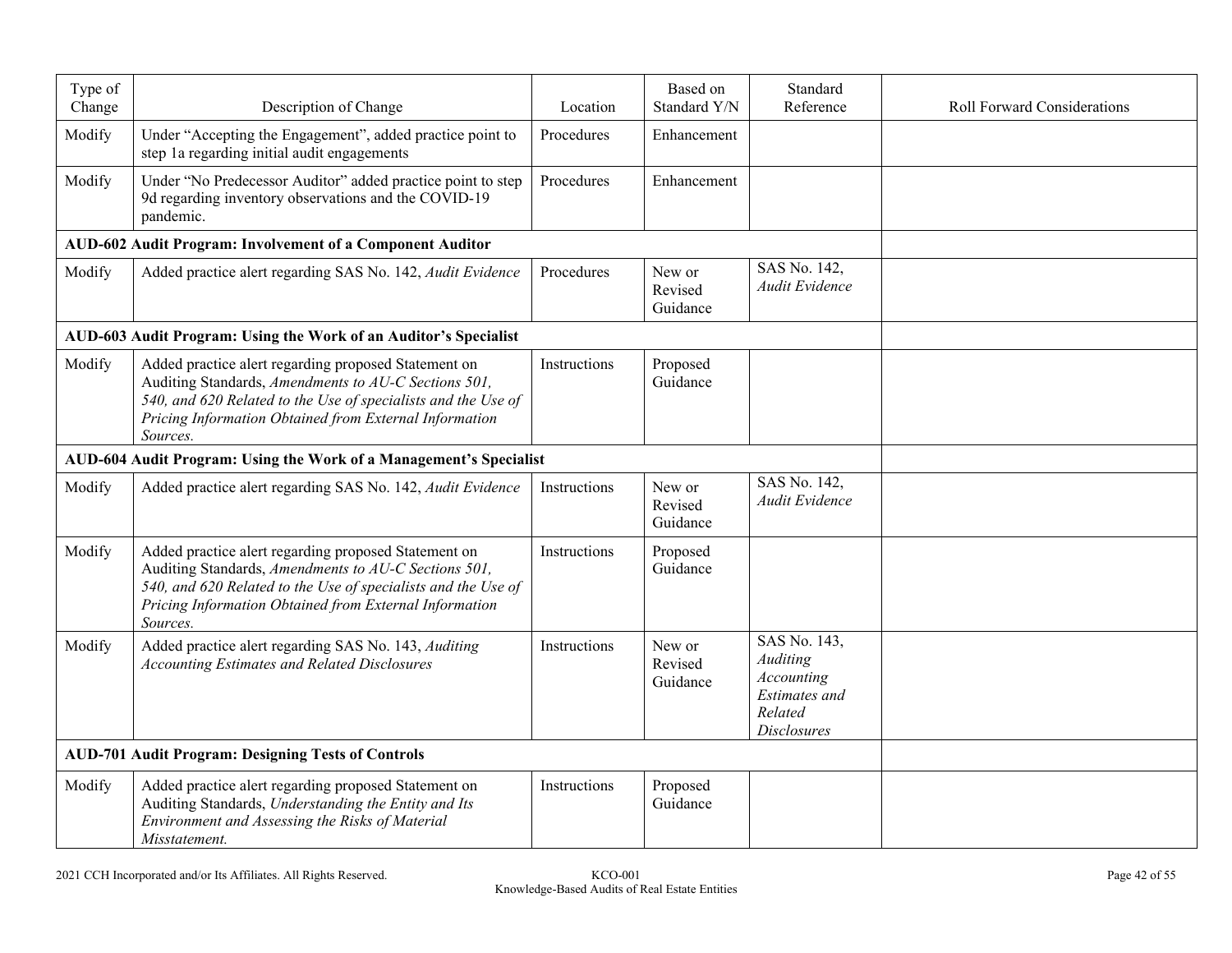| Type of<br>Change | Description of Change                                                                                                                                                                                                   | Location                    | Based on<br>Standard Y/N      | Standard<br>Reference                                                                                                                                                                                                     | <b>Roll Forward Considerations</b> |
|-------------------|-------------------------------------------------------------------------------------------------------------------------------------------------------------------------------------------------------------------------|-----------------------------|-------------------------------|---------------------------------------------------------------------------------------------------------------------------------------------------------------------------------------------------------------------------|------------------------------------|
|                   | AUD-800 Audit Program: Custom through AUD-823 Audit Program: Business Combinations                                                                                                                                      |                             |                               |                                                                                                                                                                                                                           |                                    |
| Modify            | Modified Financial Statement Level Risk Table column 2<br>header to include risk type options                                                                                                                           | Procedures                  | Enhancement                   |                                                                                                                                                                                                                           |                                    |
| Modify            | Added practice alert regarding SAS No. 142, Audit Evidence                                                                                                                                                              | Procedures                  | New or<br>Revised<br>Guidance | SAS No. 142,<br>Audit Evidence                                                                                                                                                                                            |                                    |
| Modify            | Added practice alert regarding SAS No. 143, Auditing<br><b>Accounting Estimates and Related Disclosures</b>                                                                                                             | Instructions,<br>Procedures | New or<br>Revised<br>Guidance | SAS No. 143,<br>Auditing<br>Accounting<br><b>Estimates</b> and<br>Related<br><b>Disclosures</b>                                                                                                                           |                                    |
| Modify            | Added practice alert regarding SAS No. 144, Amendments to<br>AU-C Sections 501, 540, and 620 Related to the Use of<br>Specialists and the Use of Pricing Information Obtained<br>From External Information Sources      | Instructions,<br>Procedures | New or<br>Revised<br>Guidance | SAS No. 144,<br>Amendments to<br><b>AU-C</b> Sections<br>501, 540, and 620<br>Related to the Use<br>of Specialists and<br>the Use of Pricing<br>Information<br><b>Obtained From</b><br>External<br>Information<br>Sources |                                    |
|                   | AUD-801 Audit Program: Cash through AUD-823 Audit Program: Business Combinations                                                                                                                                        |                             |                               |                                                                                                                                                                                                                           |                                    |
| Added             | Added step "Significant Accounting Estimates" with<br>reference to AUD-821 Audit Program: Accounting<br><b>Estimates</b>                                                                                                | Procedures                  | Enhancement                   |                                                                                                                                                                                                                           |                                    |
|                   | <b>AUD-802A Audit Program: Investments</b>                                                                                                                                                                              |                             |                               |                                                                                                                                                                                                                           |                                    |
| Modify            | Minor wording changes                                                                                                                                                                                                   | Procedures                  |                               |                                                                                                                                                                                                                           |                                    |
| Modify            | Modified step "Fair Value Valuations" (previously "Audit<br>Procedures for Tests of Fair Value") to refer to AUD-817<br><b>Audit Program: Fair Value Measurements and Disclosures</b><br>and removed duplicative steps. | Procedures                  | Workflow<br>Improvement       |                                                                                                                                                                                                                           |                                    |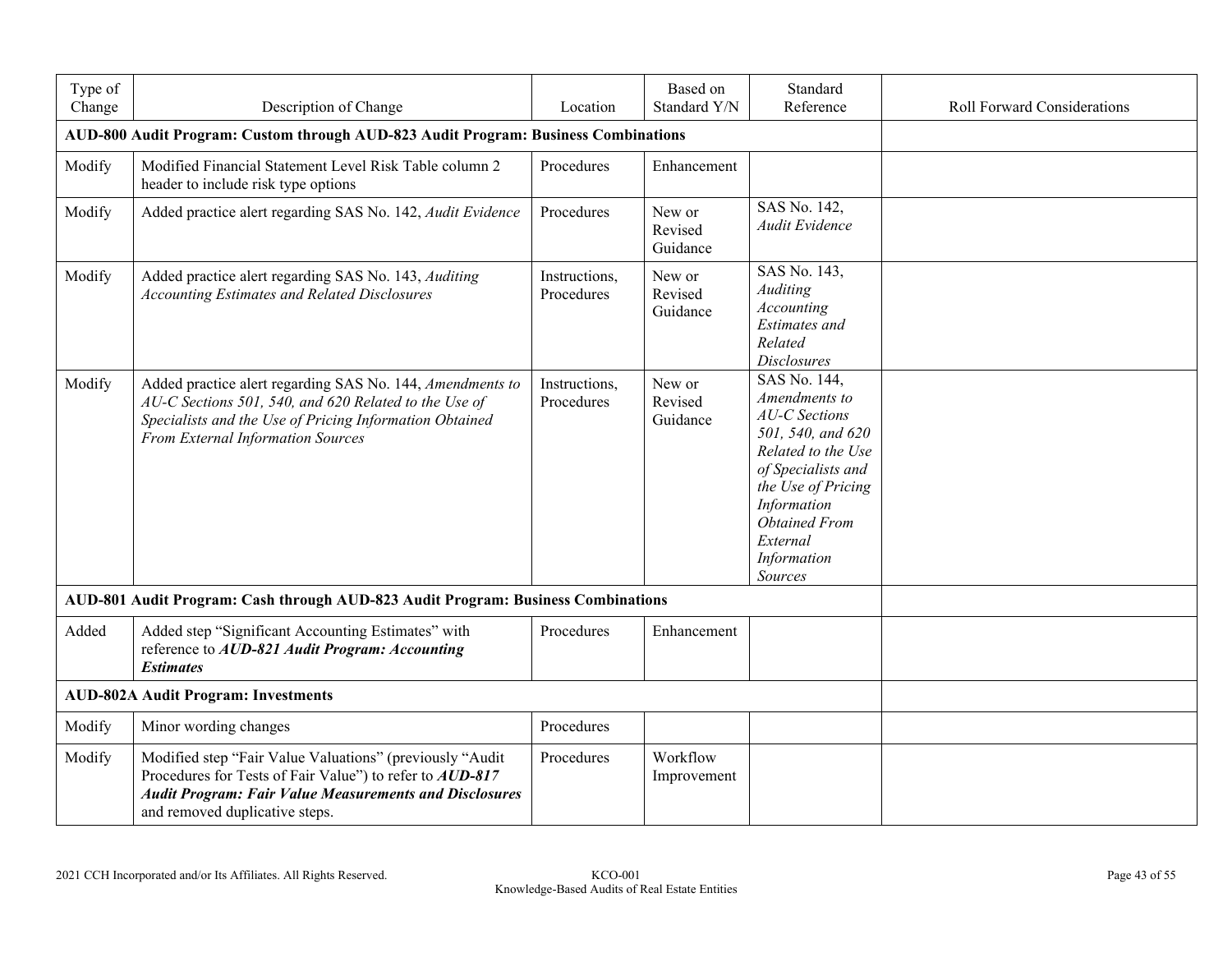| Type of<br>Change | Description of Change                                                                                                                                                                                                                               | Location     | Based on<br>Standard Y/N      | Standard<br>Reference                                                                                  | <b>Roll Forward Considerations</b> |
|-------------------|-----------------------------------------------------------------------------------------------------------------------------------------------------------------------------------------------------------------------------------------------------|--------------|-------------------------------|--------------------------------------------------------------------------------------------------------|------------------------------------|
| Delete            | Deleted step "Management's Valuation Policies and<br>Valuation Models" as duplicative                                                                                                                                                               | Procedures   | Workflow<br>Improvement       |                                                                                                        |                                    |
|                   | <b>AUD-802B Audit Program: Derivative Instruments and Hedging Activities</b>                                                                                                                                                                        |              |                               |                                                                                                        |                                    |
| Modify            | Minor wording changes                                                                                                                                                                                                                               | Procedures   |                               |                                                                                                        |                                    |
| Modify            | Modified step "Fair Value Valuations" (previously "Audit<br>Procedures for Tests of Fair Value") to refer to <b>AUD-817</b><br><b>Audit Program: Fair Value Measurements and Disclosures</b><br>and removed duplicative steps.                      | Procedures   | Workflow<br>Improvement       |                                                                                                        |                                    |
|                   | <b>AUD-811 Audit Program: Debt and Lease Obligations</b>                                                                                                                                                                                            |              |                               |                                                                                                        |                                    |
| Modify            | Renamed "Debt and Lease Obligations"                                                                                                                                                                                                                | Workpaper    | Clarification                 |                                                                                                        |                                    |
|                   | <b>AUD-817 Audit Program: Fair Value Measurements and Disclosures</b>                                                                                                                                                                               |              |                               |                                                                                                        |                                    |
| Modify            | Added practice alert regarding proposed Statement on<br>Auditing Standards, Amendments to AU-C Sections 501, 540,<br>and 620 Related to the Use of specialists and the Use of<br>Pricing Information Obtained from External Information<br>Sources. | Instructions | Proposed<br>Guidance          |                                                                                                        |                                    |
| Modify            | Added practice alert regarding SAS No. 143, Auditing<br><b>Accounting Estimates and Related Disclosures</b>                                                                                                                                         | Instructions | New or<br>Revised<br>Guidance | SAS No. 143,<br>Auditing<br><b>Accounting</b><br><b>Estimates</b> and<br>Related<br><b>Disclosures</b> |                                    |
| Modify            | Minor wording changes, including multiple step names<br>updated                                                                                                                                                                                     | Procedures   |                               |                                                                                                        |                                    |
| Added             | Added the following steps:<br>Specialized Skills or Knowledge for Audit Team<br>$\bullet$<br>Retrospective Review of Significant Accounting<br>$\bullet$<br>Estimates<br>Bias Indicative of Fraud                                                   | Procedures   | Improved<br>Workflow          |                                                                                                        |                                    |
| Added             | Added substeps to "Fair Value Procedures" regarding how<br>management has considered alternative assumptions or<br>outcomes and contradictory evidence.                                                                                             | Procedures   | Improved<br>Workflow          |                                                                                                        |                                    |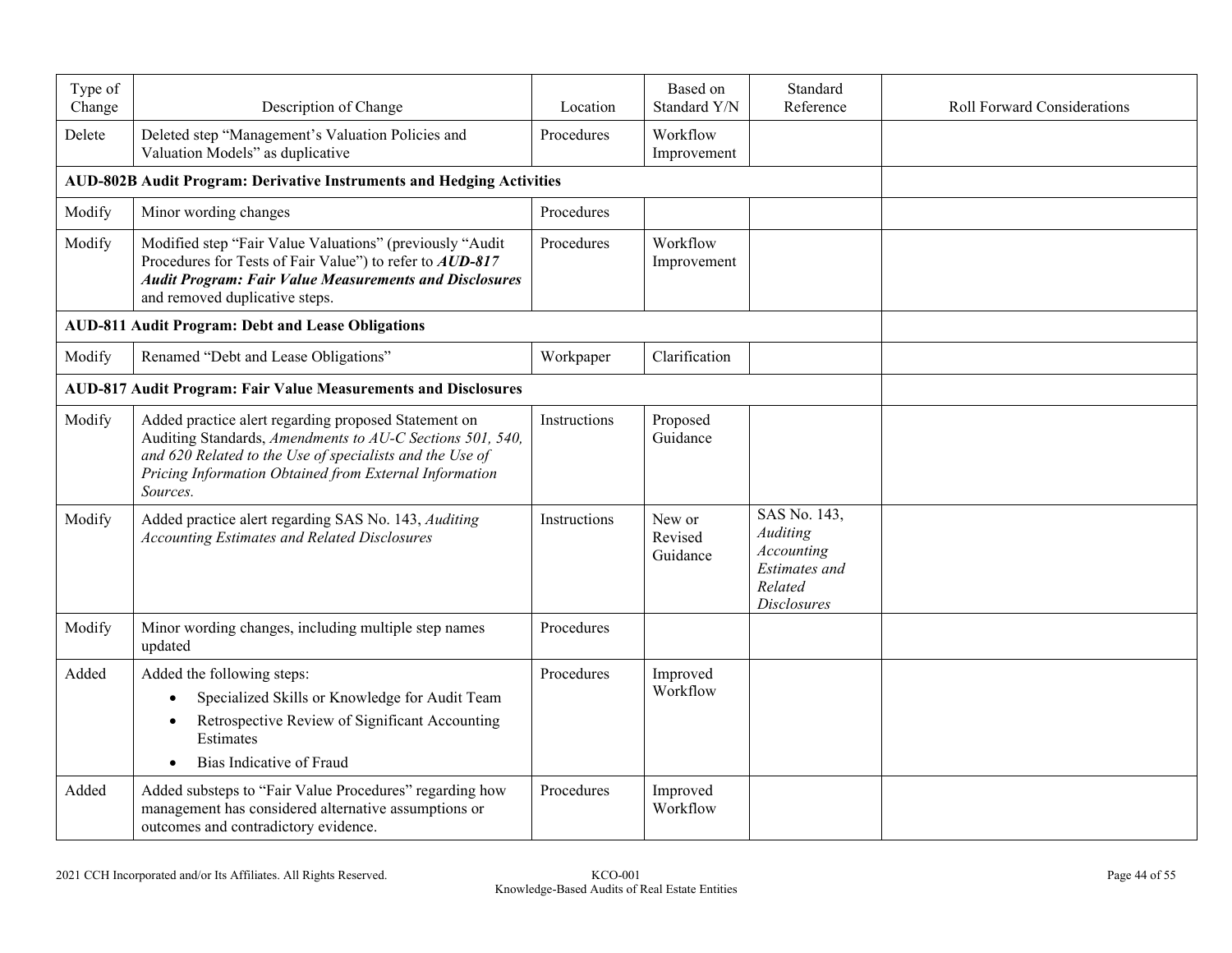| Type of<br>Change | Description of Change                                                                                                                                                                                                                               | Location     | Based on<br>Standard Y/N      | Standard<br>Reference                                                                    | <b>Roll Forward Considerations</b> |
|-------------------|-----------------------------------------------------------------------------------------------------------------------------------------------------------------------------------------------------------------------------------------------------|--------------|-------------------------------|------------------------------------------------------------------------------------------|------------------------------------|
|                   | <b>AUD-819 Audit Program: Share-Based Payments</b>                                                                                                                                                                                                  |              |                               |                                                                                          |                                    |
| Modify            | Added practice alert regarding proposed Statement on<br>Auditing Standards, Amendments to AU-C Sections 501, 540,<br>and 620 Related to the Use of specialists and the Use of<br>Pricing Information Obtained from External Information<br>Sources. | Instructions | Proposed<br>Guidance          |                                                                                          |                                    |
| Modify            | Added practice alert regarding SAS No. 143, Auditing<br><b>Accounting Estimates and Related Disclosures</b>                                                                                                                                         | Instructions | New or<br>Revised<br>Guidance | SAS No. 143,<br>Auditing<br>Accounting<br>Estimates and<br>Related<br><b>Disclosures</b> |                                    |
| Added             | Practice point related to expected term in Evaluating<br>Appropriateness of Pricing Model step                                                                                                                                                      |              |                               |                                                                                          |                                    |
| Modify            | Minor wording changes, including multiple step names<br>updated                                                                                                                                                                                     | Procedures   |                               |                                                                                          |                                    |
| Deleted           | Deleted the following steps as duplicative:<br>Understand the Process for Estimating Fair Value<br>$\bullet$<br>BSF or $OCF - \nu$ various steps<br>Risk of Misstatement Related to Fair Value<br>Skills and Knowledge<br>$\bullet$                 | Procedures   | Improved<br>Workflow          |                                                                                          |                                    |
|                   | <b>AUD-821 Audit Program: Accounting Estimates</b>                                                                                                                                                                                                  |              |                               |                                                                                          |                                    |
| Modify            | Added practice alert regarding SAS No. 143, Auditing<br><b>Accounting Estimates and Related Disclosures</b>                                                                                                                                         | Instructions | New or<br>Revised<br>Guidance | SAS No. 143,<br>Auditing<br>Accounting<br>Estimates and<br>Related<br><b>Disclosures</b> |                                    |
| Modify            | Minor wording changes                                                                                                                                                                                                                               |              |                               |                                                                                          |                                    |
| Modify            | Modified step "Specialized Skill or Knowledge Required" to<br>include reference to AUD-603 Audit Program: Using the<br><b>Work of an Auditor's Specialist.</b>                                                                                      | Procedures   | Improved<br>Workflow          |                                                                                          |                                    |
|                   | AUD-901 Audit Program: Subsequent Events and AUD-904 Audit Program: Compliance with Laws and Regulations                                                                                                                                            |              |                               |                                                                                          |                                    |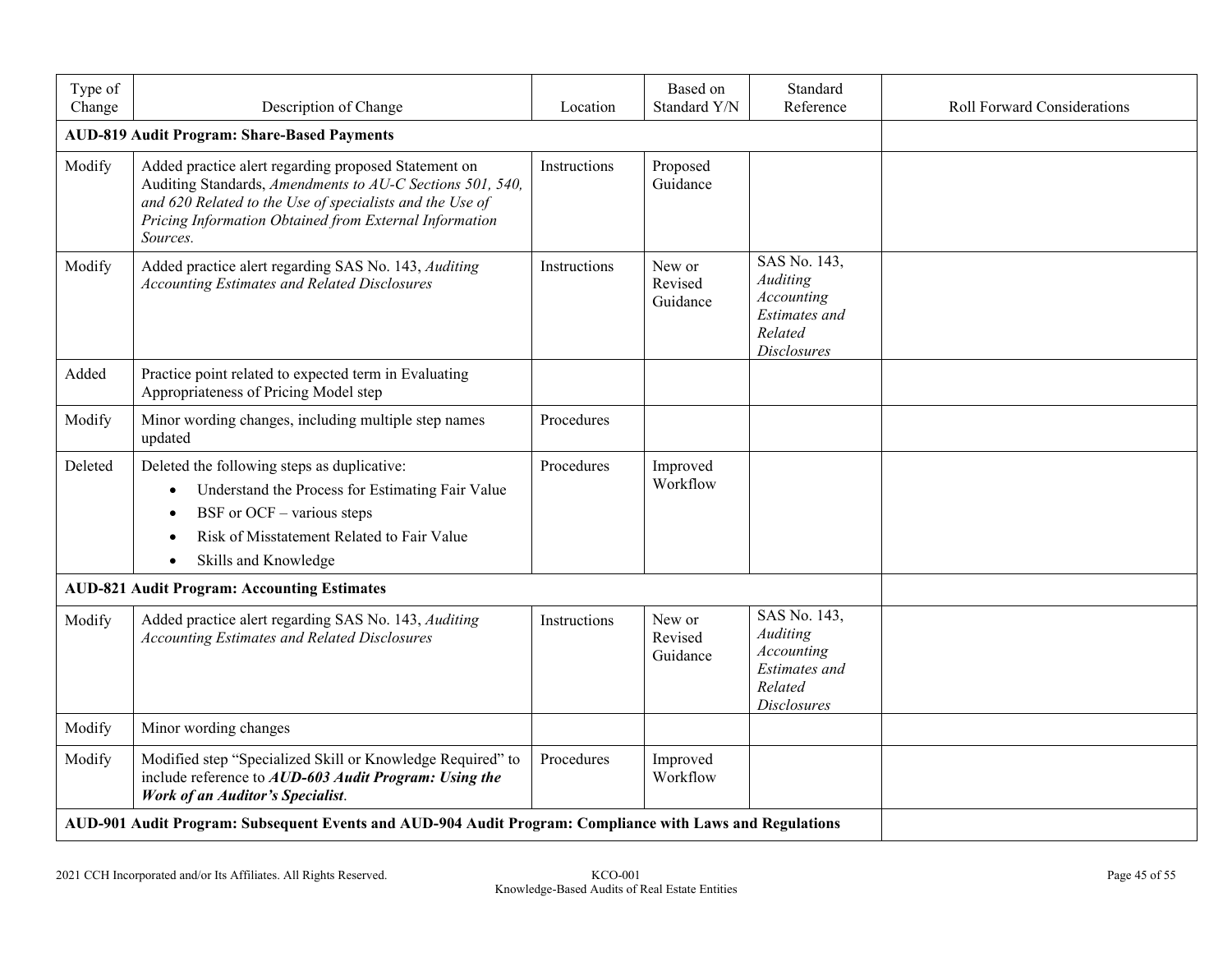| Type of |                                                                                                                                                                                                                    |                             | Based on                      | Standard                                                                                                                                                                                                                  |                                    |
|---------|--------------------------------------------------------------------------------------------------------------------------------------------------------------------------------------------------------------------|-----------------------------|-------------------------------|---------------------------------------------------------------------------------------------------------------------------------------------------------------------------------------------------------------------------|------------------------------------|
| Change  | Description of Change                                                                                                                                                                                              | Location                    | Standard Y/N                  | Reference                                                                                                                                                                                                                 | <b>Roll Forward Considerations</b> |
| Modify  | Added practice alert regarding SAS No. 142, Audit Evidence                                                                                                                                                         | Procedures                  | New or<br>Revised<br>Guidance | SAS No. 142,<br>Audit Evidence                                                                                                                                                                                            |                                    |
| Modify  | Added practice alert regarding SAS No. 143, Auditing<br><b>Accounting Estimates and Related Disclosures</b>                                                                                                        | Instructions,<br>Procedures | New or<br>Revised<br>Guidance | SAS No. 143,<br>Auditing<br>Accounting<br><b>Estimates</b> and<br>Related<br><b>Disclosures</b>                                                                                                                           |                                    |
| Modify  | Added practice alert regarding SAS No. 144, Amendments to<br>AU-C Sections 501, 540, and 620 Related to the Use of<br>Specialists and the Use of Pricing Information Obtained<br>From External Information Sources | Instructions,<br>Procedures | New or<br>Revised<br>Guidance | SAS No. 144,<br>Amendments to<br><b>AU-C</b> Sections<br>501, 540, and 620<br>Related to the Use<br>of Specialists and<br>the Use of Pricing<br>Information<br><b>Obtained From</b><br>External<br>Information<br>Sources |                                    |
|         | <b>AUD-902 Audit Program: Going Concern</b>                                                                                                                                                                        |                             |                               |                                                                                                                                                                                                                           |                                    |
| Modify  | Under "Section I: Risk Assessment Procedures and Related<br>Activities" added practice point to step 4 with considerations<br>related to the COVID-19 pandemic.                                                    | Procedures                  | Enhancement                   |                                                                                                                                                                                                                           |                                    |
|         | AUD-903 Audit Program: Consideration of Fraud and AUD-904 Audit Program: Compliance with Laws and Regulations                                                                                                      |                             |                               |                                                                                                                                                                                                                           |                                    |
| Modify  | Added practice alert regarding proposed Statement on<br>Auditing Standards, Inquiries of the Predecessor Auditor<br>Regarding Fraud and Noncompliance with Laws and<br>Regulations.                                | Instructions                | Proposed<br>Guidance          |                                                                                                                                                                                                                           |                                    |
|         | AUD-904 Audit Program: Compliance with Laws and Regulations                                                                                                                                                        |                             |                               |                                                                                                                                                                                                                           |                                    |
| Modify  | Added practice alert regarding proposed Statement on<br>Auditing Standards, Inquiries of the Predecessor Auditor<br>Regarding Fraud and Noncompliance with Laws and<br>Regulations.                                | Instructions                | Proposed<br>Guidance          |                                                                                                                                                                                                                           |                                    |
|         | AUD-915 Audit or Interim Review Program: Auditor Involvement with Exempt Offering Documents                                                                                                                        |                             |                               |                                                                                                                                                                                                                           |                                    |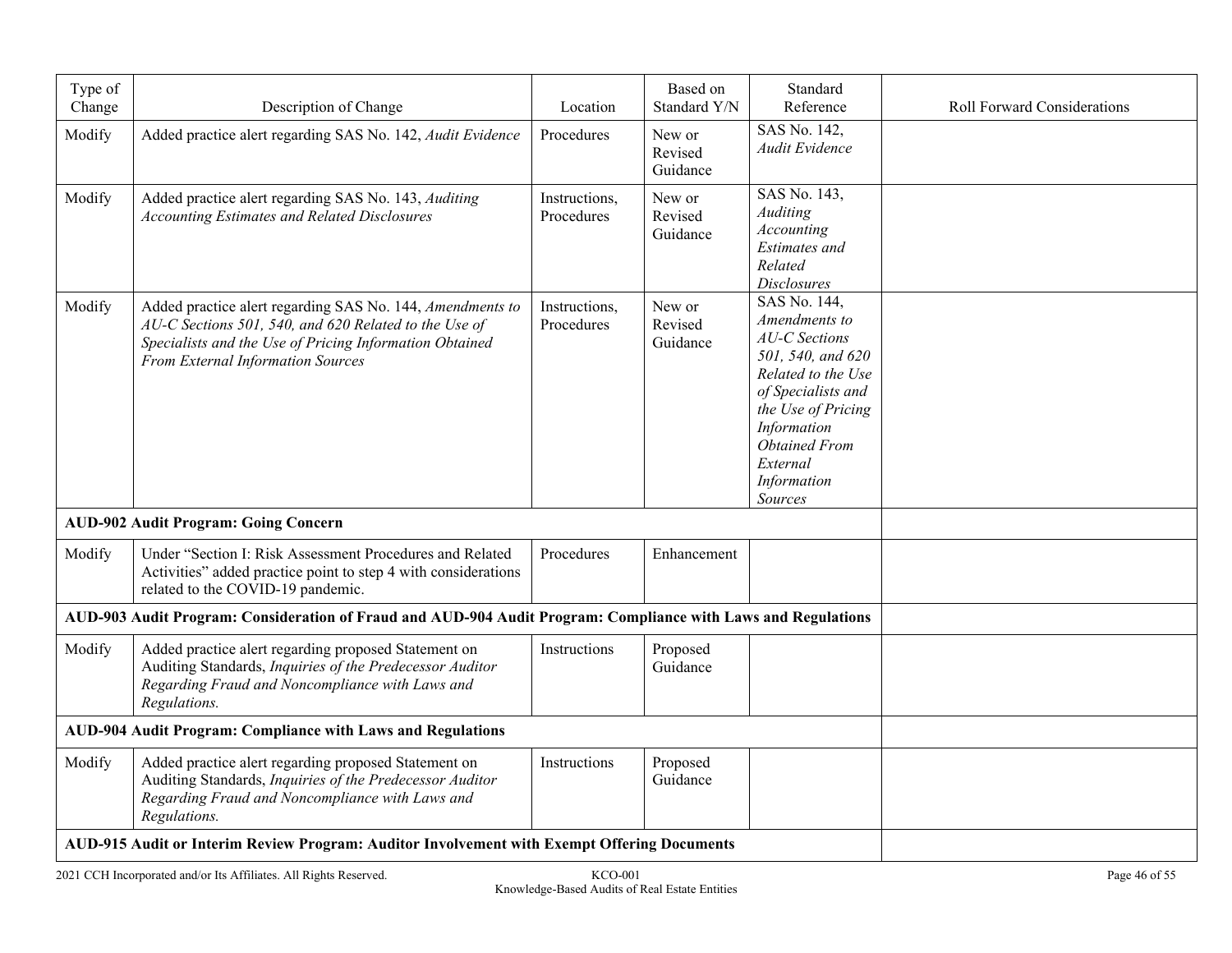| Type of<br>Change | Description of Change                                                | Location | Based on<br>Standard Y/N | Standard<br>Reference | <b>Roll Forward Considerations</b> |
|-------------------|----------------------------------------------------------------------|----------|--------------------------|-----------------------|------------------------------------|
| Modify            | This workpaper now allows multiple instances for Interim<br>Reviews. |          |                          |                       |                                    |

**Practice Aids (AIDs)** have been modified and updated, where applicable, with additional tips, references, and examples.

- **AID-201 Nonattest Services Independence Checklist** Added practice alert regarding AICPA *Proposed Quality Management Standards*; modified practice point regarding staff augmentation arrangements for re-issued exposure draft; clarified instructions regarding services that cannot be provided without impairing the auditor's independence; added specific documentation of the nature of threat(s) identified.
- **AID-302 Understanding the Entity's Revenue Streams and Revenue Recognition Policies** Added practice alerts regarding SAS No. 142, *Audit Evidence*; SAS No. 143, *Auditing Accounting Estimates and Related Disclosures; SAS No. 144, Amendments to AU-C Sections 501, 540, and 620 Related to the Use of Specialists and the Use of Pricing Information Obtained From External Information Sources*
- **AIDs 810, 824, 826, 828, 833, 835** Added specific documentation of auditor expectations.
- **AIDs 816, 827** Added columns for other adjustments.
- **AID-847 Analysis of Service Auditor Report** Added section for carve-outs

**Auditor's Reports (RPTs)** have been modified and updated, where applicable, in accordance with current guidance.

- **RPTs 0901 – 1059** Modified footnotes regarding financial statement names and key audit matters for ease of use.
- **RPTs 919, 920, 929, 931, 933, 934, 935** Added reference to *AUD-910 Audit Program: Specific Element, Account, or Item of a Financial Statement in Accordance with AU-C 805*

**Correspondence Documents (CORs)** have been modified and updated, where applicable, in accordance with current guidance.

- **CORs 204-207** Added practice alert regarding proposed Statement on Auditing Standards, *Inquiries of the Predecessor Auditor Regarding Fraud and Noncompliance with Laws and Regulations.*
- **CORs 901, 903, 909** Added practice alert regarding SAS No. 143, *Auditing Accounting Estimates and Related Disclosures*

#### **Resource Documents (RESs)**

- **RESs 001 Knowledge-Based Audit Methodology Overview** Added practice points on new and proposed standards
- **RES-002 Index of Audit Programs, Forms, and Other Practice Aids** Updated as needed
- **RES-003 Consideration of Fraud in the Knowledge-Based Audit** Added practice alert regarding SAS No. 143, *Auditing Accounting Estimates and Related Disclosures*
- **RESs 008, 012, 013, 014, 016** Modified/added sample control activities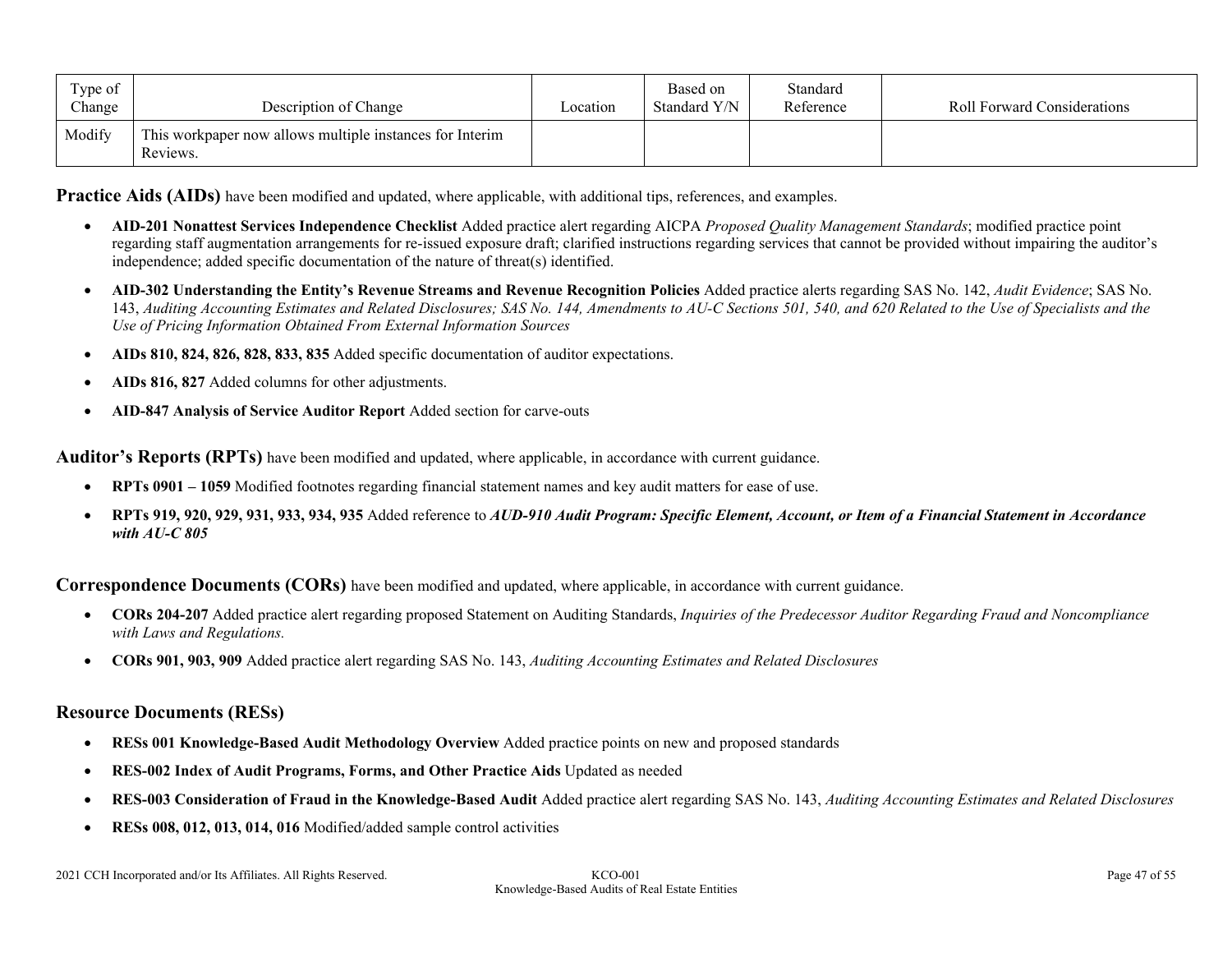- **RESs 008 Entity-Level Controls: Examples of Control Activities for Each Internal Control Component and Related Relevant Principles and Points of Focus Added** practice alert regarding Proposed Statement on Auditing Standards (SAS) *Understanding the Entity and Its Environment and Assessing the Risks of Material Misstatement*
- **RES-QCA Meeting Quality Control Standards Using KBA Audit Tools** Added practice alert regarding AICPA *Proposed Quality Management Standards*.

#### **In addition, forms and practice aids throughout have been updated to include new examples and tips and, where applicable, to take into account:**

New literature, standards, and developments, reflected in the following current audit and accounting guidance:

- AICPA Statement on Auditing Standards (SAS) No. 134, *Auditor Reporting and Amendments, Including Amendments Addressing Disclosures in the Audit of Financial Statements;*
- SAS No. 135, *Omnibus Statement on Auditing Standards – 2019*;
- SAS No. 137, *The Auditor's Responsibilities Relating to Other Information Included in Annual Reports*;
- SAS No. 138, *Amendments to the Description of the Concept of Materiality*;
- SAS No. 139, *Amendments to AU-C Sections 800, 805, and 810 to Incorporate Auditor Reporting Changes From SAS No. 134*;
- SAS No. 140, *Amendments to AU-C Sections 725, 730, 930, 935, and 940 to Incorporate Auditor Reporting Changes From SAS Nos. 134 and 137*;
- SAS No. 141, *Amendment to the Effective Dates of SAS Nos. 134–140*; and
- AICPA Ethics Interpretation, *Information System Services* (ET sec.1.295.145).

The following standards have not been fully incorporated but are discussed in practice alerts:

- SAS No. 142, *Audit Evidence* (effective for periods ending on or after December 15, 2022); and
- SAS No. 143, *Auditing Accounting Estimates and Related Disclosures* (effective for periods ending on or after December 15, 2023)
- SAS No. 144, *Amendments to AU-C Sections 501, 540, and 620 Related to the Use of Specialists and the Use of Pricing Information Obtained from External Information Sources* (effective for periods ending on or after December 15, 2023)
- SAS No. 145, *Understanding the Entity and Its Environment and Assessing the Risks of Material Misstatement* (effective for periods ending on or after December 15, 2023).

Users of this content should consider guidance issued subsequent to these items to determine their effect on engagements conducted using this product.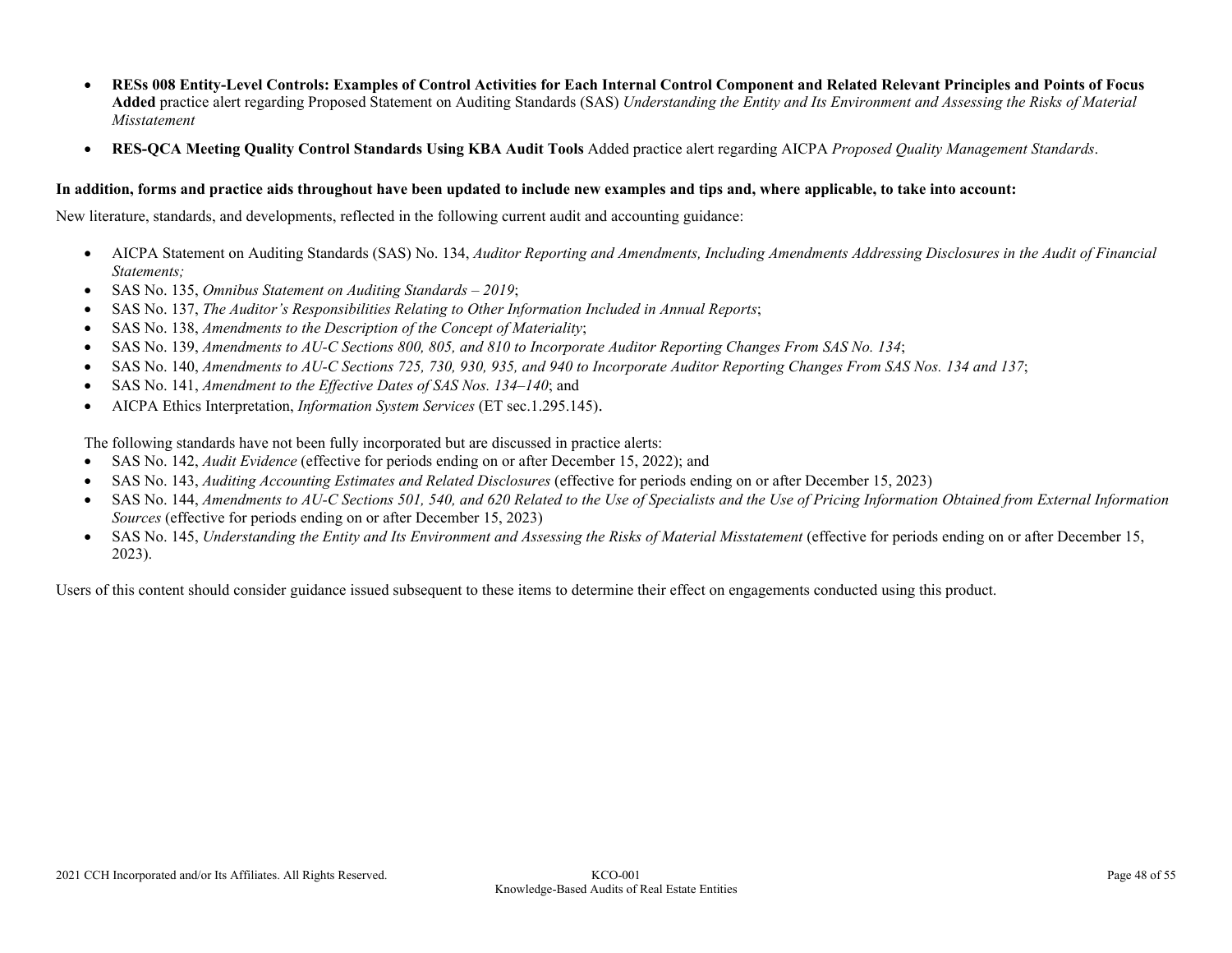# **RELATED, FOUNDATIONS AND ASSOCIATION WORKPAPERS FOR THIS TITLE**

Related workpapers are Knowledge Coach Word workpapers where information flows in or out of tables within the workpaper. Some of these related workpapers are Foundation workpapers or associated workpapers.

Foundation Workpapers include most of the Communication Hub workpapers, which are central to the Knowledge-Based Audit Methodology used by the Knowledge Coach titles.

Associated workpapers require you to associate them with custom values, such as audit areas, specialists, service organizations, and other items. Workpapers require an association when you need to have more than one instance of a particular Knowledge Coach workpaper in your binder for each type of item to which the workpaper is related. Making this association allows Knowledge Coach information to flow properly between workpapers.

| Form No.       | Form Name                                                                                                                    | Foundation<br>Workpaper | <b>Association</b><br>Workpaper |
|----------------|------------------------------------------------------------------------------------------------------------------------------|-------------------------|---------------------------------|
| <b>KBAs</b>    | <b>KNOWLEDGE-BASED AUDIT DOCUMENTS</b>                                                                                       |                         |                                 |
| <b>KBA-101</b> | Overall Audit Strategy                                                                                                       | X                       |                                 |
| <b>KBA-102</b> | <b>Engagement Completion Document</b>                                                                                        | $\mathbf X$             |                                 |
| <b>KBA-103</b> | Evaluating and Communicating Internal Control Deficiencies                                                                   | X                       |                                 |
| <b>KBA-105</b> | Review of Significant Accounting Estimates                                                                                   | X                       |                                 |
| <b>KBA-200</b> | Entity Information and Background                                                                                            | X                       |                                 |
| <b>KBA-201</b> | Client/Engagement Acceptance and Continuance Form                                                                            |                         |                                 |
| <b>KBA-301</b> | Worksheet for Determination of Materiality, Performance Materiality, and Thresholds for Trivial<br>Amounts                   |                         |                                 |
| <b>KBA-302</b> | Understanding the Entity and Its Environment                                                                                 |                         |                                 |
| <b>KBA-303</b> | Inquiries of Management and Others within the Entity about the Risks of Fraud and Noncompliance<br>with Laws and Regulations |                         |                                 |
| <b>KBA-400</b> | Scoping and Mapping of Significant Account Balances, Classes of Transactions, and Disclosures                                | X                       |                                 |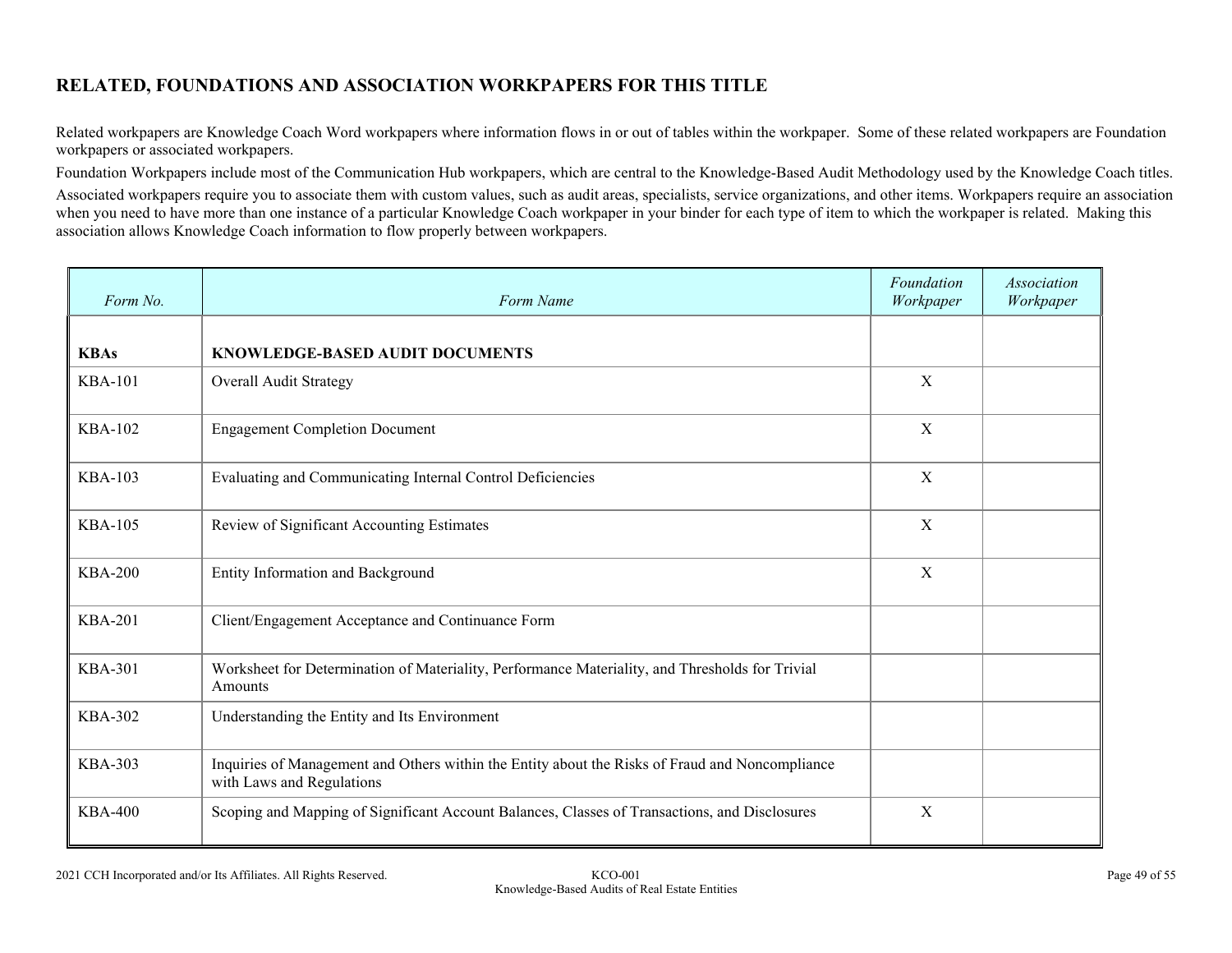| Form No.       | Form Name                                                                                     | Foundation<br>Workpaper | Association<br>Workpaper |
|----------------|-----------------------------------------------------------------------------------------------|-------------------------|--------------------------|
| <b>KBA-401</b> | <b>Understanding Entity-Level Controls</b>                                                    |                         |                          |
| <b>KBA-402</b> | Understanding General Controls for Information Technology                                     |                         |                          |
| <b>KBA-403</b> | Understanding Activity-Level Controls: Rental Revenue, Accounts Receivable, and Cash Receipts |                         |                          |
| <b>KBA-404</b> | Understanding Activity-Level Controls: Real Property and Equipment                            |                         |                          |
| <b>KBA-405</b> | Understanding Activity-Level Controls: Other Assets                                           |                         |                          |
| <b>KBA-406</b> | Understanding Activity-Level Controls: Accounts Payable and Cash Disbursements                |                         |                          |
| <b>KBA-407</b> | Understanding Activity-Level Controls: Payroll and Related Liabilities                        |                         |                          |
| <b>KBA-408</b> | Understanding Activity-Level Controls: Treasury                                               |                         |                          |
| <b>KBA-409</b> | Understanding Activity-Level Controls: Income Taxes                                           |                         |                          |
| <b>KBA-410</b> | Understanding Activity-Level Controls: Financial Reporting and Closing Process                |                         |                          |
| <b>KBA-411</b> | Understanding Controls Maintained by a Service Organization                                   |                         | X                        |
| <b>KBA-502</b> | Summary of Risk Assessments                                                                   | $\mathbf X$             |                          |
| <b>KBA-503</b> | Basis for Inherent Risk Assessment                                                            |                         |                          |
| <b>KBA-902</b> | Audit Review and Approval Checklist                                                           |                         |                          |
| <b>KBA-904</b> | <b>Audit Documentation Checklist</b>                                                          |                         |                          |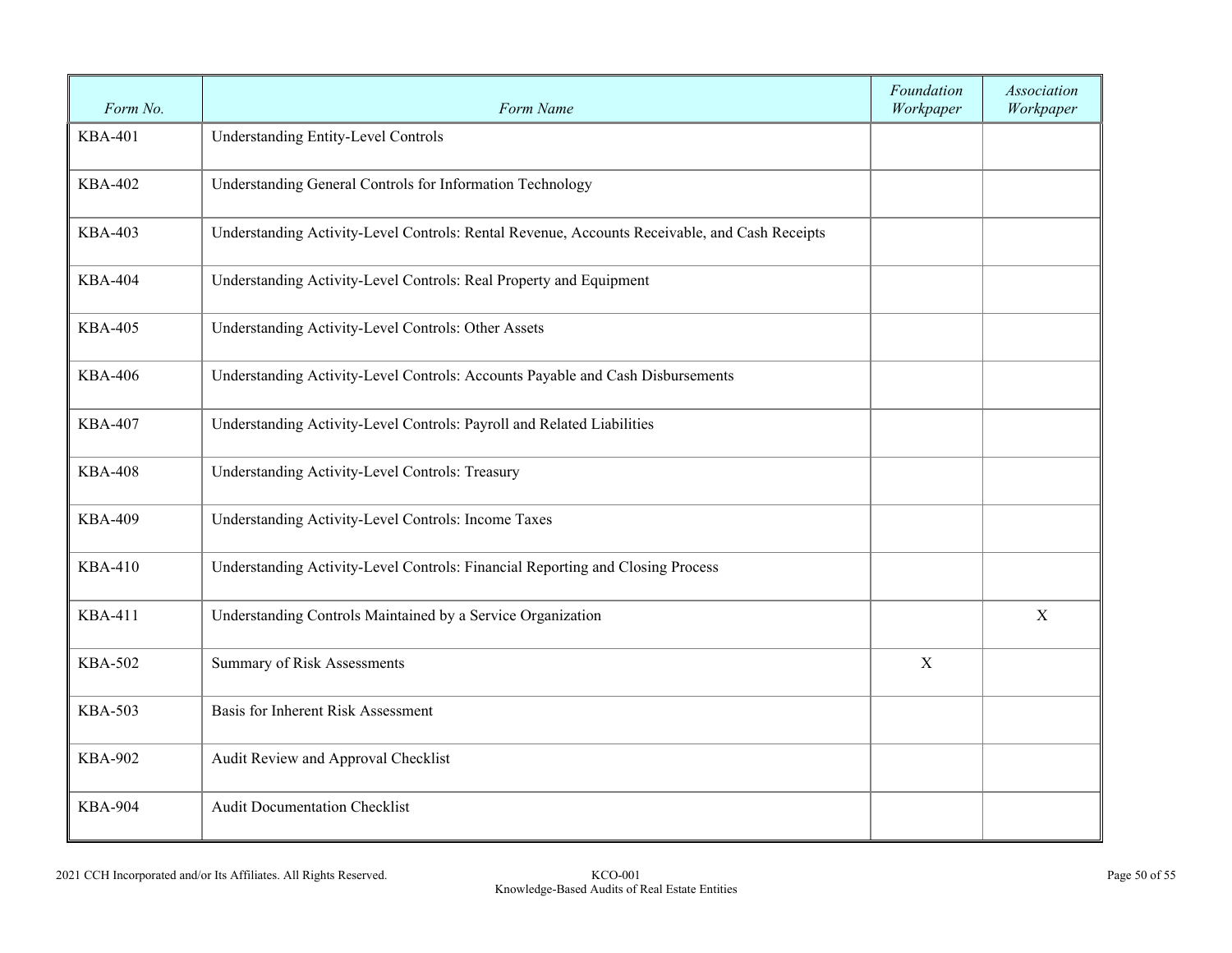| Form No.       | Form Name                                                                                                     | Foundation<br>Workpaper | Association<br>Workpaper |
|----------------|---------------------------------------------------------------------------------------------------------------|-------------------------|--------------------------|
| <b>KBA-905</b> | Review and Approval Checklist: Interim Review of Financial Information                                        |                         |                          |
| <b>AUDs</b>    | <b>AUDIT PROGRAMS</b>                                                                                         |                         |                          |
| <b>AUD-100</b> | <b>Engagement-Level Tailoring Questions</b>                                                                   | $\mathbf X$             |                          |
| AUD-101        | Overall Audit Program                                                                                         | $\mathbf X$             |                          |
| <b>AUD-201</b> | Audit Program: Opening Balances and Additional Audit Procedures for an Initial Audit or Reaudit<br>Engagement |                         |                          |
| AUD-602        | Audit Program: Involvement of a Component Auditor                                                             |                         | X                        |
| AUD-603        | Audit Program: Using the Work of an Auditor's Specialist                                                      |                         | $\mathbf X$              |
| <b>AUD-604</b> | Audit Program: Using the Work of a Management's Specialist                                                    |                         | X                        |
| <b>AUD-701</b> | Audit Program: Designing Tests of Controls                                                                    |                         |                          |
| <b>AUD-800</b> | Audit Program: Custom                                                                                         |                         | $\mathbf X$              |
| <b>AUD-801</b> | Audit Program: Cash                                                                                           |                         |                          |
| AUD-802A       | Audit Program: Investments                                                                                    |                         |                          |
| $AUD-802B$     | Audit Program: Derivative Instruments and Hedging Activities                                                  |                         |                          |
| AUD-803        | Audit Program: Receivables and Revenues from Real Estate Operations                                           |                         |                          |
| <b>AUD-804</b> | Audit Program: Receivables and Revenues from Timeshare Operations                                             |                         |                          |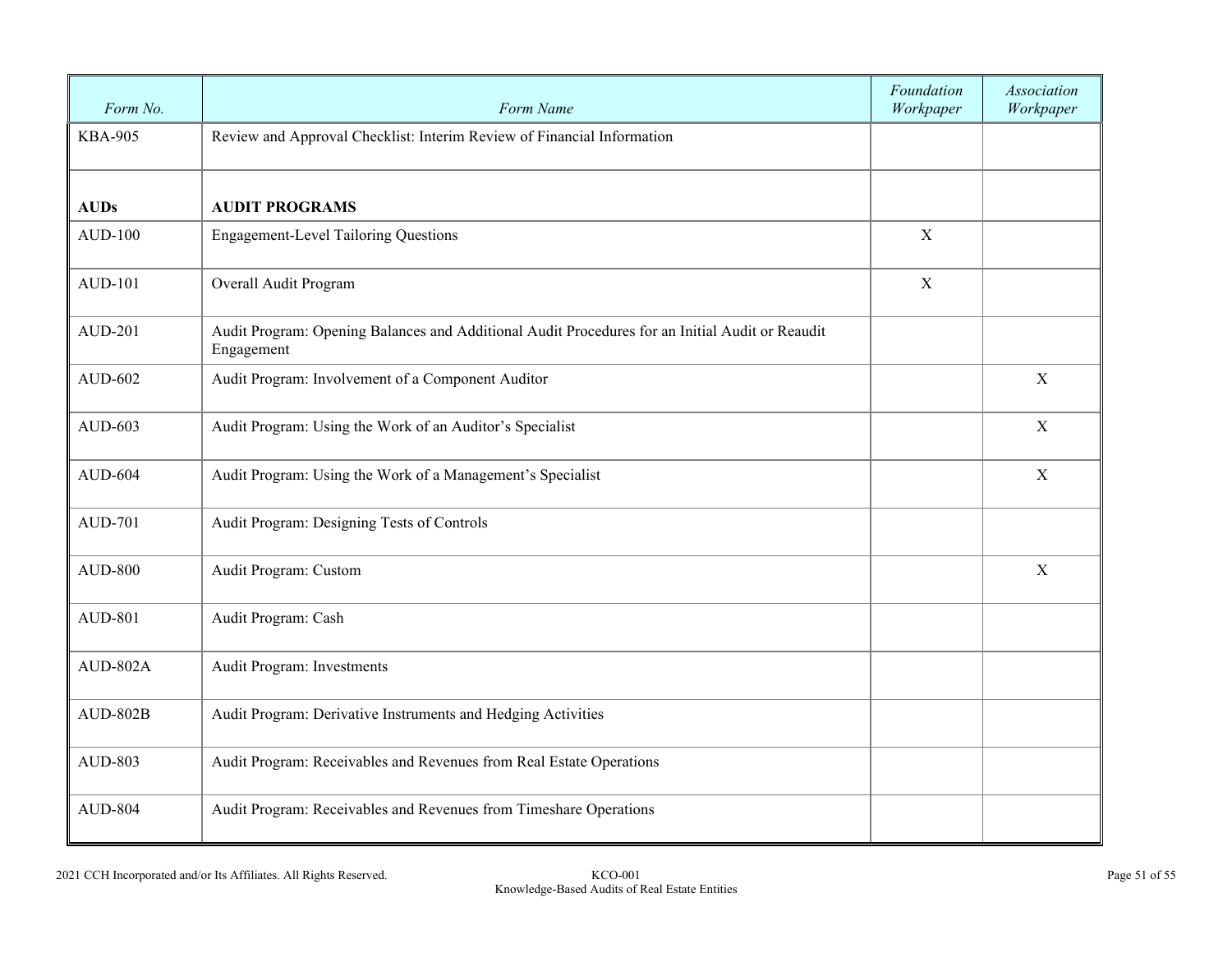| Form No.       | Form Name                                                            | Foundation<br>Workpaper | Association<br>Workpaper |
|----------------|----------------------------------------------------------------------|-------------------------|--------------------------|
| <b>AUD-805</b> | Audit Program: Prepaid Expenses, Deferred Charges, and Other Assets  |                         |                          |
| <b>AUD-806</b> | Audit Program: Intangible Assets                                     |                         |                          |
| <b>AUD-807</b> | Audit Program: Real Estate, Property and Equipment, and Depreciation |                         |                          |
| <b>AUD-808</b> | Audit Program: Accounts Payable and Purchases                        |                         |                          |
| <b>AUD-809</b> | Audit Program: Payroll and Related Liabilities                       |                         |                          |
| AUD-810        | Audit Program: Income Taxes                                          |                         |                          |
| AUD-811        | Audit Program: Debt and Lease Obligations                            |                         |                          |
| AUD-812        | Audit Program: Equity                                                |                         |                          |
| AUD-813        | Audit Program: Real Estate Project Costs and Operating Expenses      |                         |                          |
| AUD-814        | Audit Program: Other Income and Expense                              |                         |                          |
| AUD-815        | Audit Program: Journal Entries                                       |                         |                          |
| AUD-816        | Audit Program: Related-Party Transactions                            |                         |                          |
| AUD-817        | Audit Program: Fair Value Measurements and Disclosures               |                         |                          |
| AUD-818        | Audit Program: Variable Interest Entities                            |                         |                          |
| AUD-819        | Audit Program: Share-Based Payments                                  |                         |                          |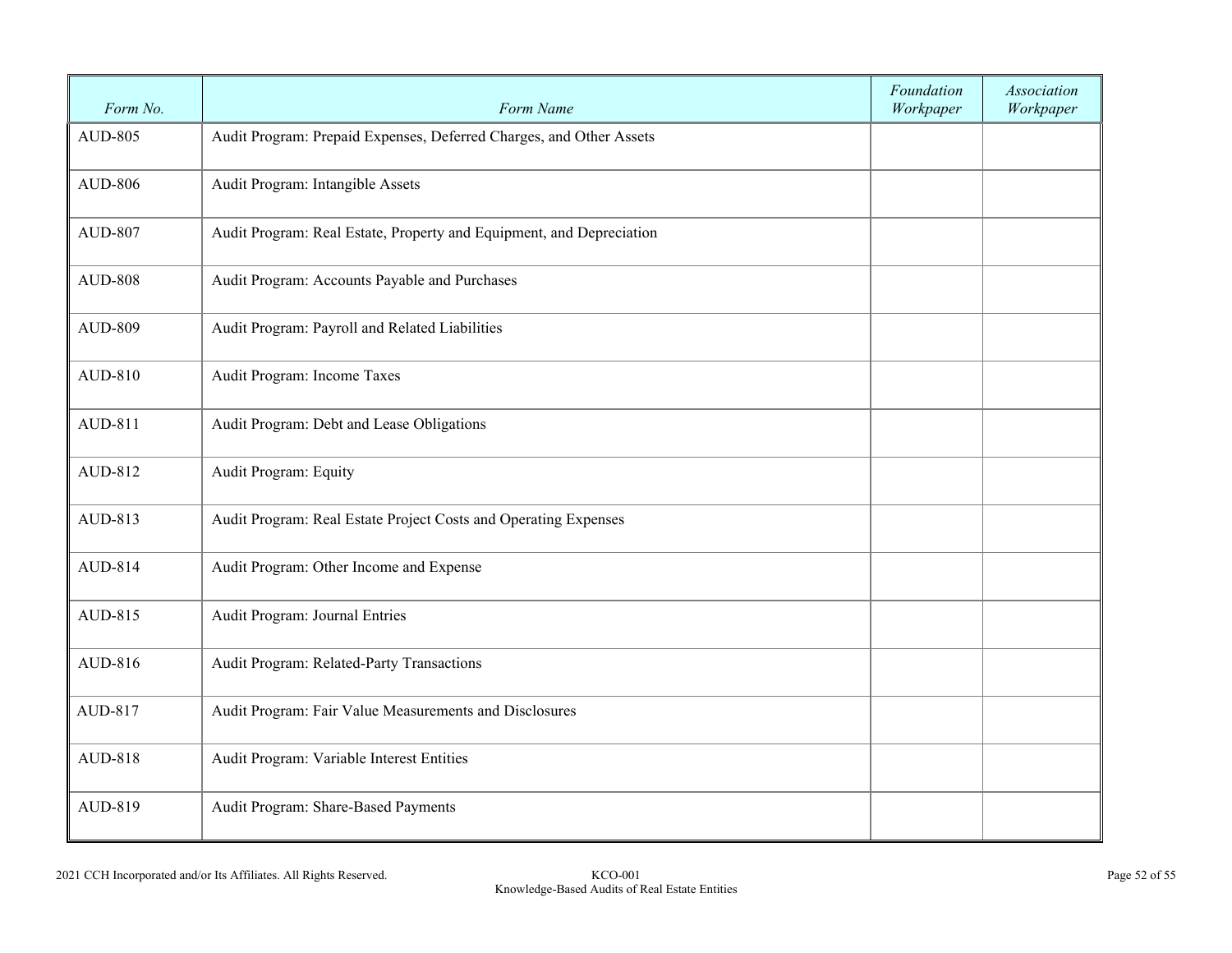| Form No.       | Form Name                                                                                                 | Foundation<br>Workpaper | <b>Association</b><br>Workpaper |
|----------------|-----------------------------------------------------------------------------------------------------------|-------------------------|---------------------------------|
| <b>AUD-820</b> | Audit Program: Commitments and Contingencies                                                              |                         |                                 |
| AUD-821        | Audit Program: Accounting Estimates                                                                       |                         |                                 |
| <b>AUD-822</b> | Audit Program: Concentrations                                                                             |                         |                                 |
| AUD-823        | Audit Program: Business Combinations                                                                      |                         |                                 |
| AUD-901        | Audit Program: Subsequent Events                                                                          |                         |                                 |
| <b>AUD-902</b> | Audit Program: Going Concern                                                                              |                         |                                 |
| AUD-903        | Audit Program: Consideration of Fraud                                                                     |                         |                                 |
| <b>AUD-904</b> | Audit Program: Compliance with Laws and Regulations                                                       |                         |                                 |
| <b>AUD-907</b> | Interim Review Program: Review of Interim Financial Information                                           |                         |                                 |
| <b>AUD-908</b> | Interim Review Program: Management Inquiries                                                              |                         |                                 |
| <b>AUD-909</b> | Audit Program: Financial Statement Review                                                                 |                         |                                 |
| AUD-910        | Audit Program: Specific Element, Account, or Item of a Financial Statement in Accordance with AU-C<br>805 |                         |                                 |
| AUD-915        | Audit or Interim Program: Auditor Involvement with Exempt Offering Documents                              |                         |                                 |
| <b>AIDs</b>    | <b>PRACTICE AIDS</b>                                                                                      |                         |                                 |
| AID-201        | Nonattest Services Independence Checklist                                                                 |                         |                                 |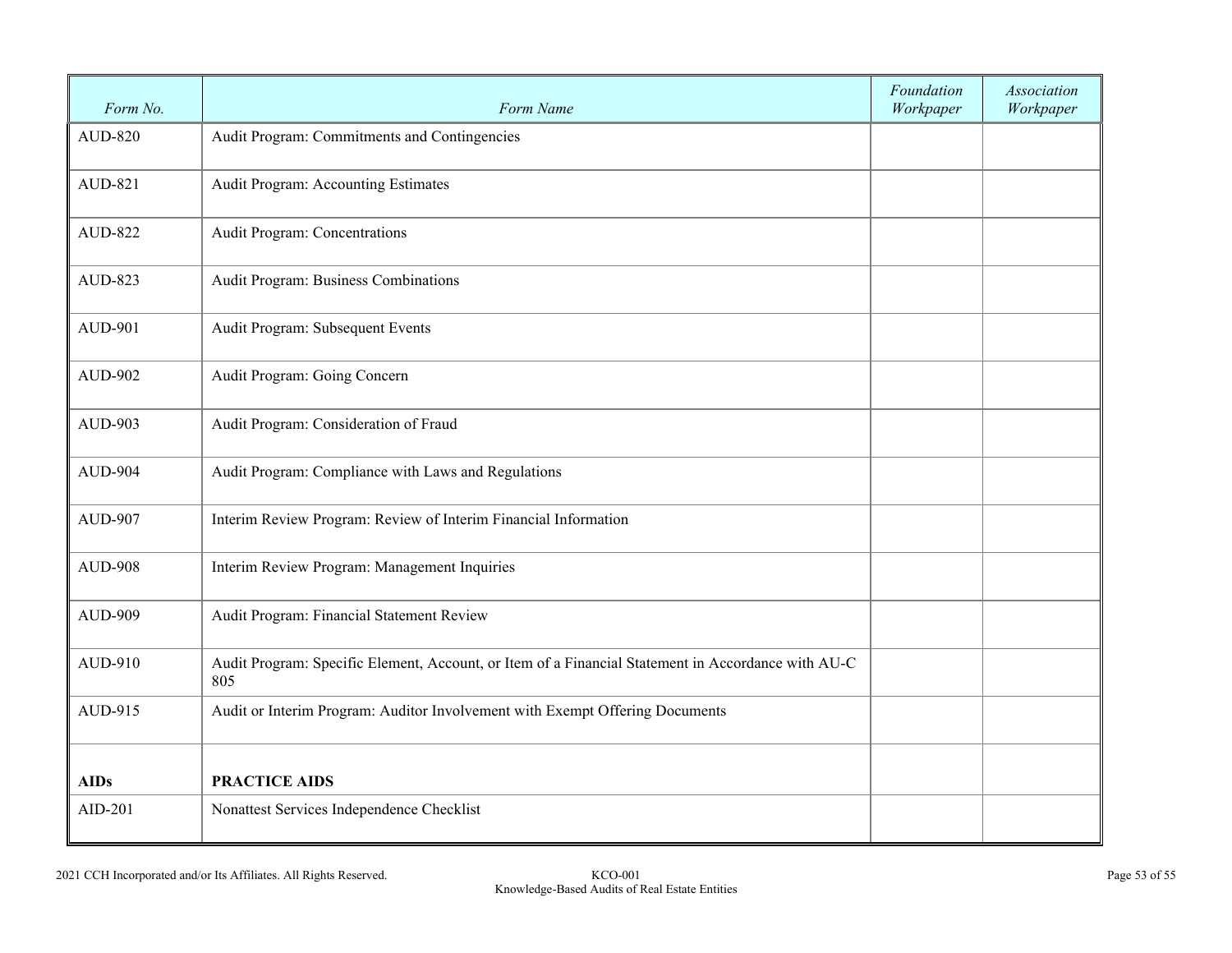| Form No.  | Form Name                                                                   | Foundation<br>Workpaper | Association<br>Workpaper |
|-----------|-----------------------------------------------------------------------------|-------------------------|--------------------------|
| AID-302   | Understanding the Entity's Revenue Streams and Revenue Recognition Policies |                         |                          |
| $AID-601$ | Considering the Use of the Work of Internal Auditors                        |                         |                          |
| AID-603   | Component Identification and Analysis                                       |                         |                          |
| AID-702   | Results of Tests of Controls                                                |                         |                          |
| AID-801   | Audit Sampling Worksheet for Substantive Tests of Details                   |                         |                          |
| AID-901   | Differences of Professional Opinion                                         |                         |                          |